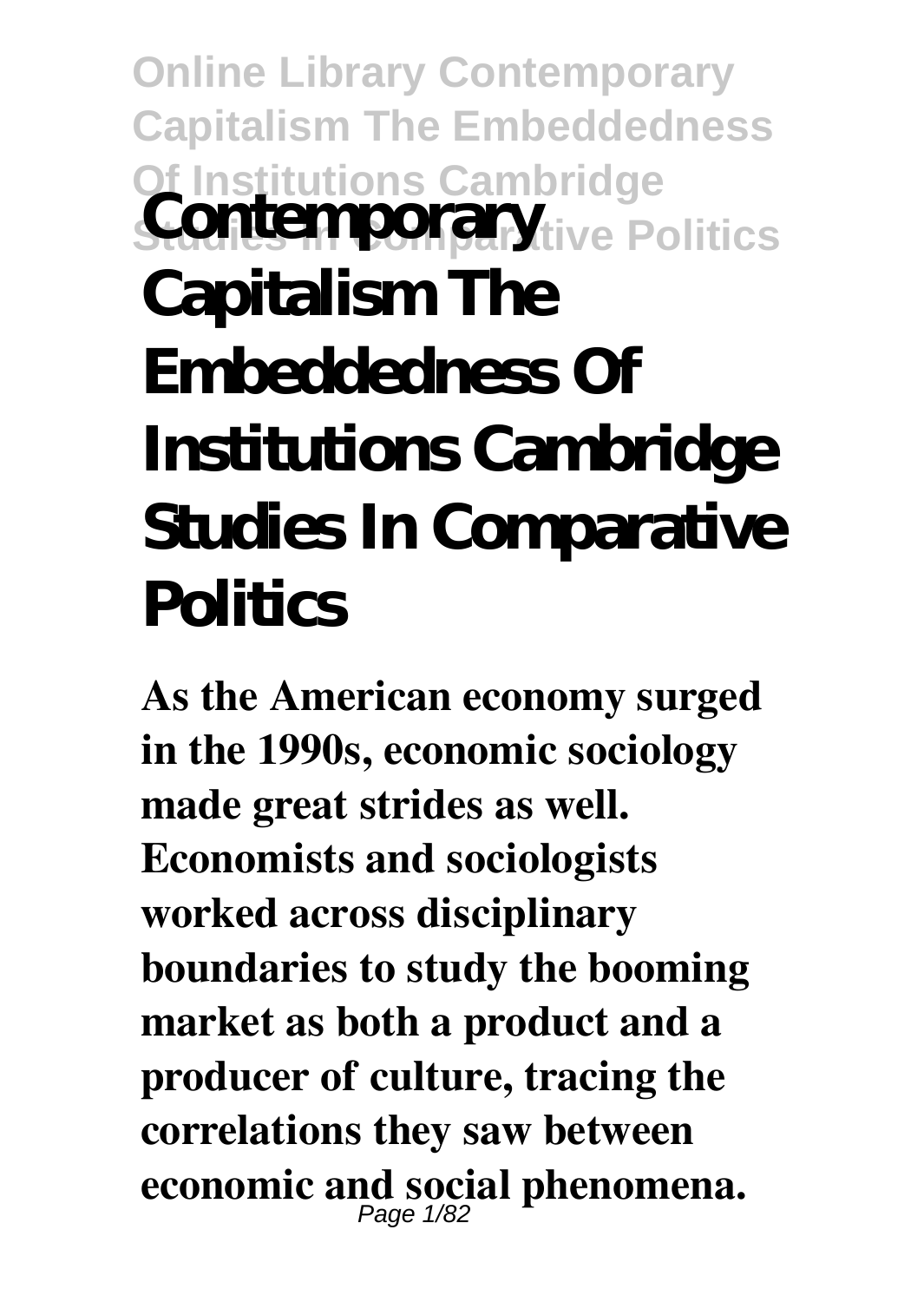**Online Library Contemporary Capitalism The Embeddedness Of Institutions Cambridge** In the process, they debated the<br>methodological issues that arose **from their interdisciplinary perspectives. The New Economic Sociology provides an overview of these debates and assesses the state of the burgeoning discipline. The contributors summarize economic sociology's accomplishments to date, identifying key theoretical problems and opportunities, and formulating strategies for future research in the field. The book opens with an introduction to the main debates and conceptual approaches in economic sociology. Contributor Neil Fligstein suggests that the current** Page 2/82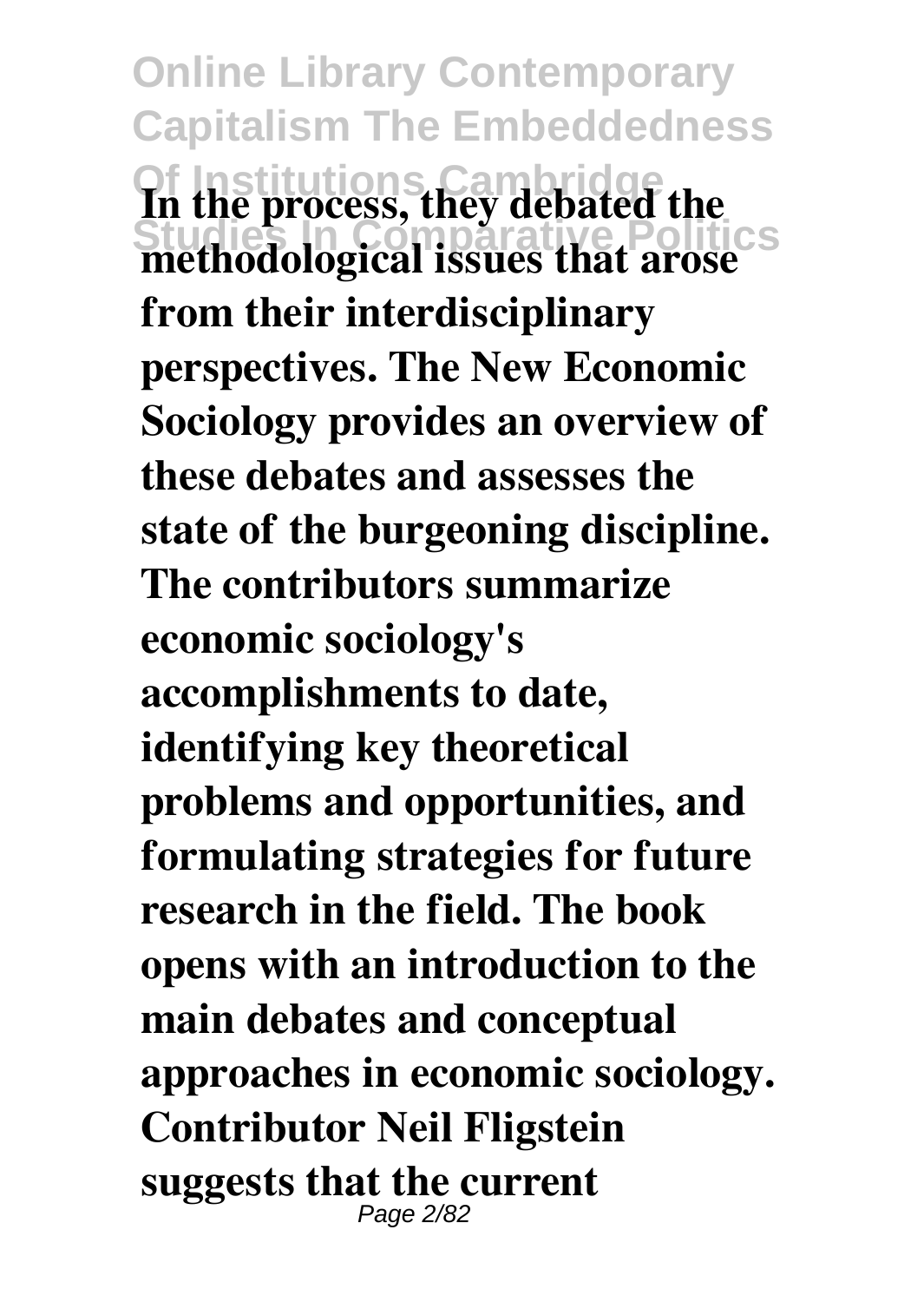**Online Library Contemporary Capitalism The Embeddedness Of Institutions Cambridge Cambridge Cambridge Pointerest in economic sociology is due to the way it brings together many sociological subdisciplines including the study of markets, households, labor markets, stratification, networks, and culture. Other contributors examine the role of economic phenomena from a network perspective. Ron Burt, for example, demonstrates how social relationships affect competitive dynamics in the marketplace. A third set of chapters addresses the role of gender in economic sociology. In her chapter, Barbara Reskin rethinks conventional notions about discrimination and points out that the law only covers** Page 3/82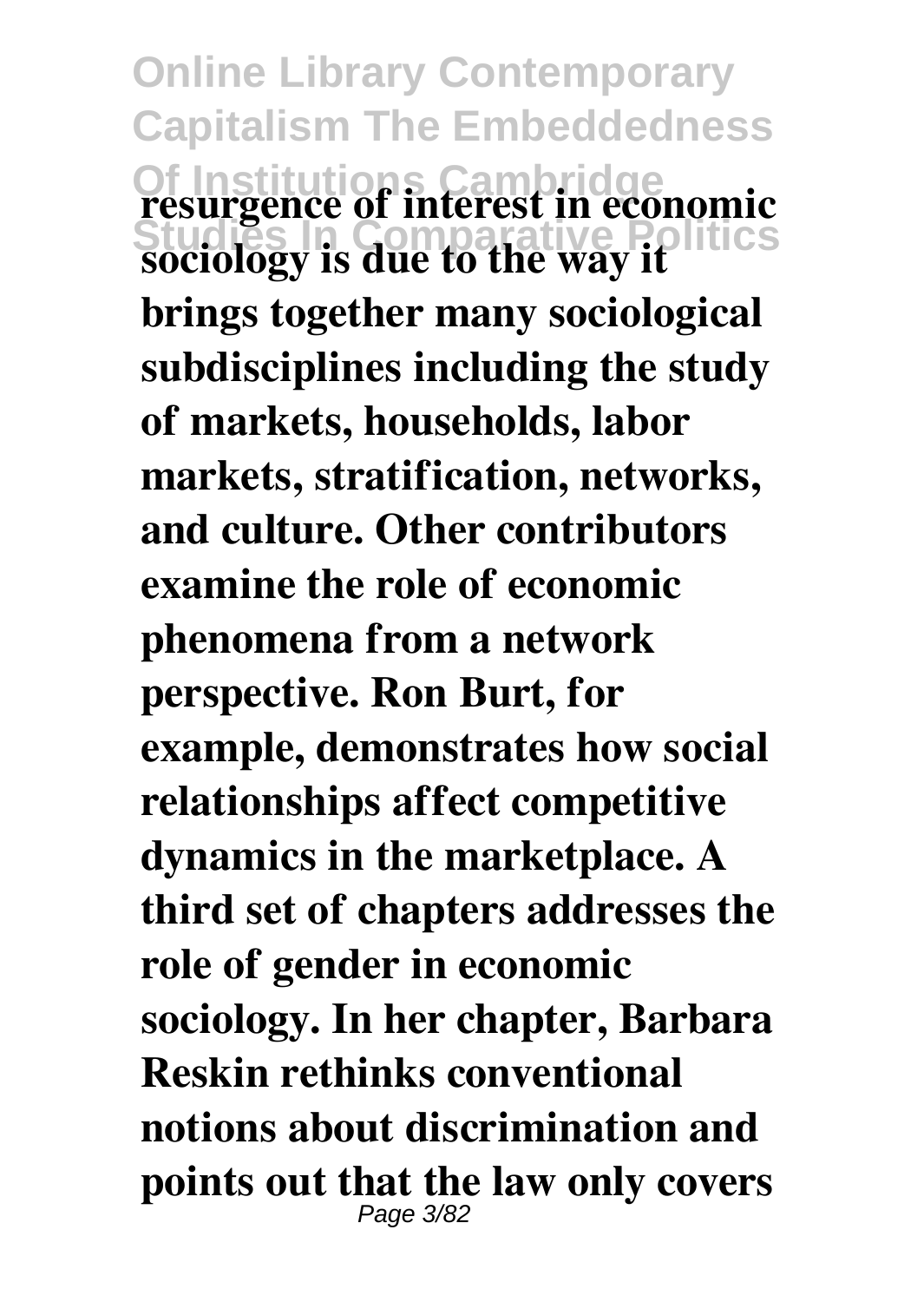**Online Library Contemporary Capitalism The Embeddedness Of Institute of discrimination, while**<br>in recent years second scientists **in recent years social scientists have uncovered other forms of hidden discrimination, which must be addressed as well. The New Economic Sociology also addresses the problem of economic development and change from a sociological perspective. Alejandro Portes and Margarita Mooney elaborate on one of the key emerging concepts in economic sociology, arguing that social capital—as an attribute of communities and regions—can contribute to economic and social well-being by fostering collaboration and entrepreneurship. The** Page 4/82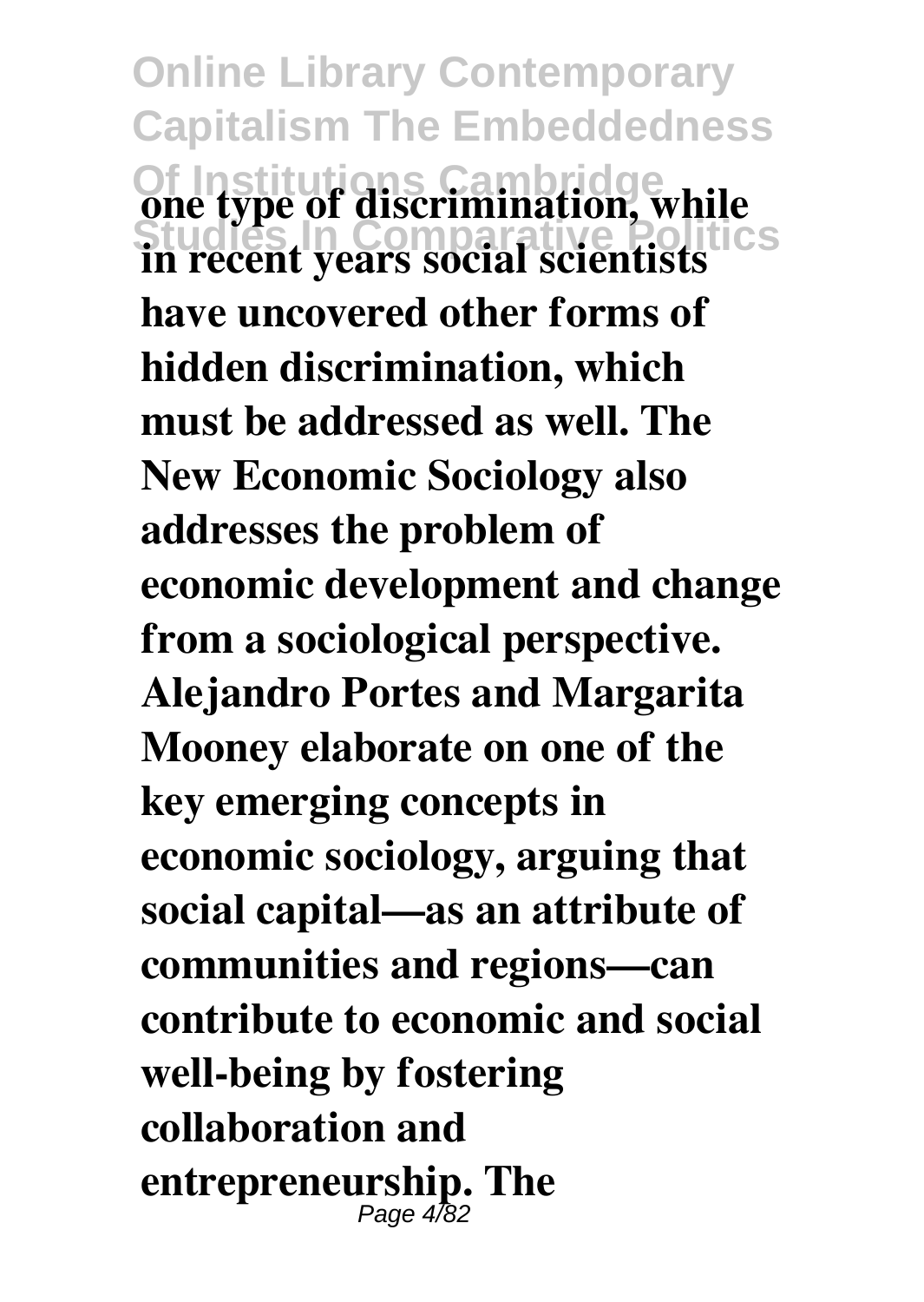**Online Library Contemporary Capitalism The Embeddedness Contributors concur that economic**<br>action must be interpreted. **action must be interpreted through the cultural understandings that lend it stability and meaning. By rendering these often complex debates accessible, The New Economic Sociology makes a significant contribution to this still rapidly developing field, and provides a useful guide for future avenues of research. The launch of the Euro has already had profound effects on both European economies and societies - but it is also of huge importance for the international community as a whole. This timely book, from a collection of** Page 5/82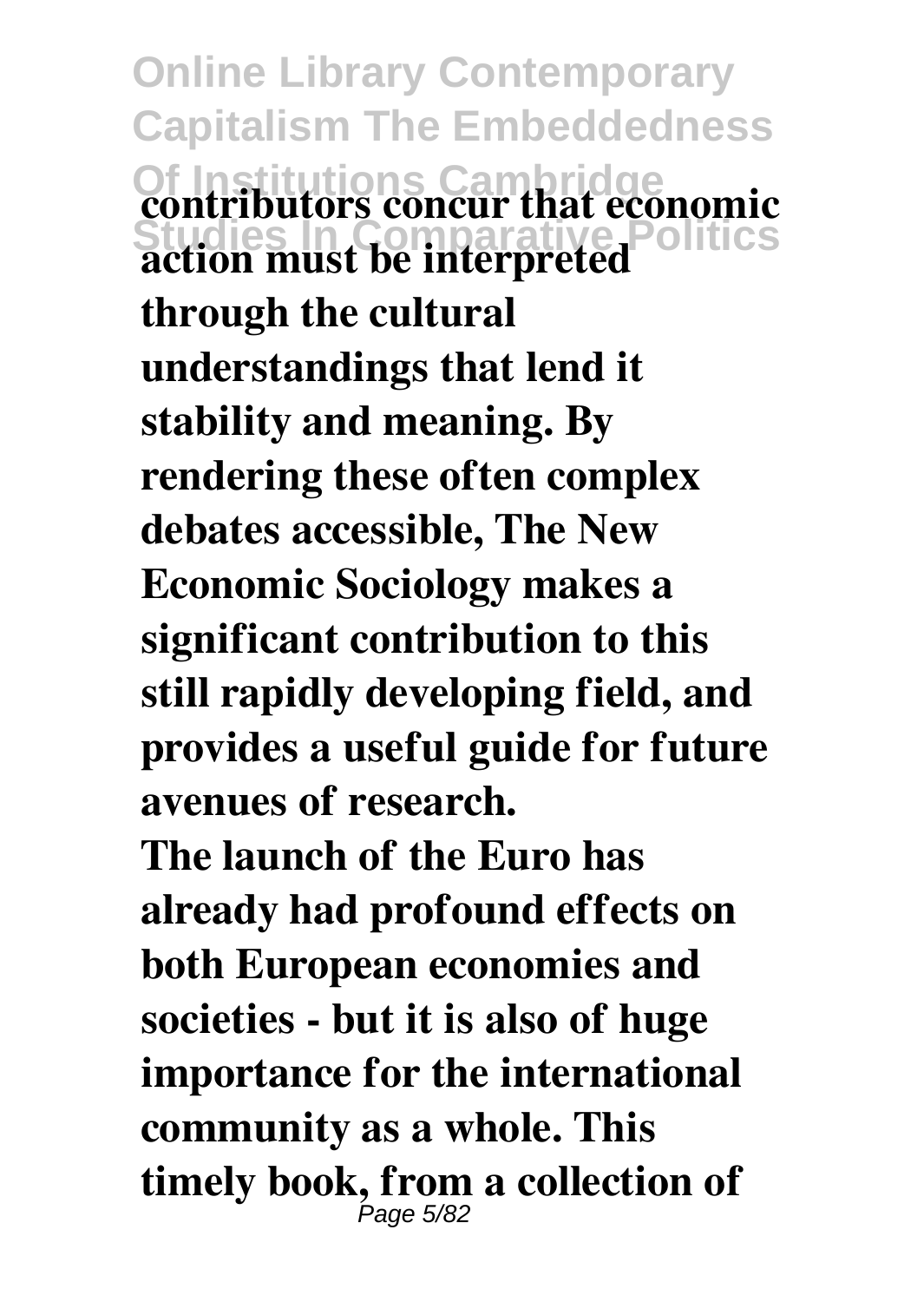**Online Library Contemporary Capitalism The Embeddedness Of Institutions Cambridge Key names in European**<br> **Integration Studies, is an**<br> **Politics authoritative piece of work that is truly multi-disciplinary by nature. Assessing the roles of capital, labour, and state, McNamara discovers a distinctive style of interest bargaining to bridge uncertainties and foster entrepreneurship. The textile industry serves as a microcosm of the broader social changes of the past five decades. Dramatic transitions from family firms to professional capitalism, from state direction to regulation, and from company unions to industry federations take centre stage. Moving among executives, labour** Page 6/82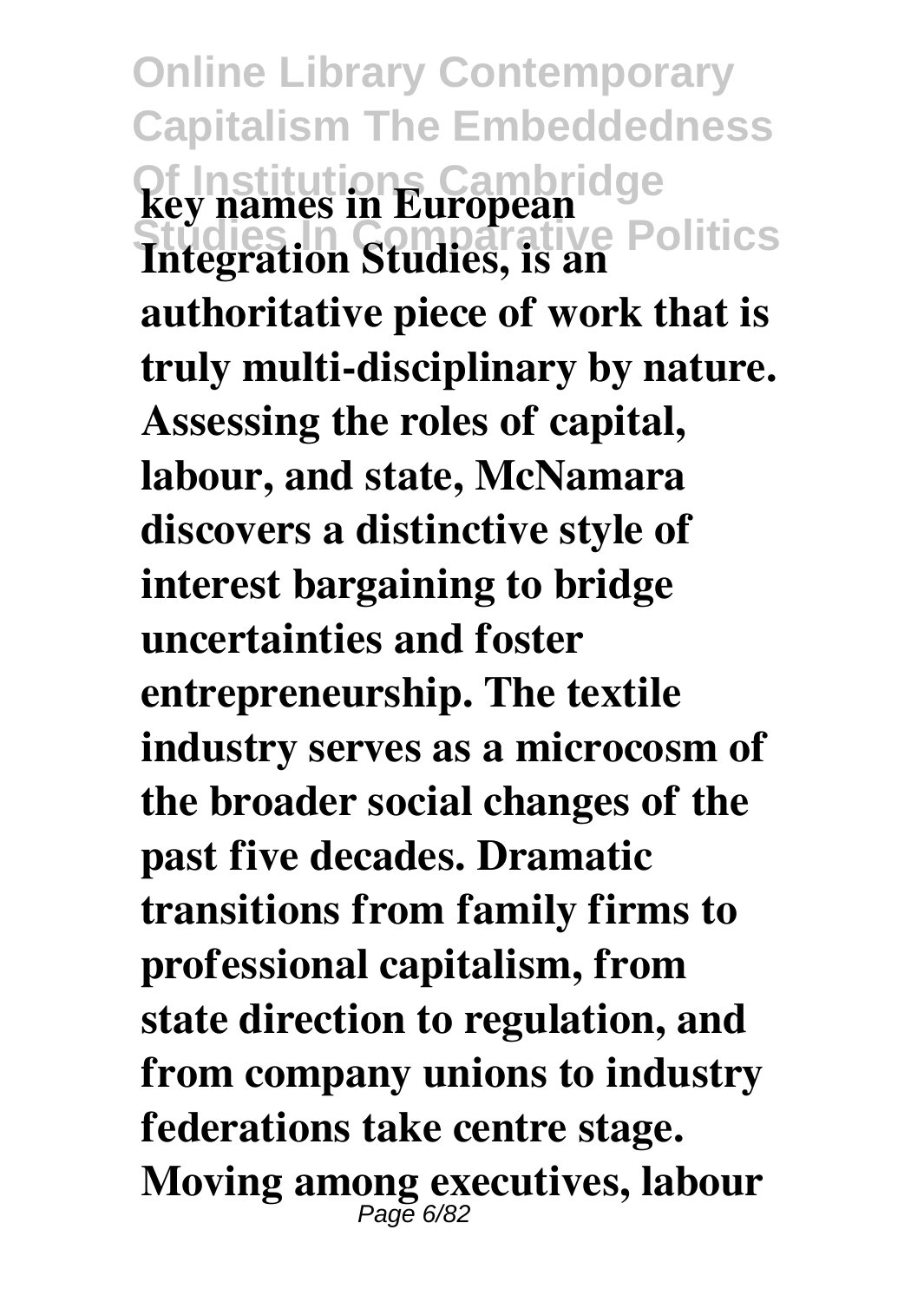**Online Library Contemporary Capitalism The Embeddedness Ieaders, and state officials, the**<br>author charts development across **author charts development across the crucible of contending interests. Stretching from high technology to labour-intensive production, the textile industry offers a new profile of democratization and market liberalization, and recently of globalization and adjustment in the wake of the Asian Financial Crisis. The first comprehensive review of the past and present of a leading sector, the volume offers a new interpretation of society and market in South Korea. Drawing insights from the New Economic Sociology, this study sheds new light on social systems of** Page 7/82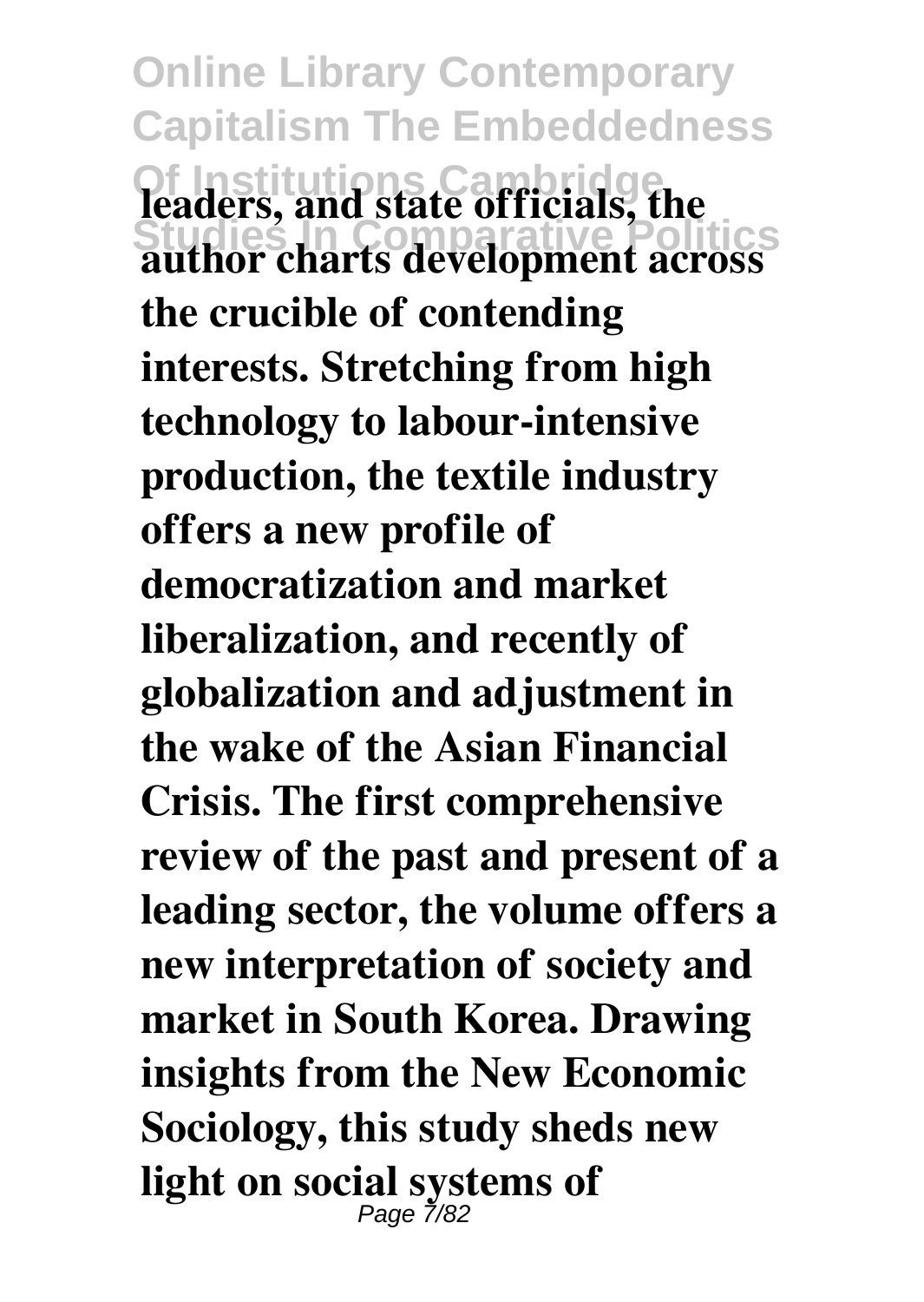**Online Library Contemporary Capitalism The Embeddedness Of Institution in the South Korean**<br>Mirada Contracts with Theiland<sup>S</sup> **Miracle. Contrasts with Thailand and Japan bring the Korean experience of interest contention into a comparative context of Asian capitalism.**

**City-regions have gained economic and political power in the process of globalisation. Many of them use this power to develop their own international activities. This book investigates why cityregions go global and the consequences of their newly gained self-confidence on the international scale. The book analyses Swiss and EU cityregions' international activities** with seven in-depth case studies.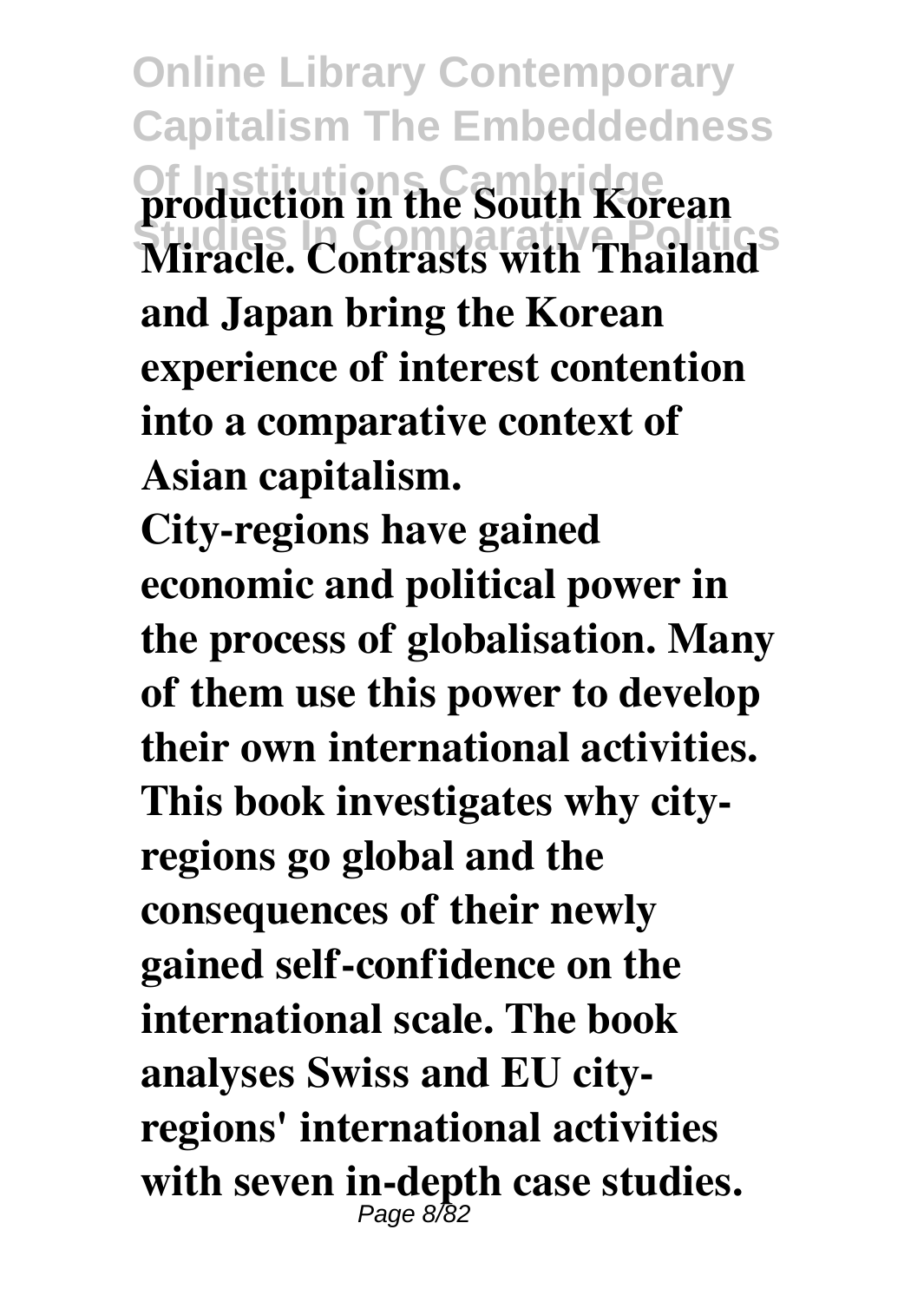**Online Library Contemporary Capitalism The Embeddedness** The book shows that the local **economic setting, and the political response in developing international activities, are closely linked. Not only has urban politics changed due to its international dimension, but also the interplay between the core city, the agglomeration communities, the regional, the national, and EU levels. Understanding the role of the EU in city-regions' international activities is crucial for comprehending recent trends in urban governance. Worlds of Capitalism Before and Beyond EMU Anti-nuclear Activism and National Identity in Russia,** Page 9/82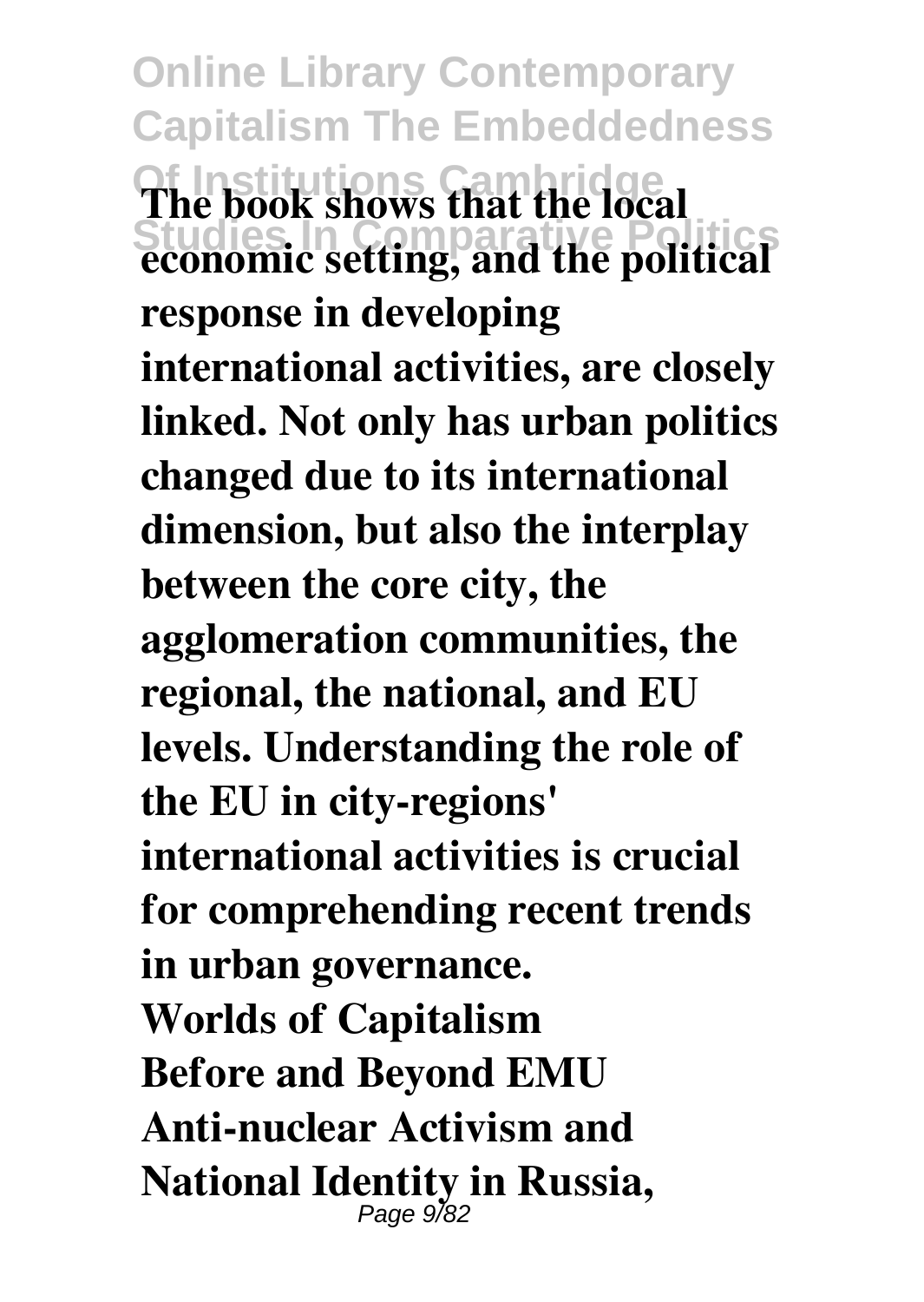**Online Library Contemporary Capitalism The Embeddedness Of Institutions Cambridge Lithuania, and Ukraine<br>
Contemporary Capitalism and Its Crises Expert Knowledge and Scientific**

**Planning in European Regional Development**

**Innovation, Competitiveness, and Growth in a Dual Economy**

**The Embeddedness of Institutions National Capitalisms, Global Competition, and Economic**

## **Performance**

Efforts to combine the outstanding economic performance in the decades following the Second World War with social security appear to be endangered half way through the first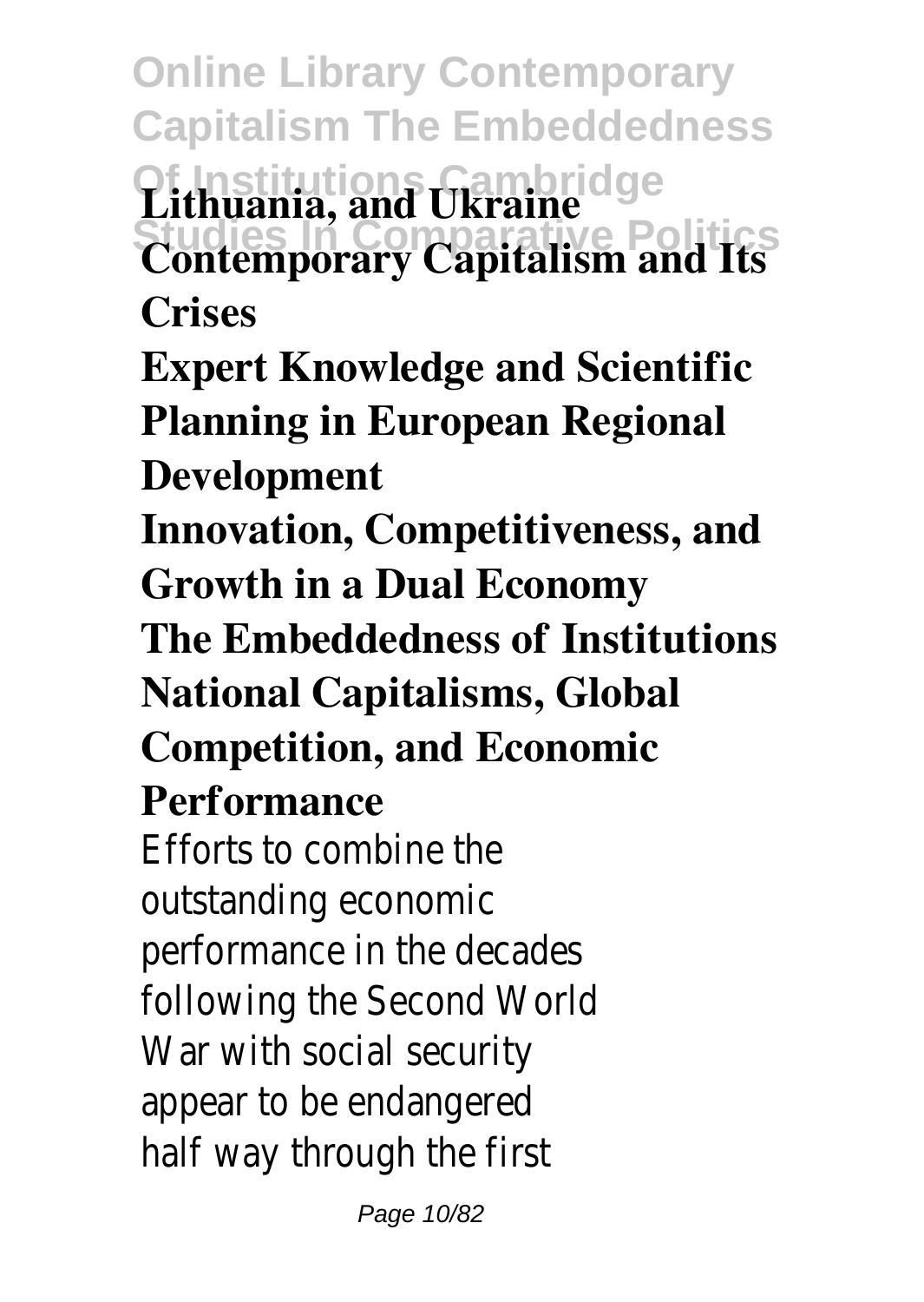**Online Library Contemporary Capitalism The Embeddedness decade of the 21st institution Sentury. This book draws Politics** together an international team of contributors, including Douglass North, Harold Demsetz and Michael Piore to assess the current world order. Among a vast literature on the Asian economies, the book proposes a distinctive approach, inspired by R gulation Theory, in order to understand the current transformations of the Asian economies. Most scholars use as a marketled capitalism as a benchmark and implicitly

Page 11/82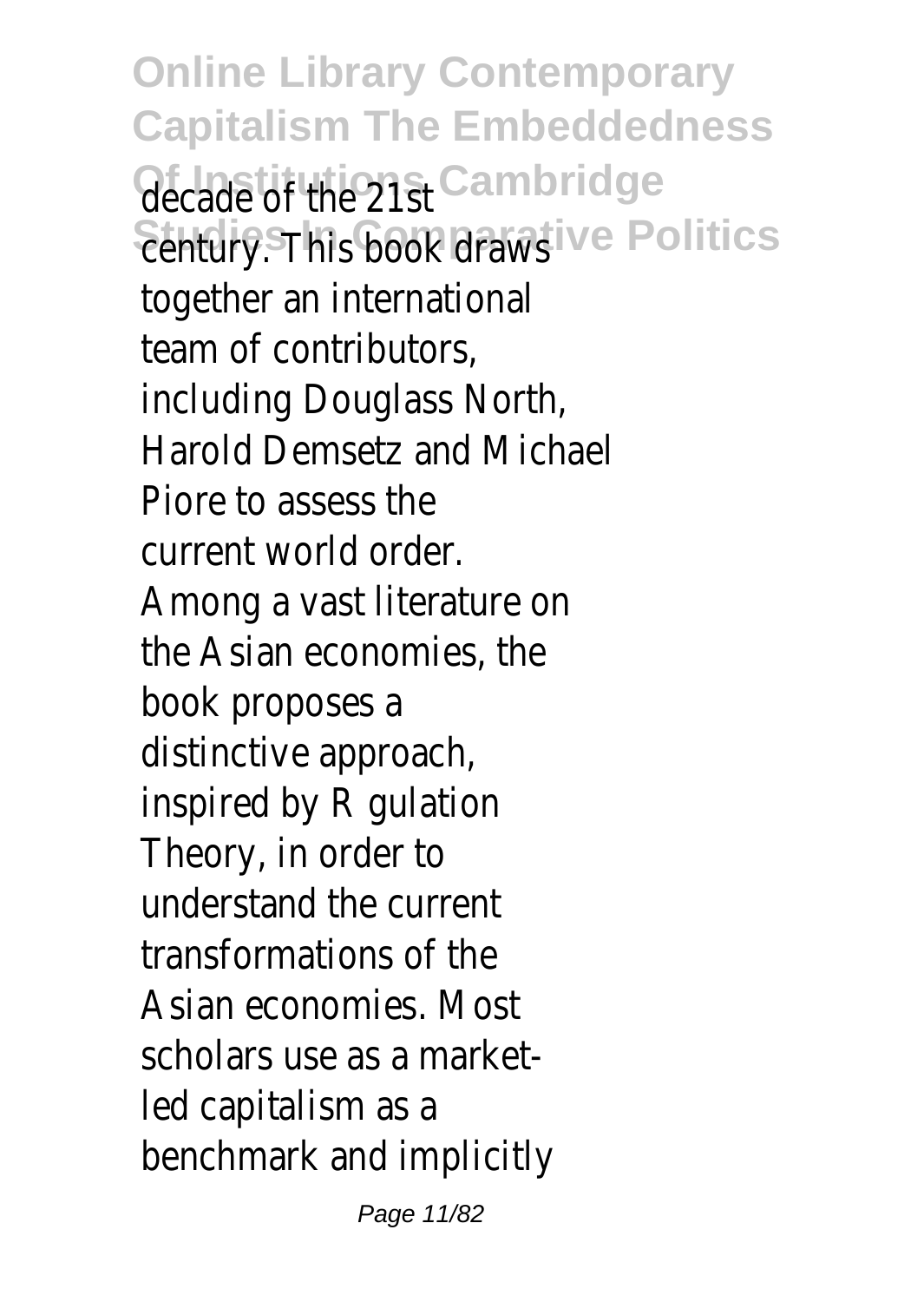**Online Library Contemporary Capitalism The Embeddedness** they diagnose the many ge imperfections of the tive Politics Japanese, Korean or Chinese configurations compared with the American one: the Asian crises are supposed to be the direct consequence of this discrepancy. By contrast the this book traces the specificities of the Asian economies back to the formation of their basic institutions after WWII which have been shaping each national economy. The book follows their transformations after the 1997 Asian crisis until the subprime crisis.

Page 12/82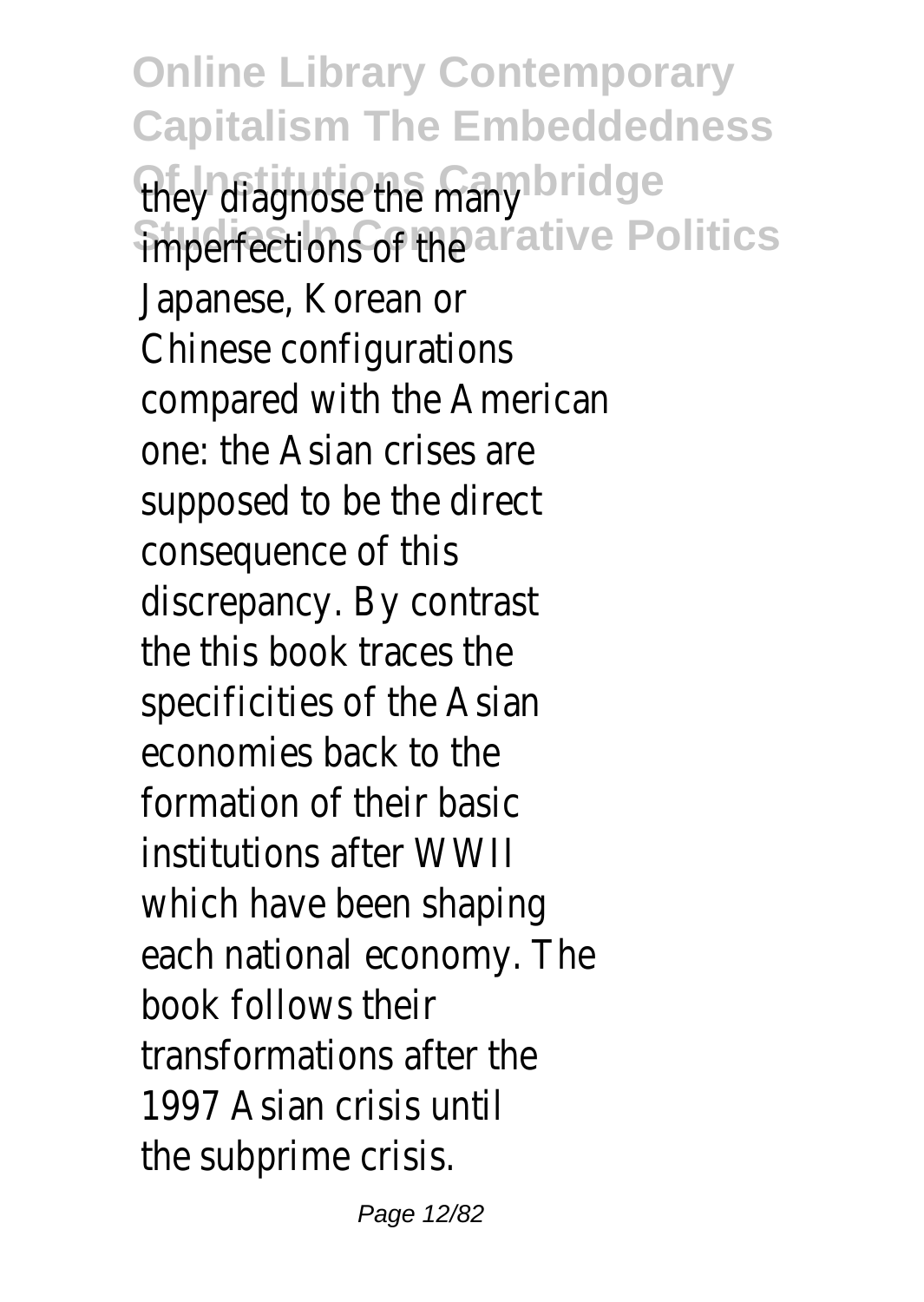**Online Library Contemporary Capitalism The Embeddedness During this period, the idge Viability of their growthe Politics** regime was to coherence of five basic institutional forms: the degree of competition and insertion into the world economy, the nature of labour market organization, the monetary and exchange rate regimes and finally the style for State intervention via legislation, public spending and tax. The book provides new findings. The degree of financial liberalization and opening to the world economy largely determines the

Page 13/82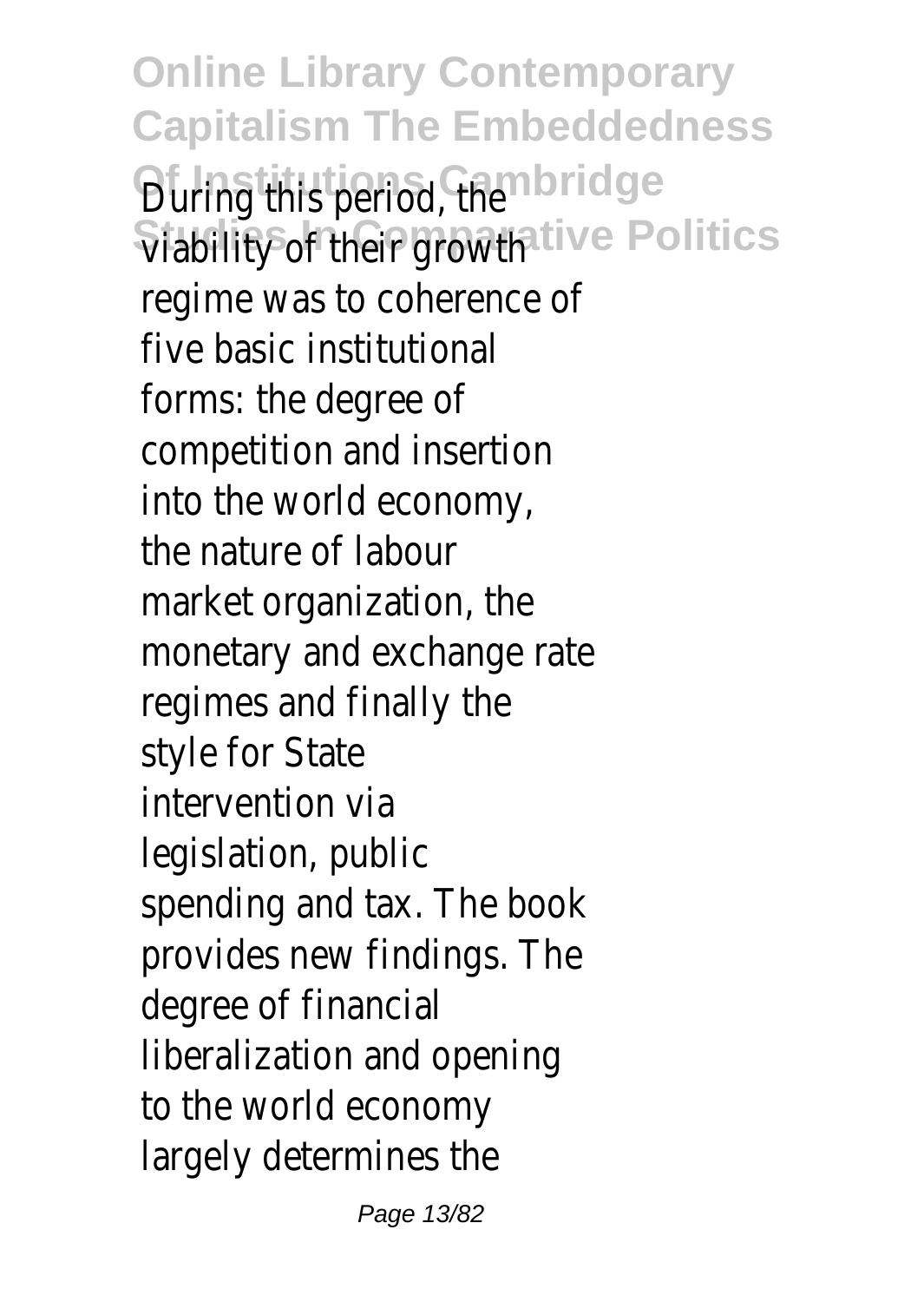**Online Library Contemporary Capitalism The Embeddedness** Severity of the 2008-2009 **Fecession and the arative Politics** political-economic reactions of each Asian countries to the subprime crisis. Asian capitalisms are distinct from American and European ones, but they are quite diverse among themselves, and this differentiation has been widening during the last decade. This book will help to shed light on a de facto regional economic integration is taking place in Asia, but unsolved past political conflicts do hinder the institutionalisation of

Page 14/82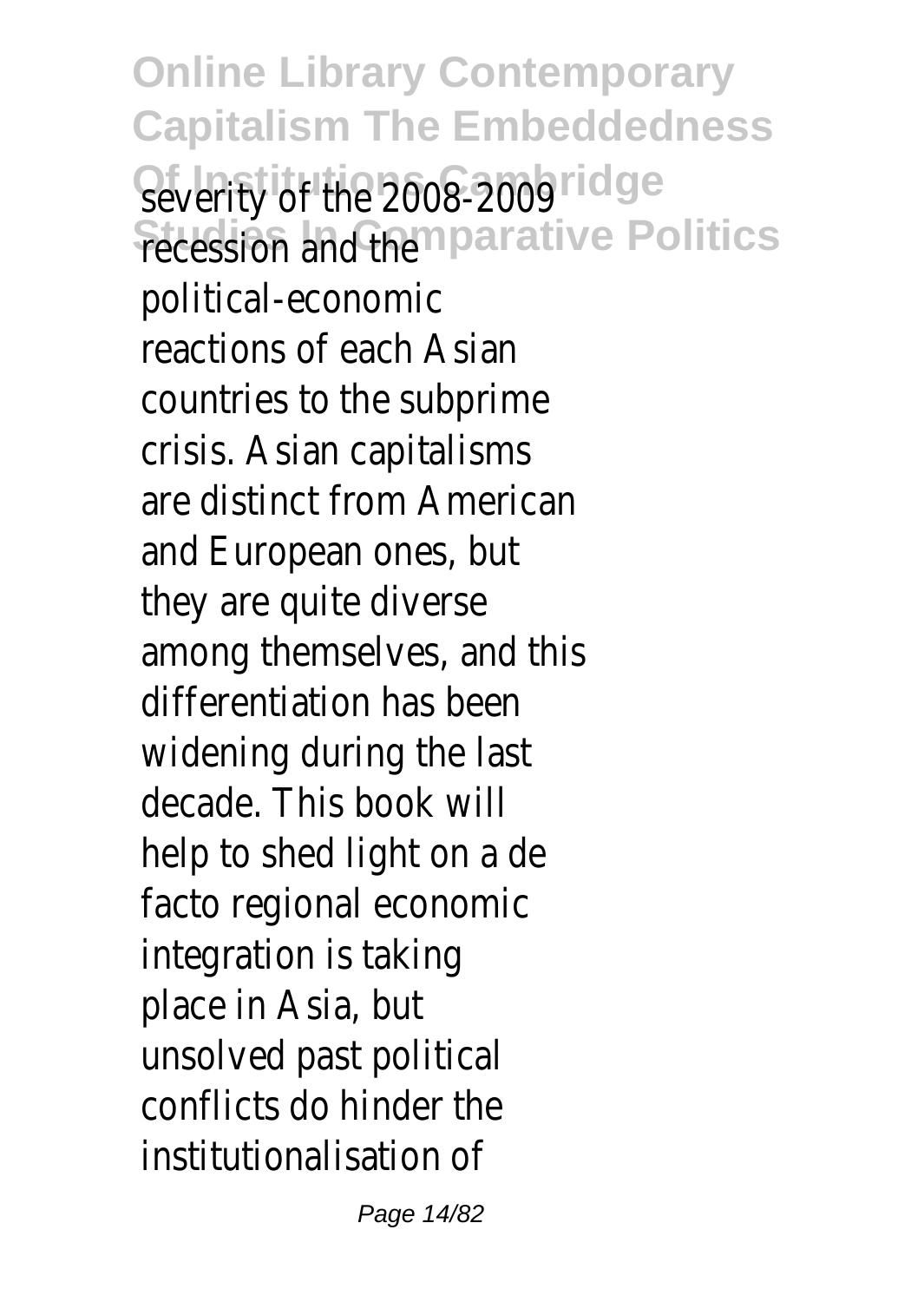**Online Library Contemporary Capitalism The Embeddedness** these interdependencies<sup>Ige</sup> **This volume contains the Politics** proceedings of a conference held to assess the current state of the analysis of the labour market and of industrial relations and their relationship to economic performance. Regional development strategies are becoming more similar all around Europe, even though regional differences are more pronounced than ever and many European regions have become more autonomous actors. This thesis of a peculiar

Page 15/82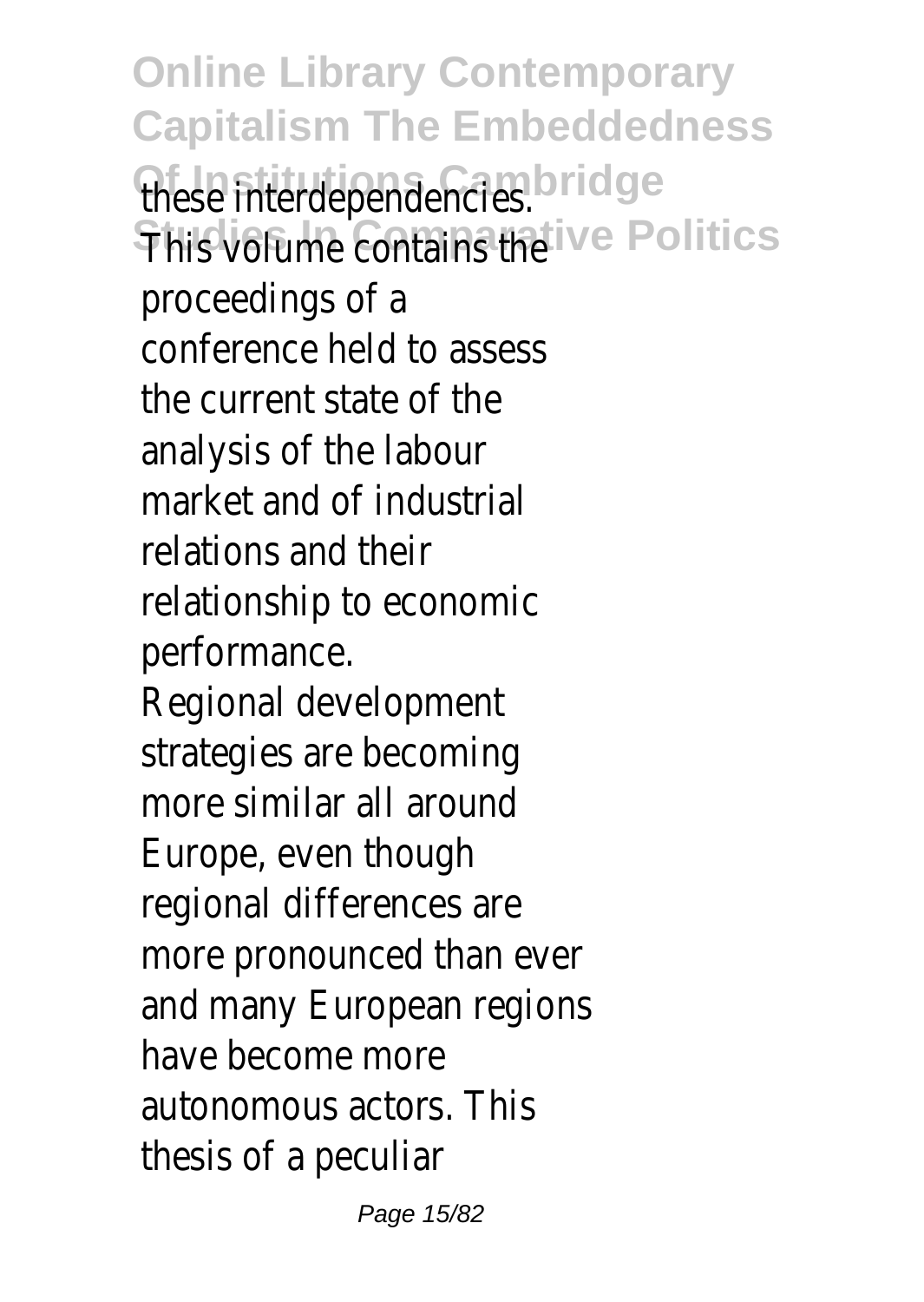**Online Library Contemporary Capitalism The Embeddedness** Standardizedns Cambridge diversification of sub<sup>tive</sup> Politics national space in the modern European Union is the point of departure of this book. Based upon the analytical premises of Stanford School Sociological Institutionalism, Sebastian M. Büttner studies regional mobilization in contemporary Europe from a new and innovative perspective. He highlights the importance of scientific expertise and global scientific models in contemporary regional

Page 16/82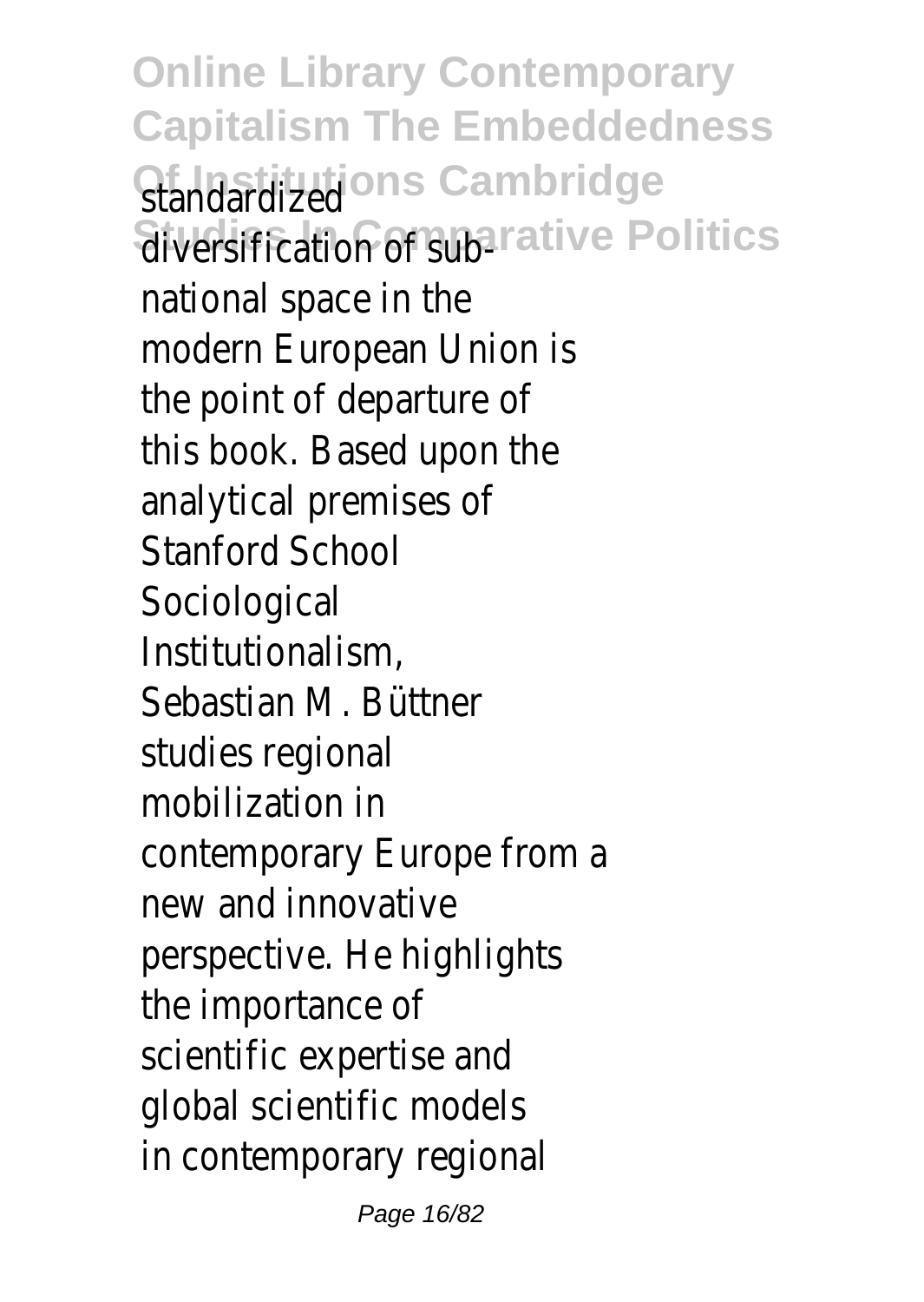**Online Library Contemporary Capitalism The Embeddedness** development practice, and<sup>e</sup> **Exemplifies theirparative Politics** significance with the example of region-building in Poland in the course of EU integration. This new wave of regional mobilization is not just conceived as an effect of local, national or European politics, but as an expression of a larger conceptual shift in governing society and space. This well researched and clearly argued book not only provides fresh insights into region-building and regionalization in

Page 17/82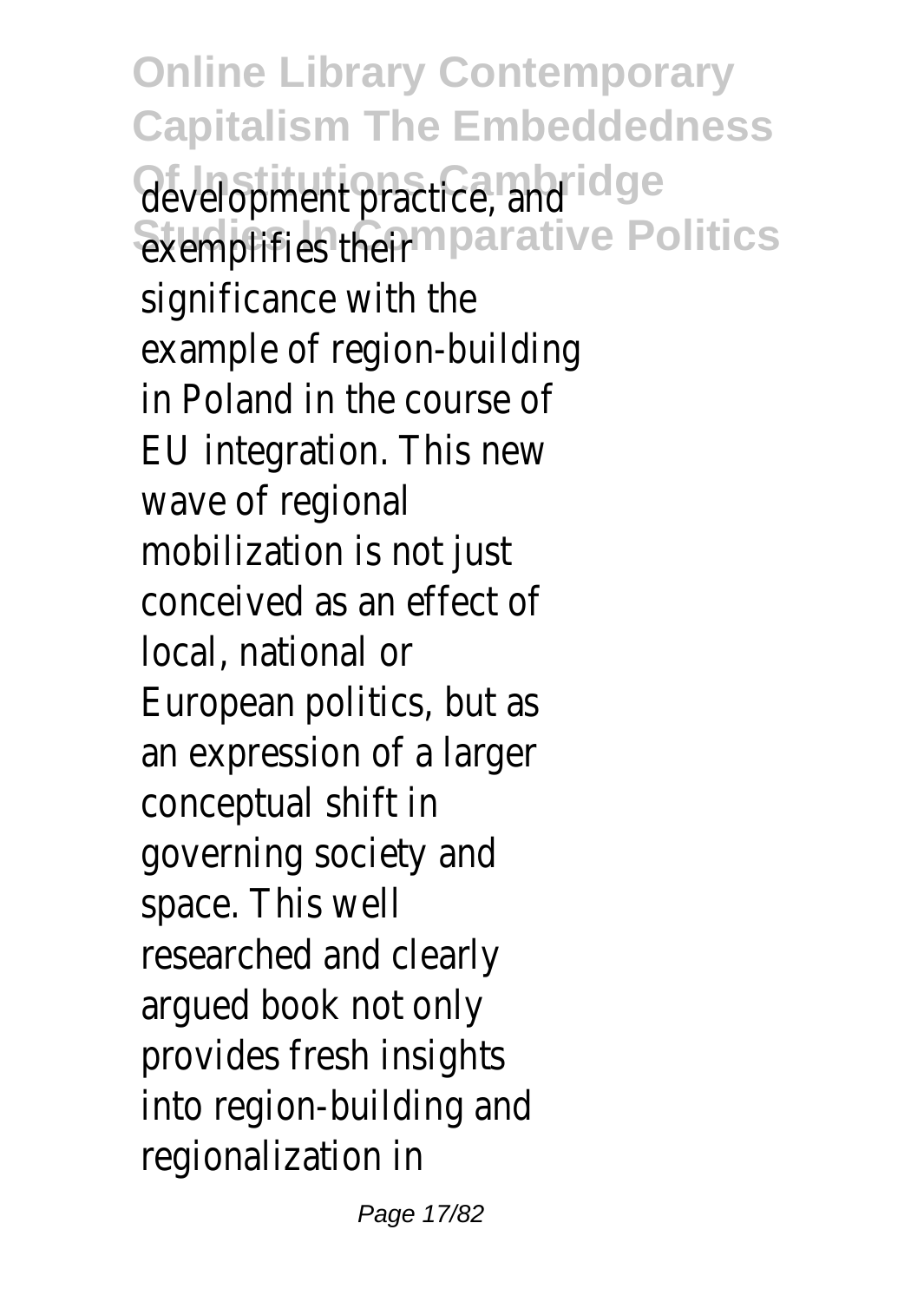**Online Library Contemporary Capitalism The Embeddedness Contemporary Europeandge** Space, but alsonparative Politics contributes to the new sociology of Europeanization. It will be an illuminating read for scholars and students in Sociology, European and EU studies, International Relations, Cultural Studies, Geography, Regional Science, Polish Studies and related subject areas. Market and Society in Korea Varieties of Capitalism Die Reformierbarkeit der Demokratie The Diversity of Modern

Page 18/82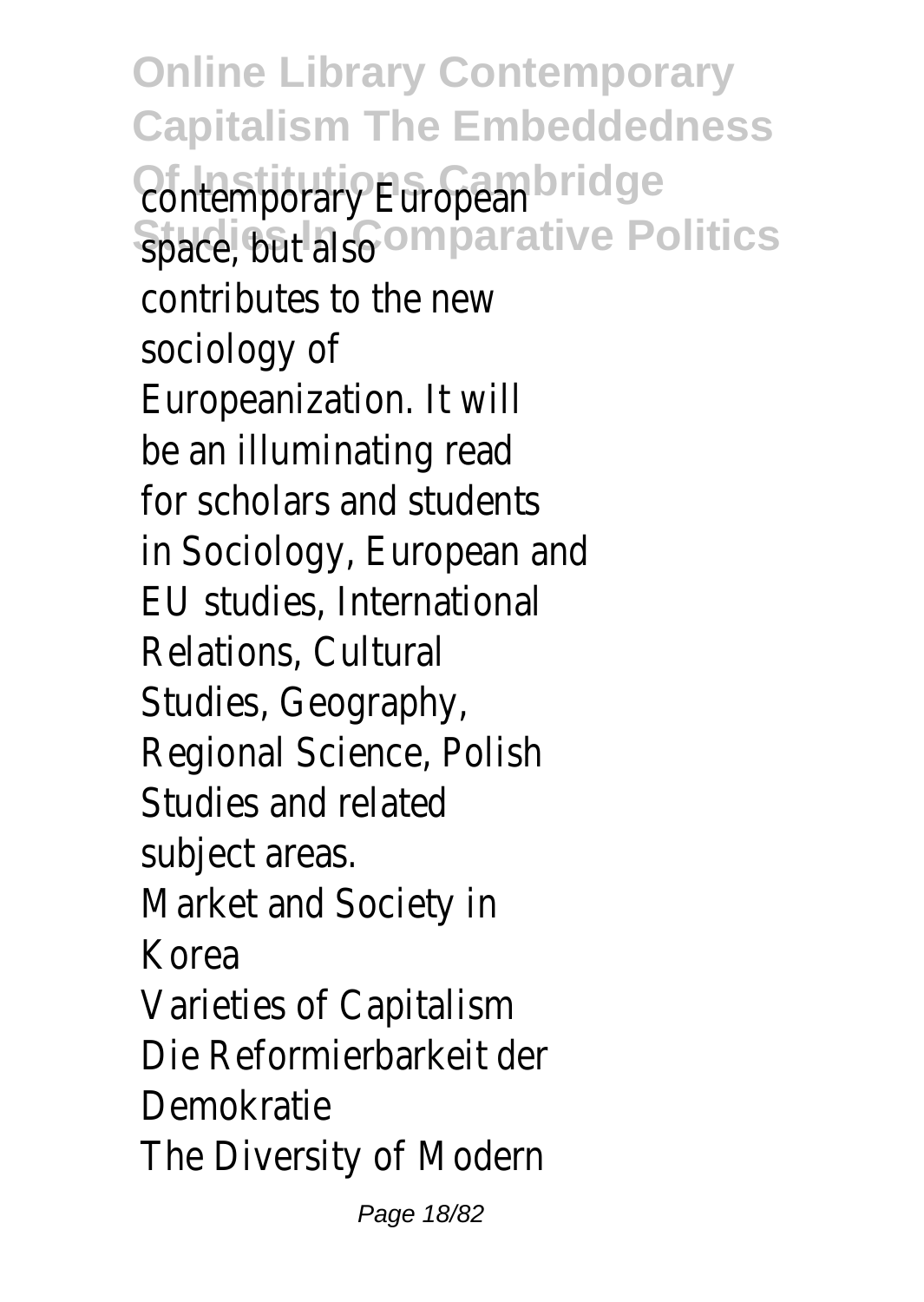**Online Library Contemporary Capitalism The Embeddedness Of Institutions Cambridge** Capitalism **Eco-nationalism parative Politics** Community Capitalism in China Innovation and Institutions The Institutional Foundations of Comparative Advantage *In The Politics of Operations Sandro Mezzadra and Brett Neilson investigate how capital reshapes its relation with politics through operations that enable the extraction and exploitation of mineral resources, labor, data, and cultures. They show how capital—which they theorize as a direct political*

Page 19/82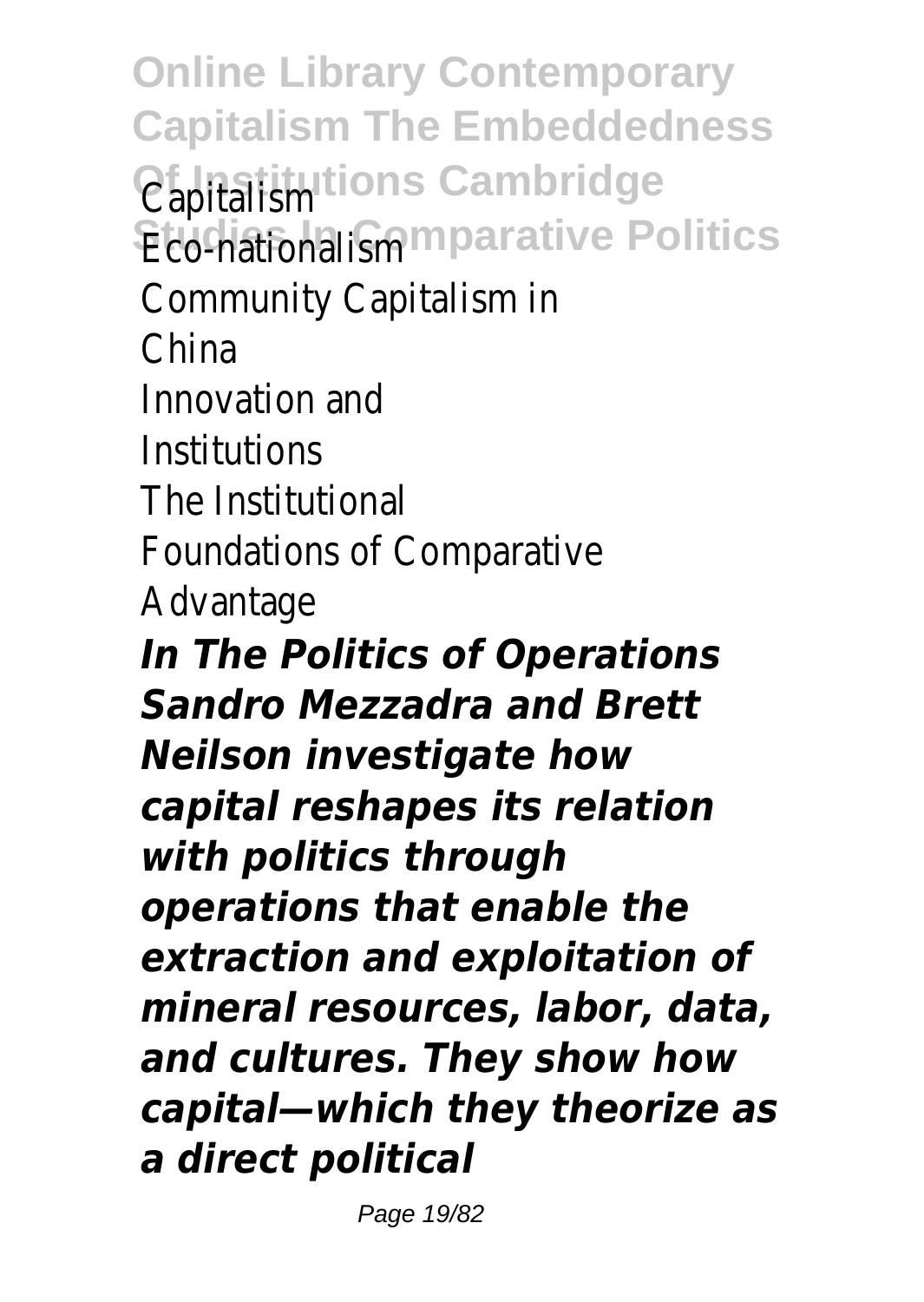**Online Library Contemporary Capitalism The Embeddedness Of Institutions Cambridge** *actor—operates through the* **Studies In Comparative Politics** *logistical organization of relations between people, property, and objects as well as through the penetration of financialization into all realms of economic life. Mezzadra and Neilson present a capacious analysis of a wide range of issues, from racial capitalism, the convergence of neoliberalism and nationalism, and Marx's concept of aggregate capital to the financial crisis of 2008 and how colonialism, empire, and globalization have shaped the modern state since World War II. In so doing, they illustrate the distinctive rationality and*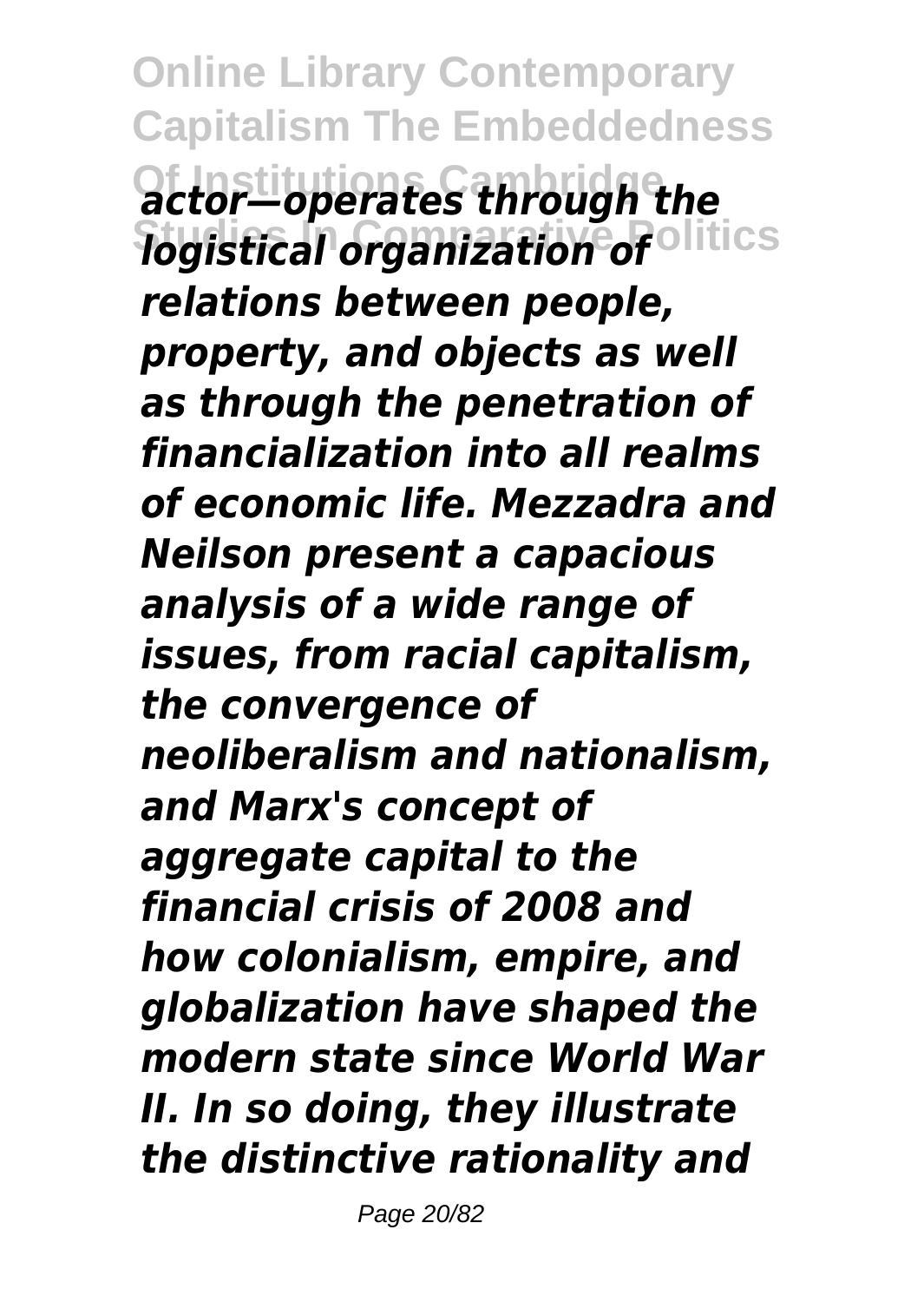**Online Library Contemporary Capitalism The Embeddedness** *logics of contemporary Capitalism while calling for a*cs *politics based on collective institutions that exist outside the state.*

*The globalization of capital markets since the 1980s has been accompanied by a vigorous debate over the convergence of corporate governance standards around the world towards the shareholder model. But even before the financial and economic crisis of 2008/2009, the dominance of the shareholder model was challenged with regard to persisting divergences and national differences in*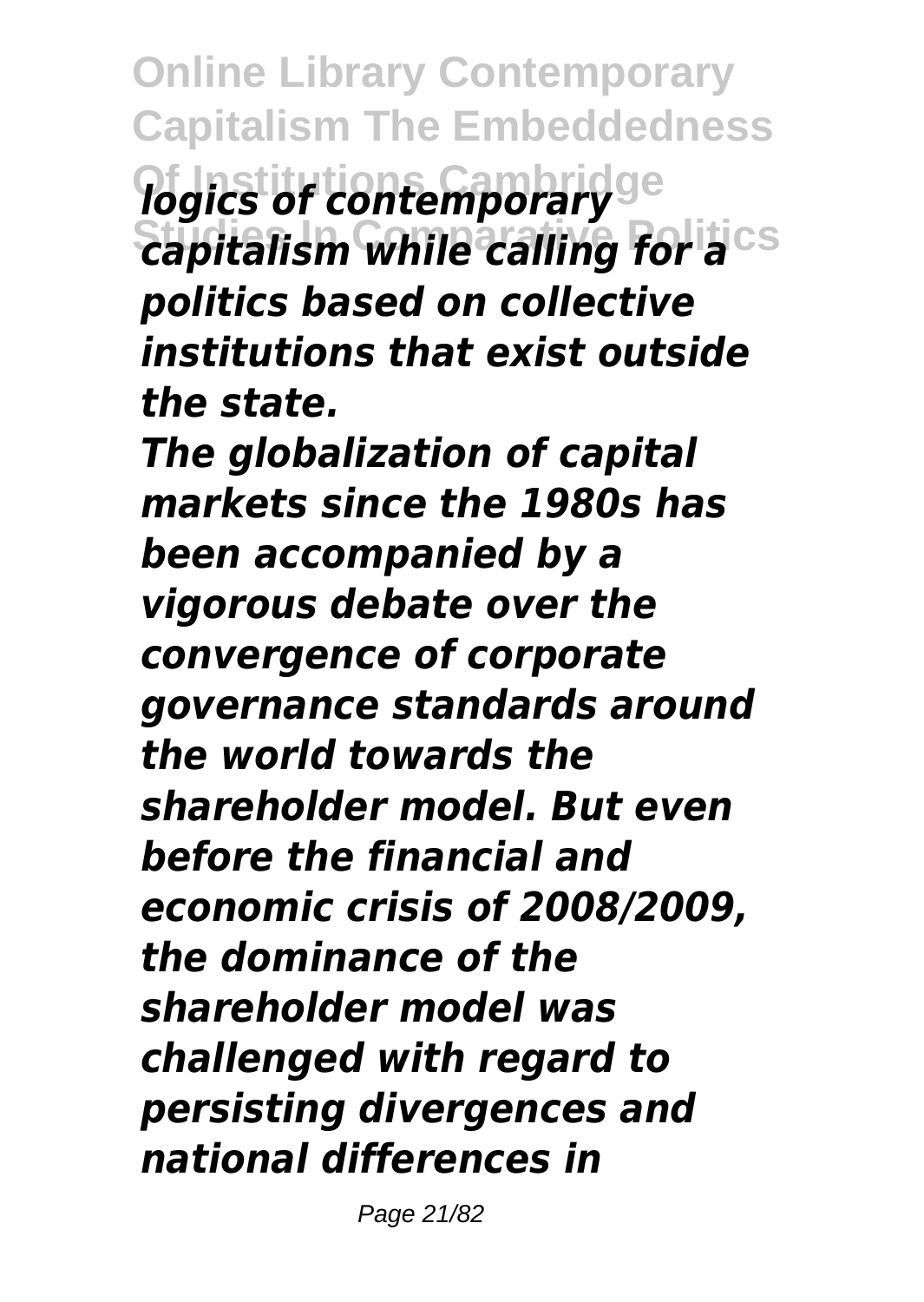**Online Library Contemporary Capitalism The Embeddedness Of Institutions Cambridge** *corporate law, labor law and industrial relations. This* olitics *collection explores this debate at an important crossroads, echoing Karl Polanyi's famous observation in 1944 of the disembeddedness of the market from society. Drawing on pertinent insights from scholars, practitioners and regulators in corporate and labor law, securities regulation as well as economic sociology and management theory, the contributions shed important light on the empirical effects on the economy of the shift to shareholder primacy, in light of a comprehensive reconsideration of the global*

Page 22/82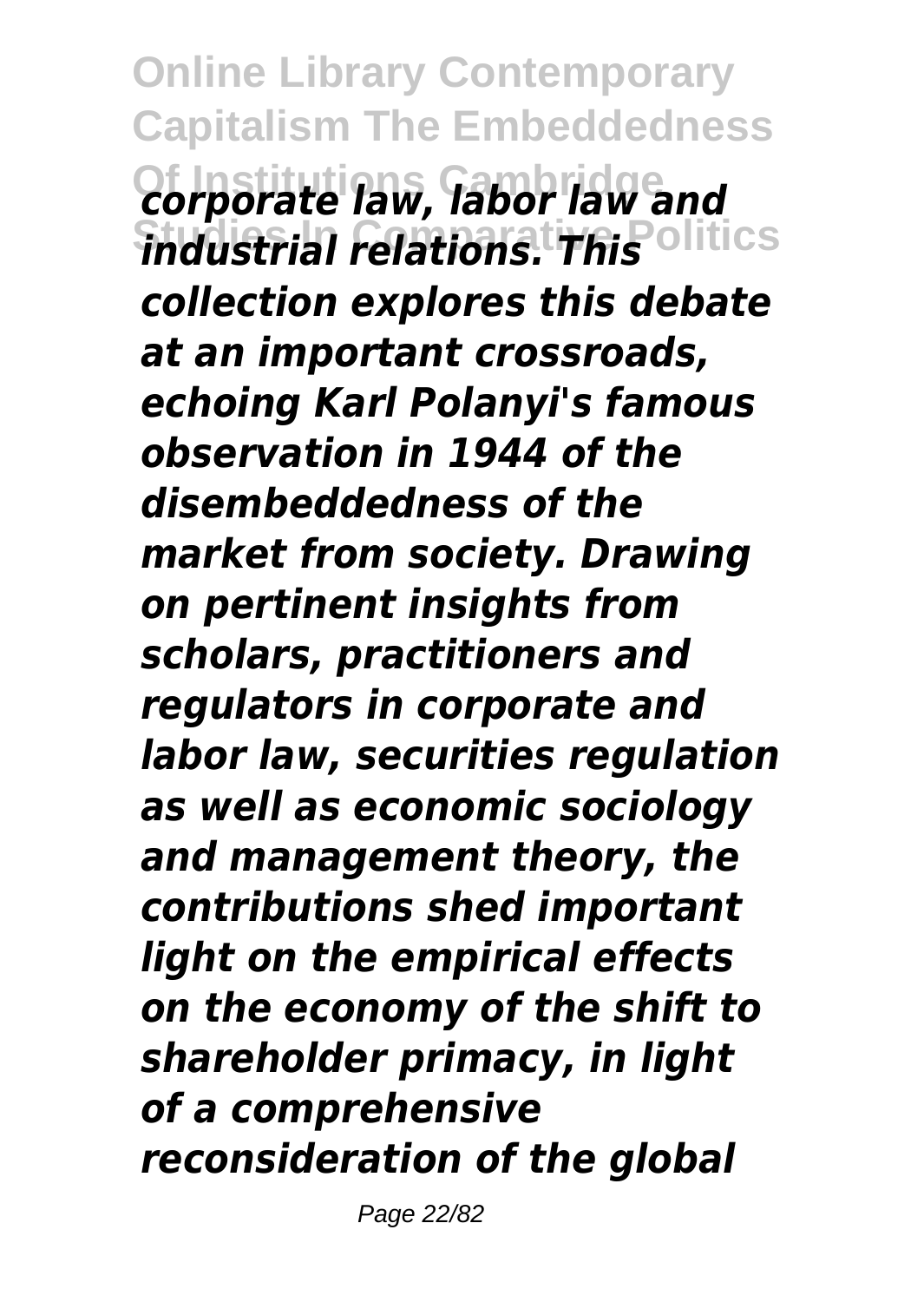**Online Library Contemporary Capitalism The Embeddedness Of Institutions Cambridge** *context, policy goals and regulatory forms which* **Politics** *characterize market governance today. This book offers a sociological analysis of globalised capitalist markets, advancing the notion of 'disembedded markets' to challenge the idea of 'social embeddedness' common in economic sociology. Avoiding an exclusive focus on institutions, networks and trust relationships surrounding markets, the author concentrates on private property as the key institution of markets, in order to emphasise the historical*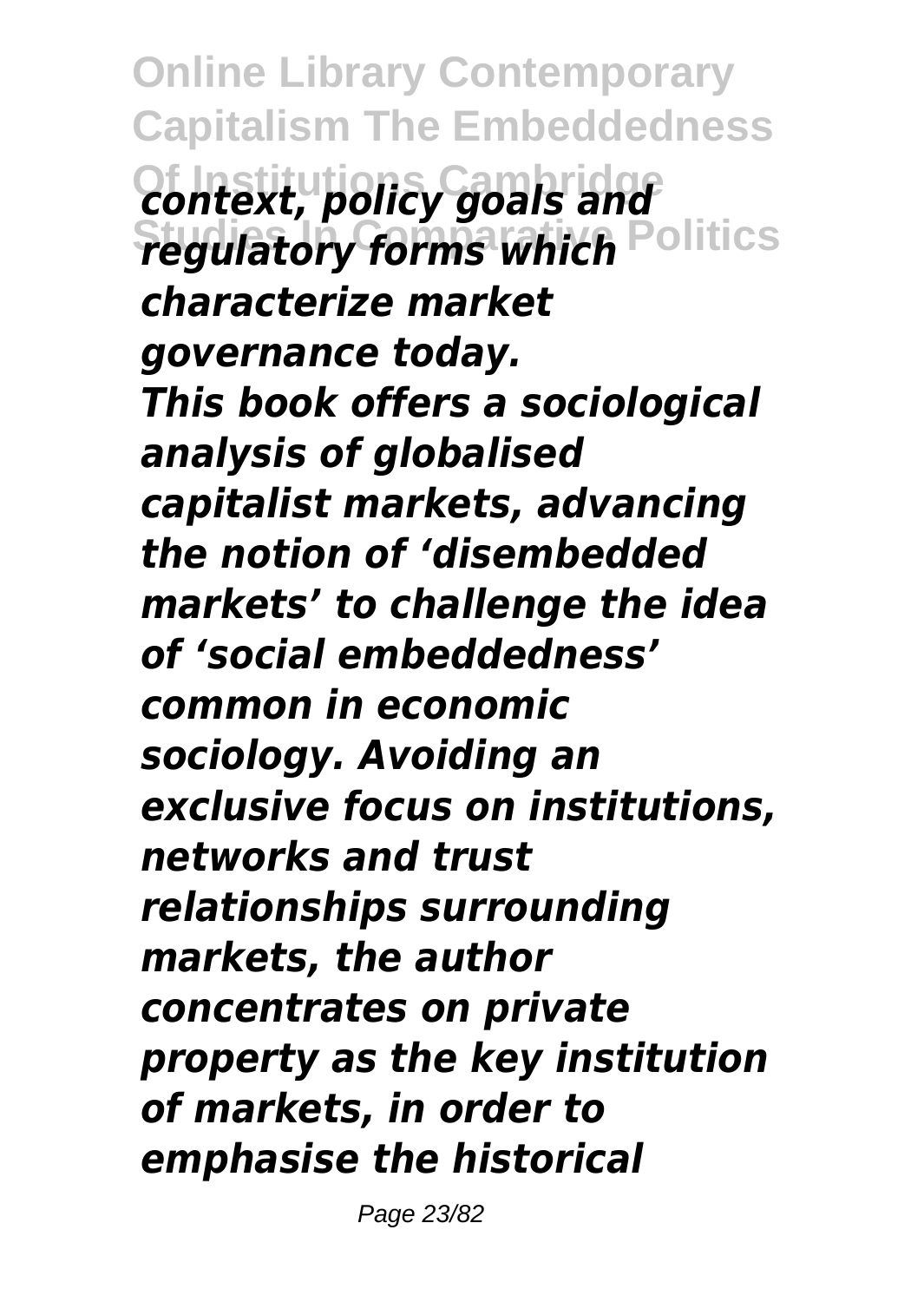**Online Library Contemporary Capitalism The Embeddedness Of Institutions Cambridge** *origins of modern capitalism* **Studies In Comparative Politics** *the free market narrative, and develop a socio-historical analysis of the disembedding process together with an account of the built-in contradictions and limits of market universalisation. Through an analysis of their encompassing character, this volume demonstrates that disembedded markets do not fit standard theoretical accounts of sociality – a problem taken up not only by Karl Marx, but also by Friedrich August von Hayek and Niklas Luhmann – and questions the attempts of the emerging approach of*

Page 24/82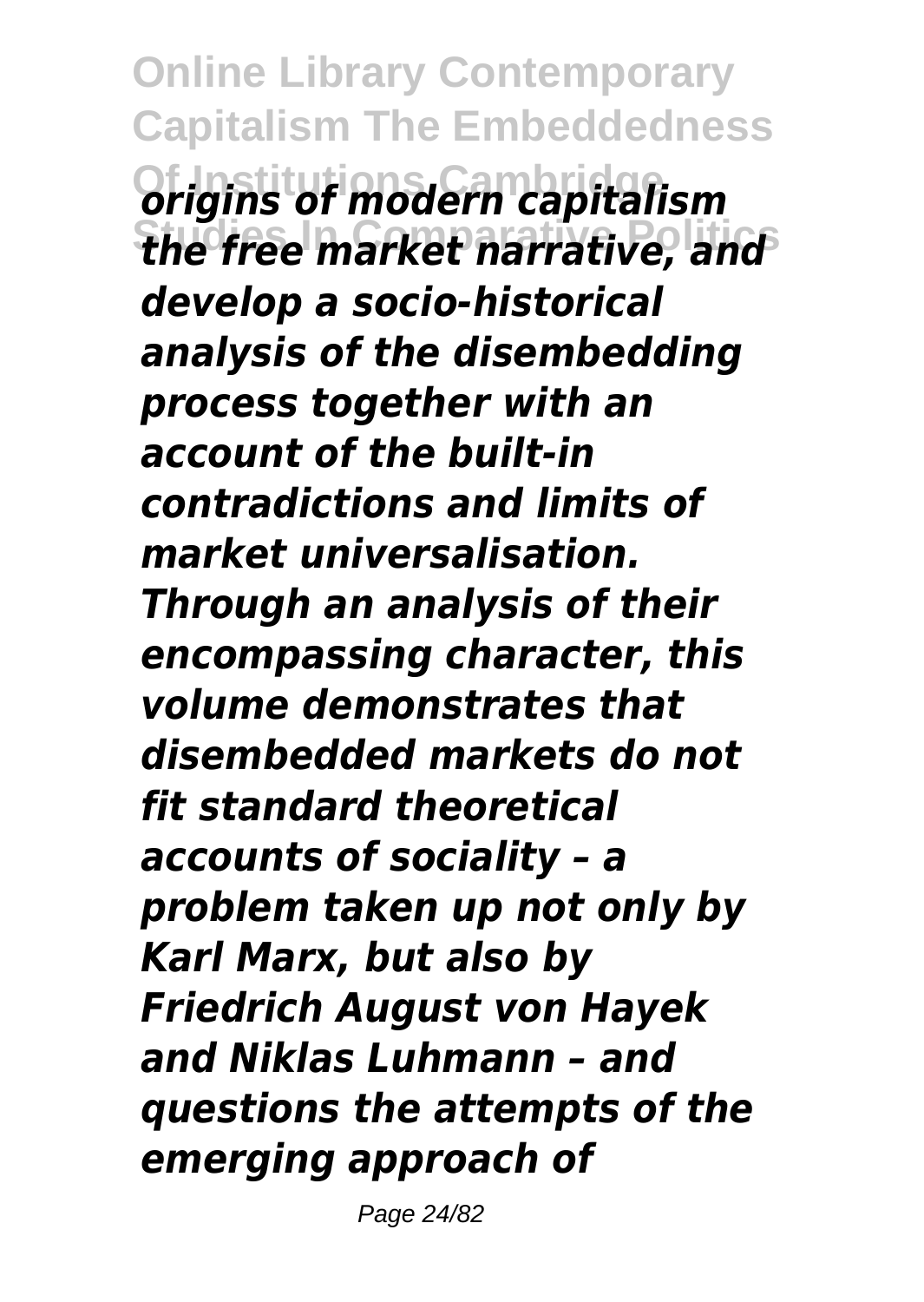**Online Library Contemporary Capitalism The Embeddedness Of Institutions Cambridge** *'economic theology' to draw* **Parallels between the Politics** *practices that arise from disembedded markets and from forms of religious experience and ritual. A rigorous examination of the phenomenon of disembedded markets and the claims to which they give rise concerning the equivalences between religion and capitalism, this book will appeal to scholars of sociology and economics with interests in capitalism, social theory, and global markets. An examination of "cultural zoning" in China considers why government regulation of*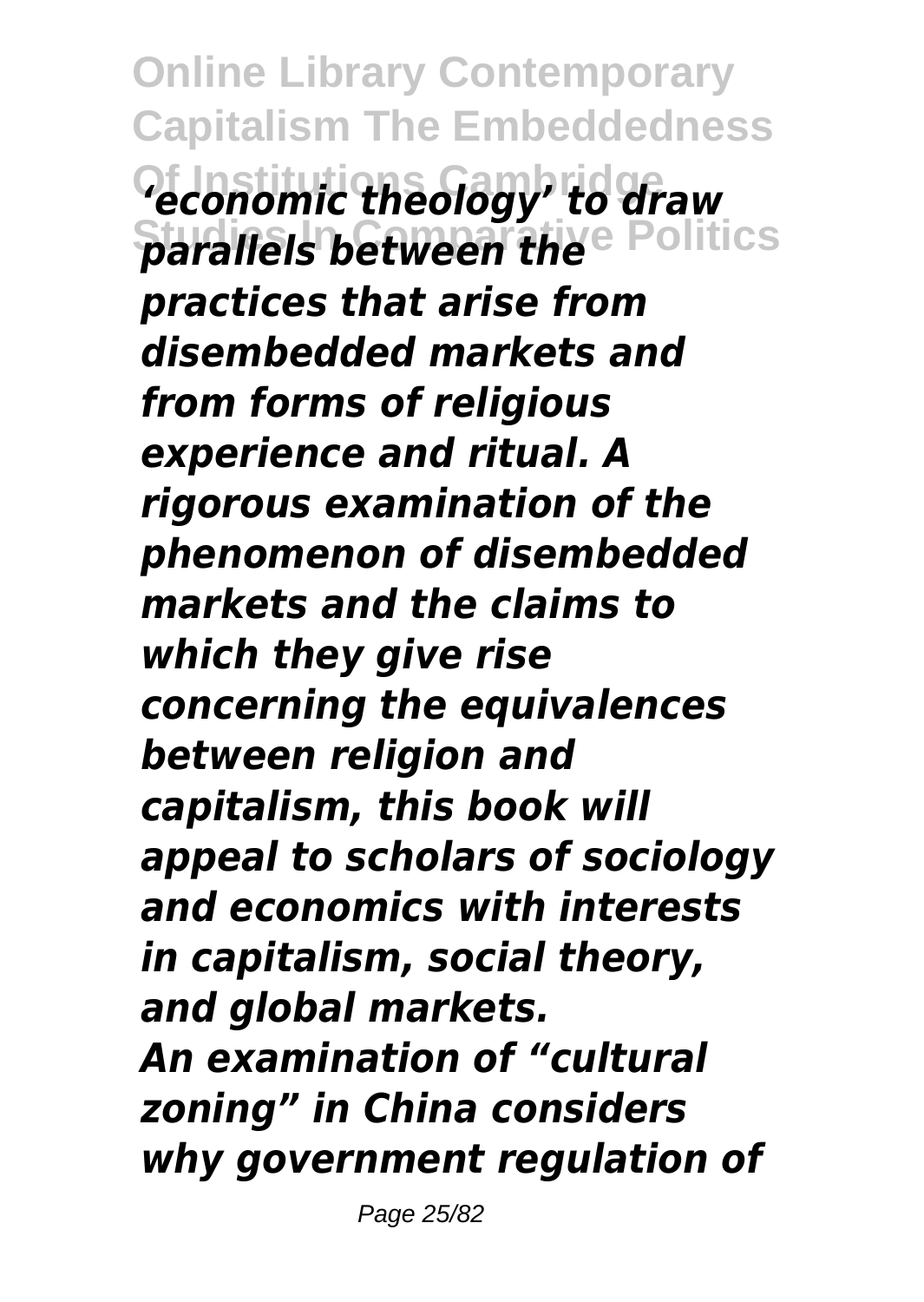**Online Library Contemporary Capitalism The Embeddedness Of Institutions Cambridge** *online video is so much more* **Studies In Comparative Politics** *lenient than regulation of broadcast television. In Zoning China, Luzhou Li investigates why the Chinese government regulates online video relatively leniently while tightly controlling what appears on broadcast television. Li argues that television has largely been the province of the state, even as the market has dominated the development of online video. Thus online video became a space where people could question state media and the state's preferred ideological narratives about the nation, history, and society. Li*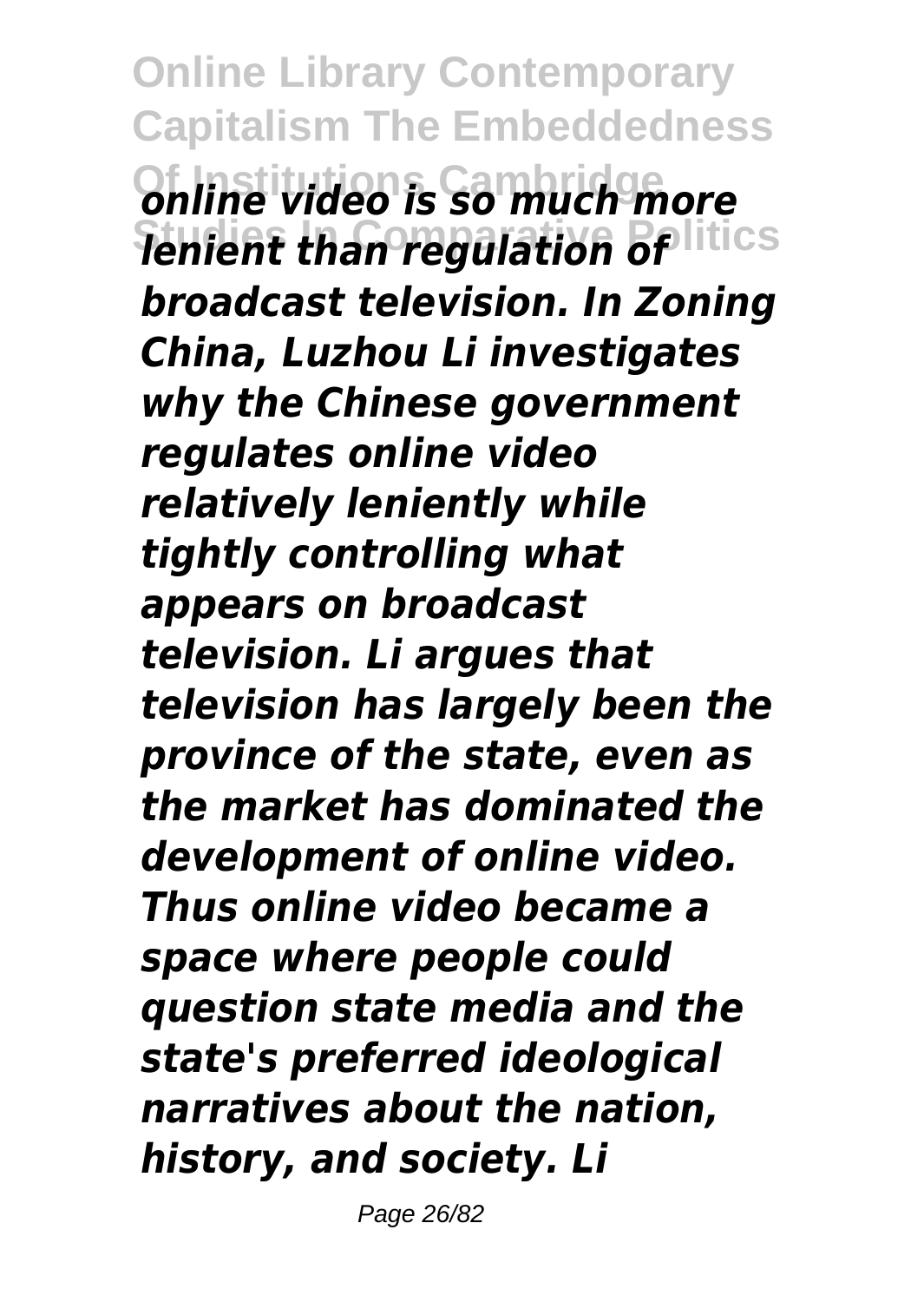**Online Library Contemporary Capitalism The Embeddedness Connects this relatively Studies In Comparative Politics** *unregulated arena to the "second channel" that opened up in the early days of economic reform—piracy in all its permutations. She compares the dual cultural sphere to China's economic zoning; the marketized domain of online video is the cultural equivalent of the Special Economic Zones, which were developed according to market principles in China's coastal cities. Li explains that although the relaxed oversight of online video may seem to represent a loosening of the party-state's grip on media, the practice of cultural zoning*

Page 27/82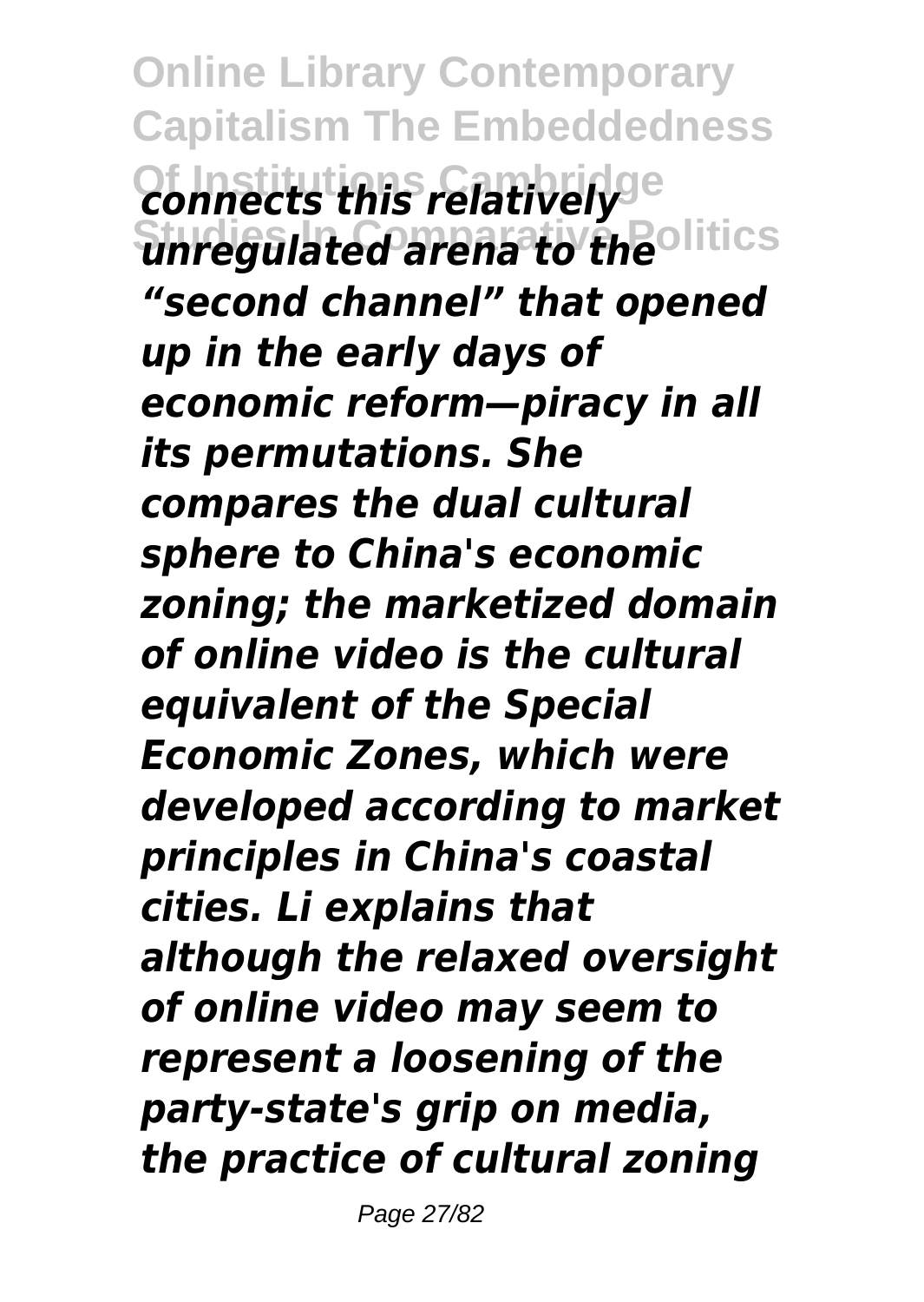**Online Library Contemporary Capitalism The Embeddedness Of Institutions Cambridge** *in fact demonstrates the the* **Studies In Comparative Politics** *state's strategic control of the media environment. She describes how China's online video industry developed into an original, creative force of production and distribution that connected domestic private production companies, transnational corporations, and a vast network of creative labor from amateurs to professional content creators. Li notes that China has increased state management of the internet since 2014, signaling that online and offline censorship standards may be unified. Cultural zoning as a technique of*

Page 28/82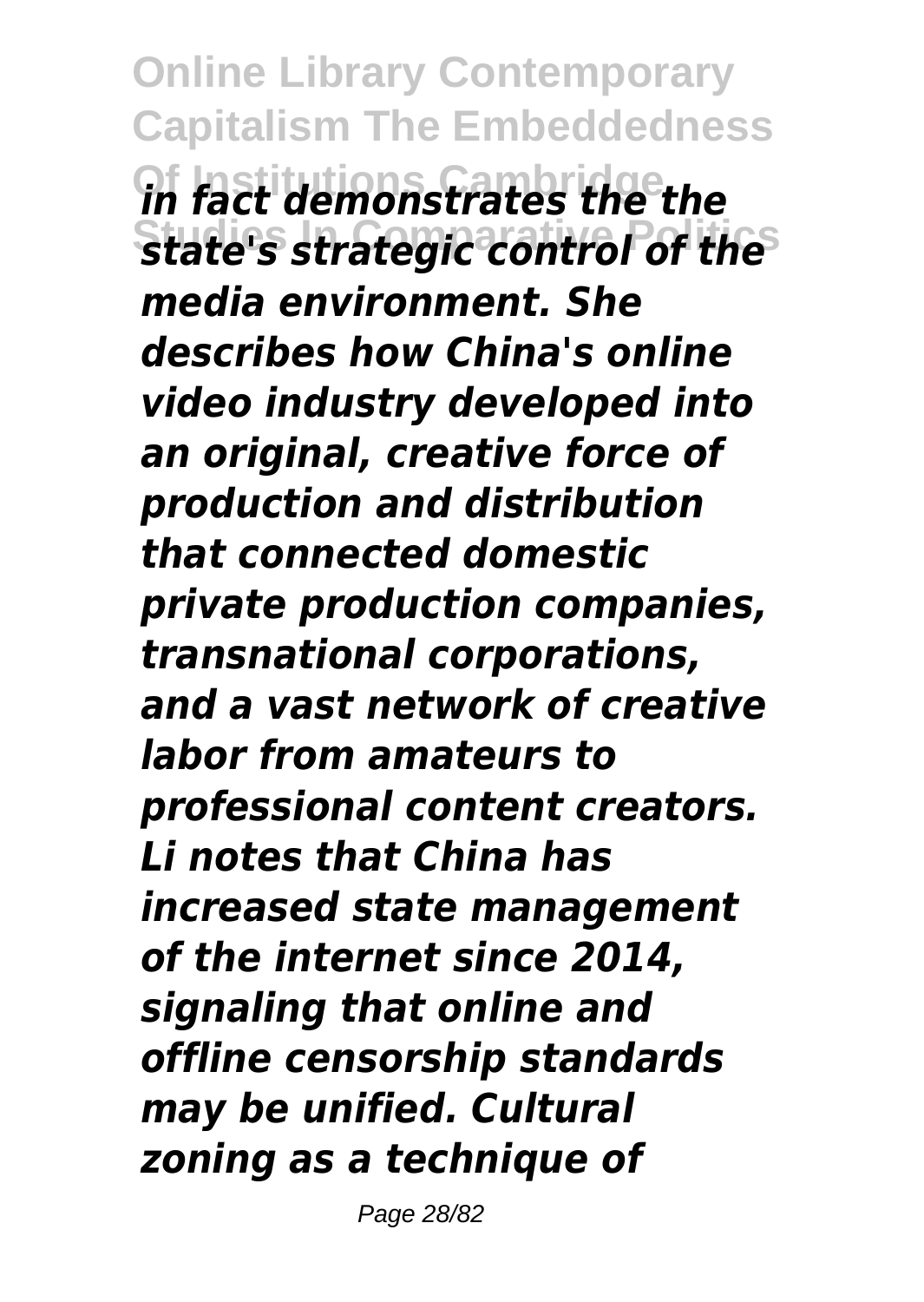**Online Library Contemporary Capitalism The Embeddedness Of Institutions Cambridge** *cultural governance, however,* **Will likely remain.** The Politics *The Origins of Nonliberal Capitalism Karl Polanyi A New Arab Social Contract?*

*A Multidisciplinary Review of the Study of Innovation Systems Corporate Governance, Labor, and Finance Capitalism Social Structures of Accumulation Mobilizing Regions, Mobilizing Europe* **This book explores the economy and society of Provincial India in the post-Green Revolution period. It**

Page 29/82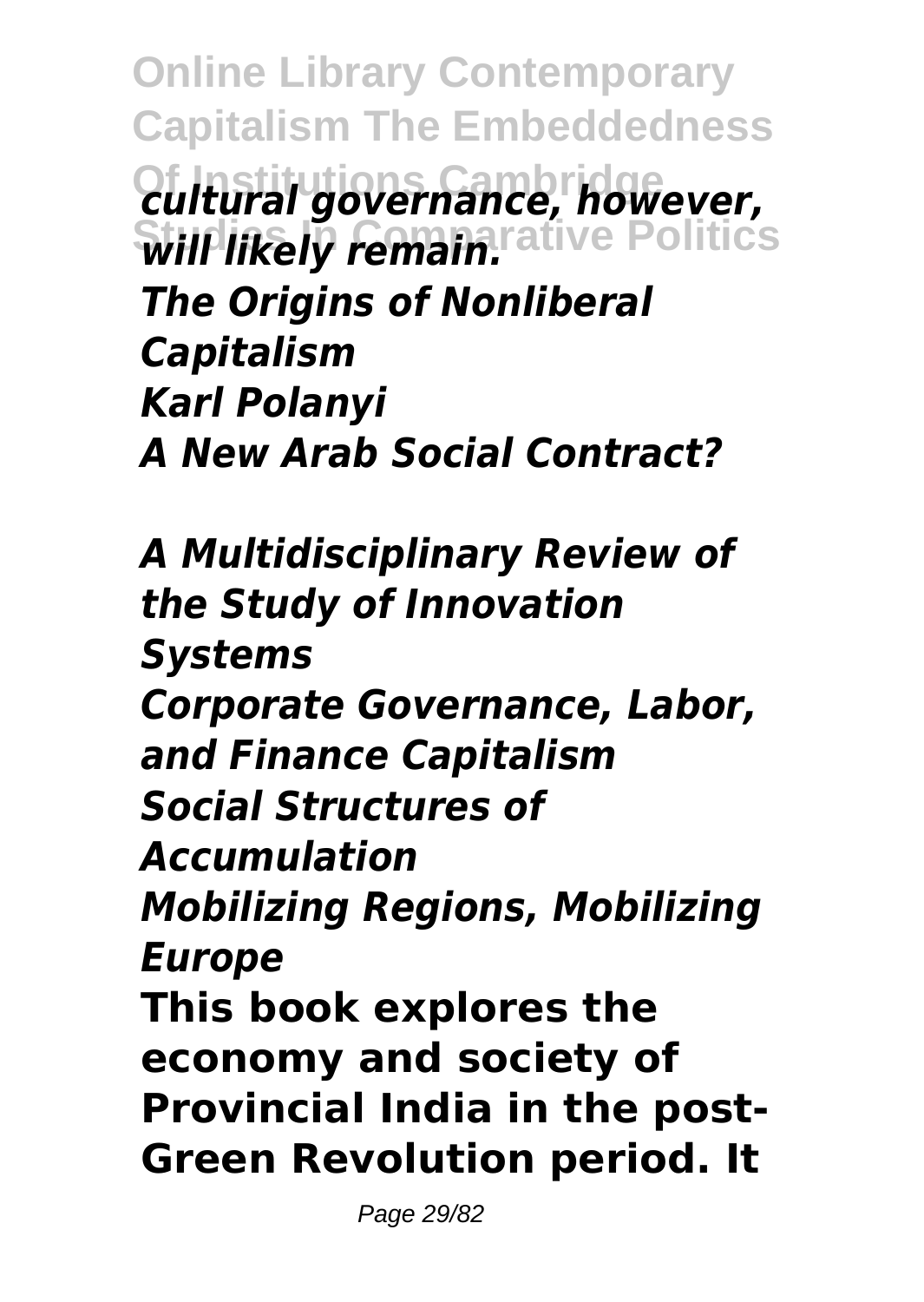**Online Library Contemporary Capitalism The Embeddedness Of Institutions Cambridge argues that the low Studifty' of capital**ive Politics **development in India's villages and small towns is the joint outcome of the informal economic organisation, that is strongly biased in favour of capital, and of the complex stratification of the workforce along class and caste lines. Focusing on the processes of growth induced by the introduction of the high-yield varieties in agriculture, the book demonstrates that a lowroad pattern of capitalist development has been emerging in provincial**

Page 30/82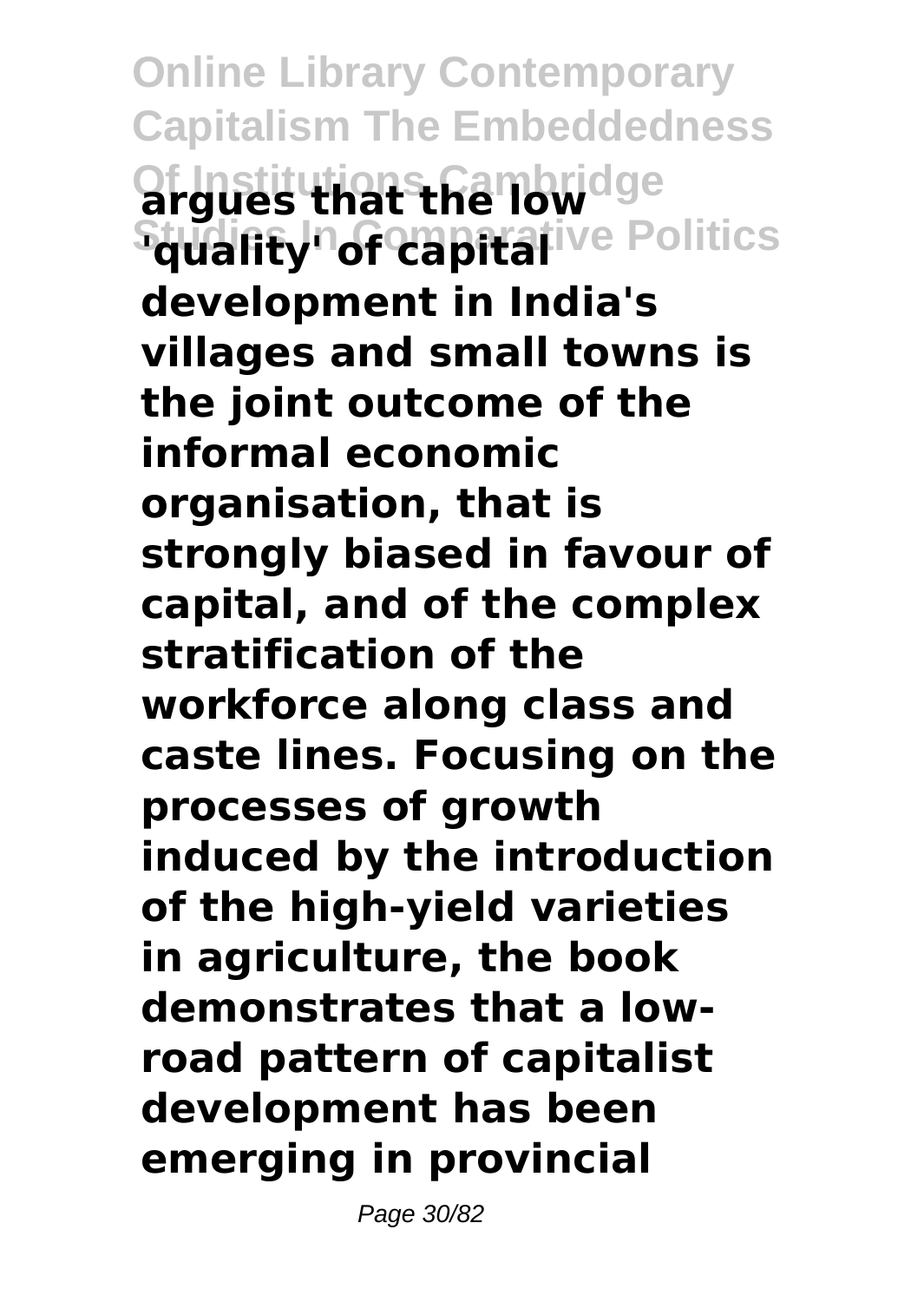**Online Library Contemporary Capitalism The Embeddedness Of Institutions Cambridge India: firms compete over Strice and not lover** ive Politics **efficiency, with a constant pressure to reduce costs, in particular labour costs. The book shows that low-skilled employment prevails and low wages and poor working conditions are widespread. Based on original empirical research, the book makes a valuable contribution to the debate on varieties of capitalism, in particular of the Global South. It is of interest to academics working in the fields of Development Studies, Political Economy and South Asian Studies.**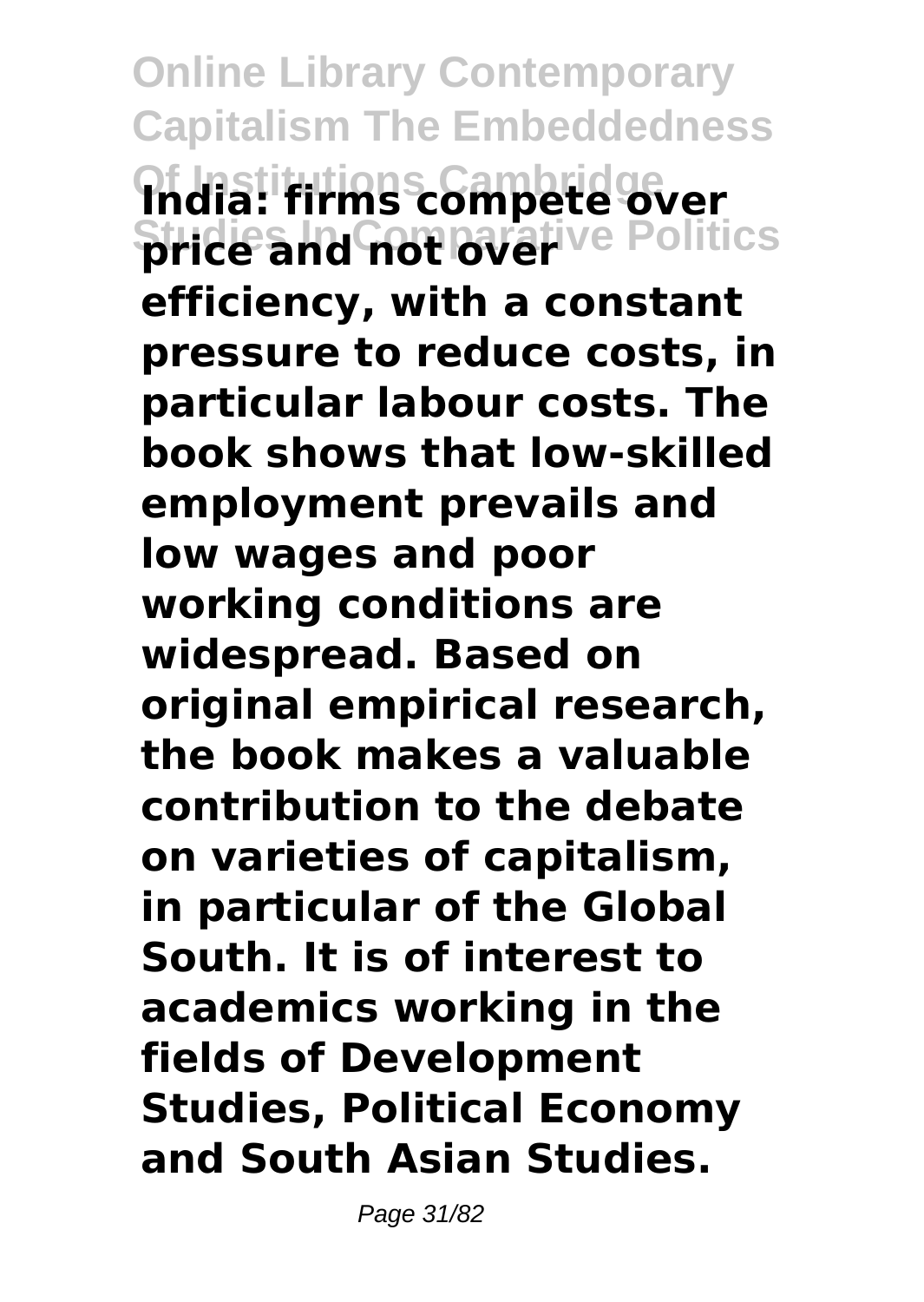**Online Library Contemporary Capitalism The Embeddedness Of Institutions Cambridge The contributors cover a Studies In Comparative Politics wide range of topics, including the theoretical basis of the SSA approach, the postwar financial system, Marxian and Keynesian theories of economic crisis, labormanagement relations, race and gender issues, and the history of institutional innovation. Examines the rise of the anti-nuclear power movement in the former Soviet Union during the early perestroika period, its unexpected successes in the late 1980s, and its decline after 1991. This**

Page 32/82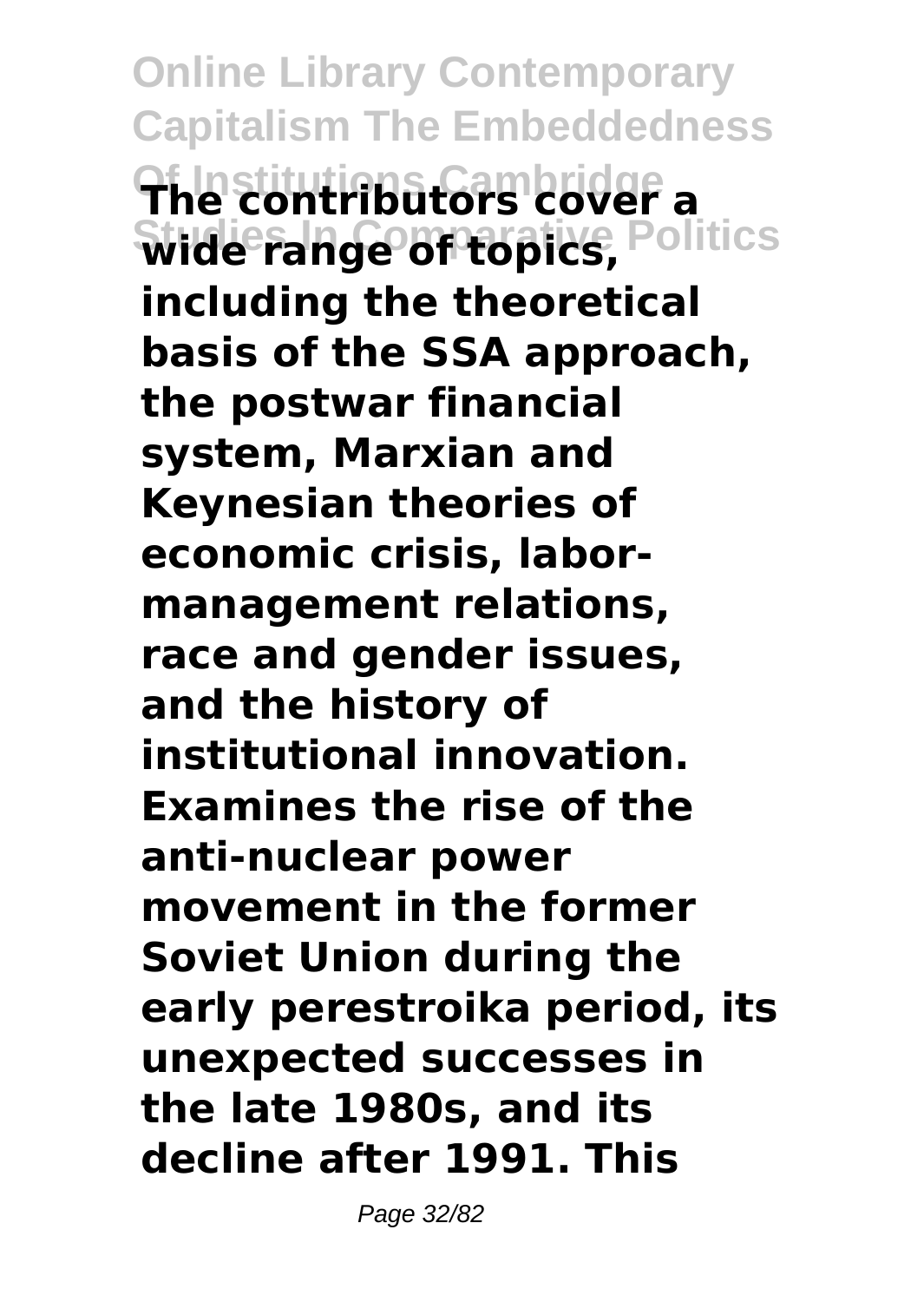**Online Library Contemporary Capitalism The Embeddedness Of Institutions Cambridge book argues that anti-Studies In Comparative Politics nuclear activism was a surrogate for nationalism, and a means of demanding greater local selfdetermination under the Soviet system. This book challenges the popular thesis of a downward trend in the viability of welfare states in competitive market economies. With approaches ranging from historical case studies to cross-national analyses, the contributors explore various aspects of the relationships between welfare states, industrial**

Page 33/82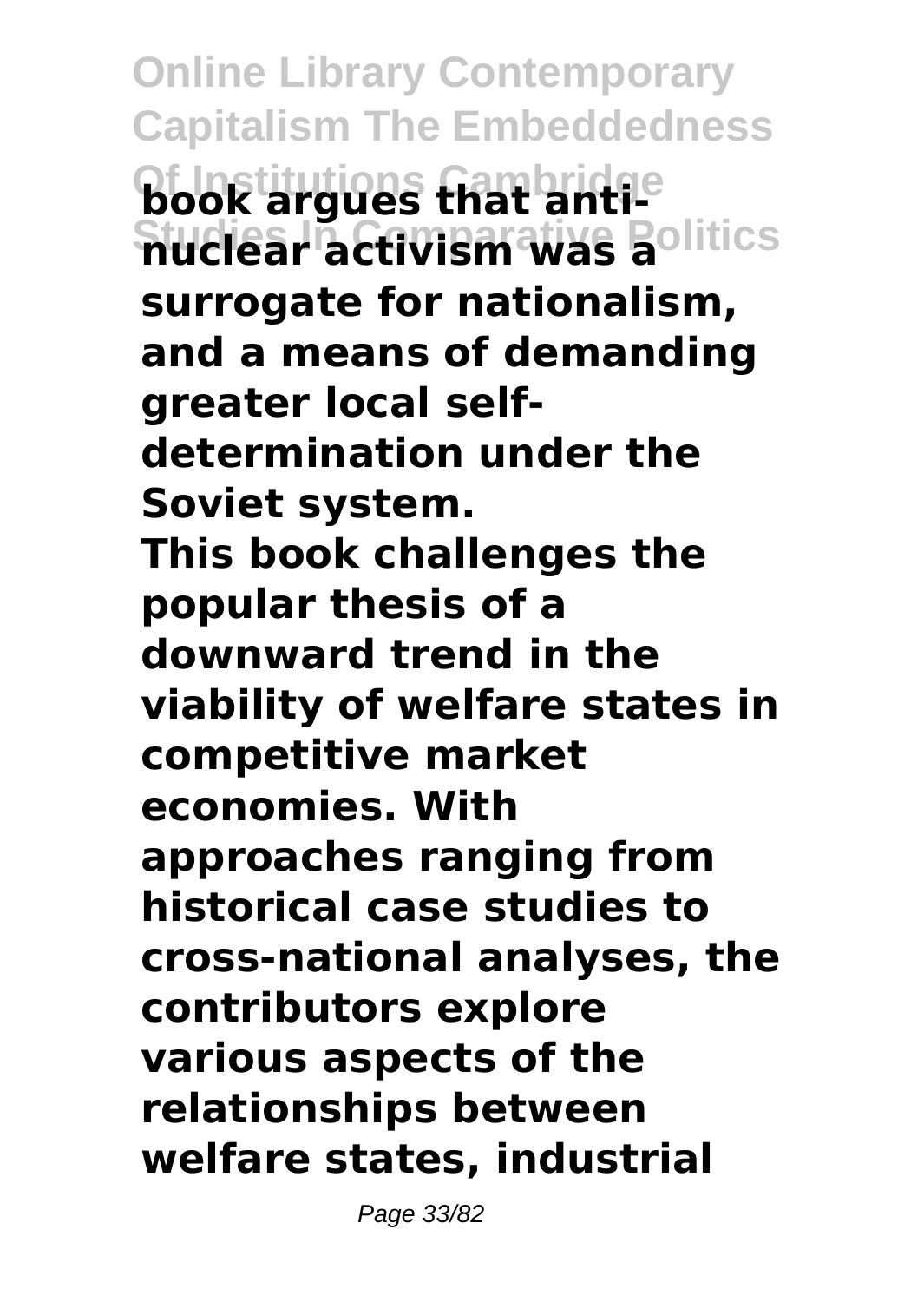**Online Library Contemporary Capitalism The Embeddedness Of Institutions Cambridge relations, financial Studies In Comparative Politics government and production systems. Building upon and combining comparative studies of both the varieties of capitalism and the worlds of welfare state regimes, the book considers issues such as: \*the role of employers and unions in social policy \*the interdependencies between financial markets and pension systems \* the current welfare reform process. It sheds new light on the tenuous relationship between social policies and market economies and provides thought-provoking**

Page 34/82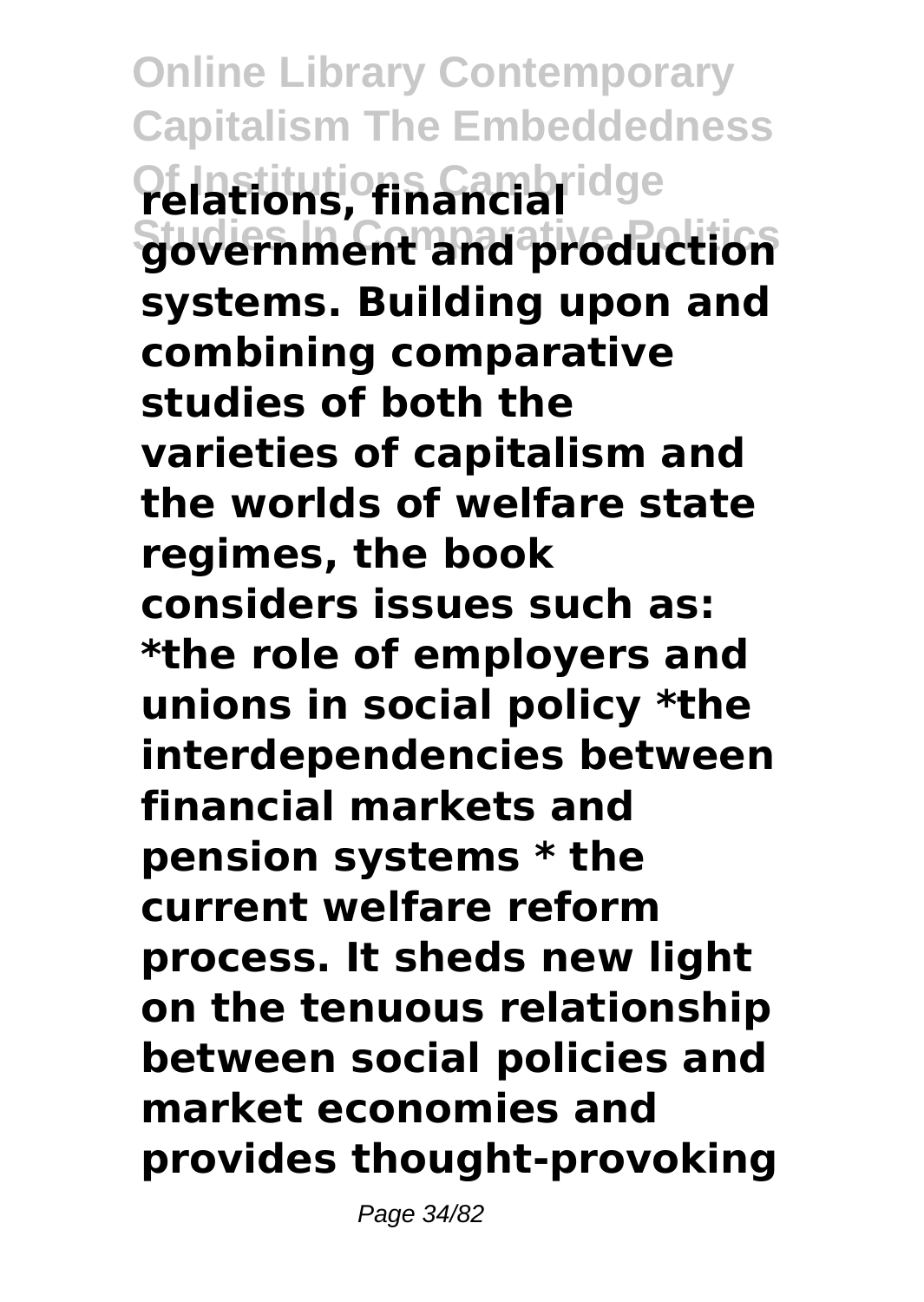**Online Library Contemporary Capitalism The Embeddedness Of Institutions Cambridge reading for students and Scholars of Comparative** Itics **Politics, Public Policy, the Welfare State and Political Economy. Developments in an Emerging Field The New Economic Sociology Continuity and Change in Contemporary Capitalism The Politics of Operations Diversity and Transformations of Asian Capitalisms The Embedded Firm Conservative Political Parties and the Birth of Modern Democracy in Europe**

Page 35/82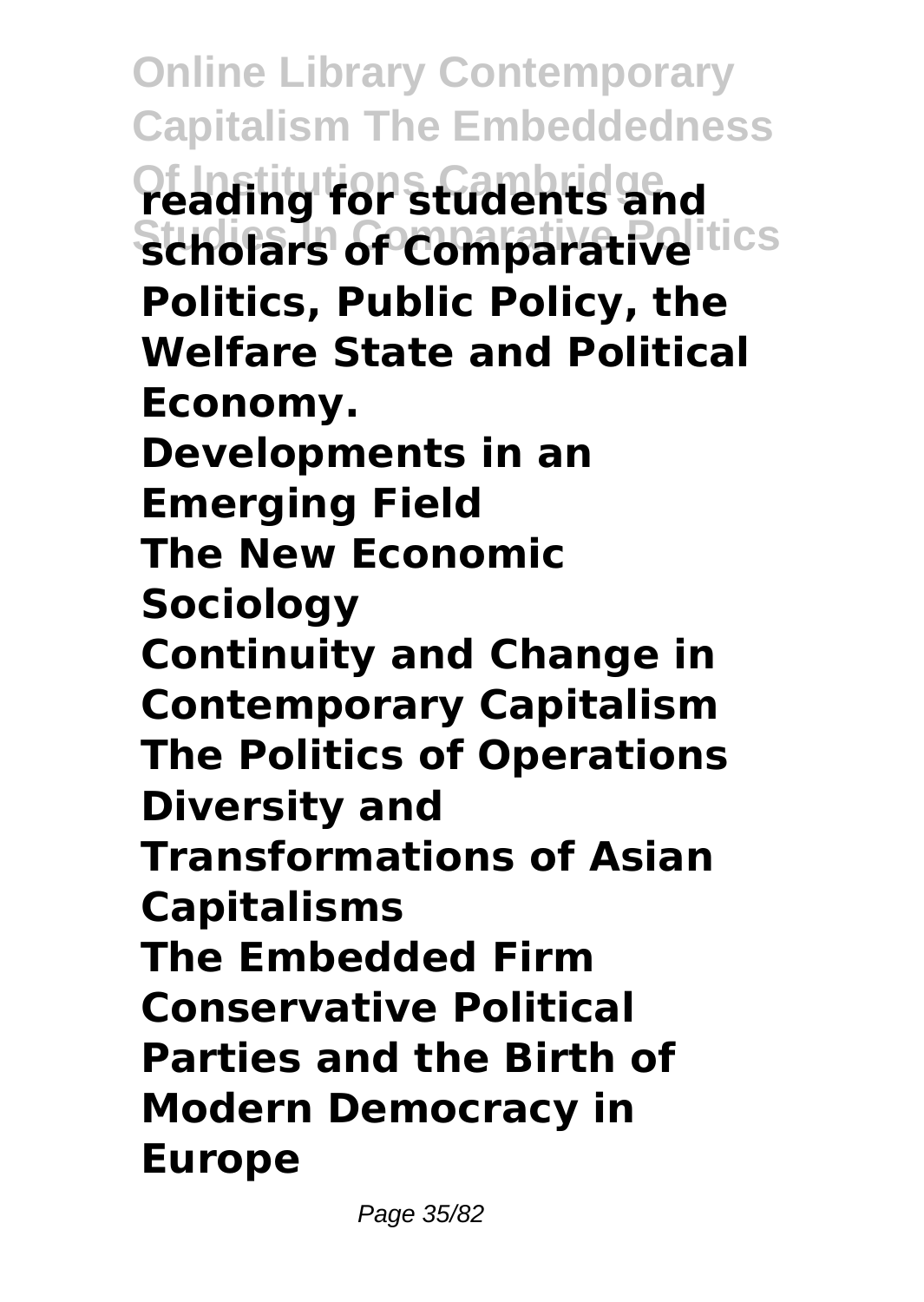**Online Library Contemporary Capitalism The Embeddedness Of Institutions Cambridge The Economic Sociology of Studies In Comparative Politics Capitalism** *This book argues that there is no single best institutional arrangement for organizing modern societies. Therefore, the market should not be considered the ideal and universal arrangement for coordinating economic activity. Instead, the editors argue, the economic institutions of capitalism exhibit a large variety of objectives and tools that complement each other and can not work in isolation. The various chapters of the book ask*

Page 36/82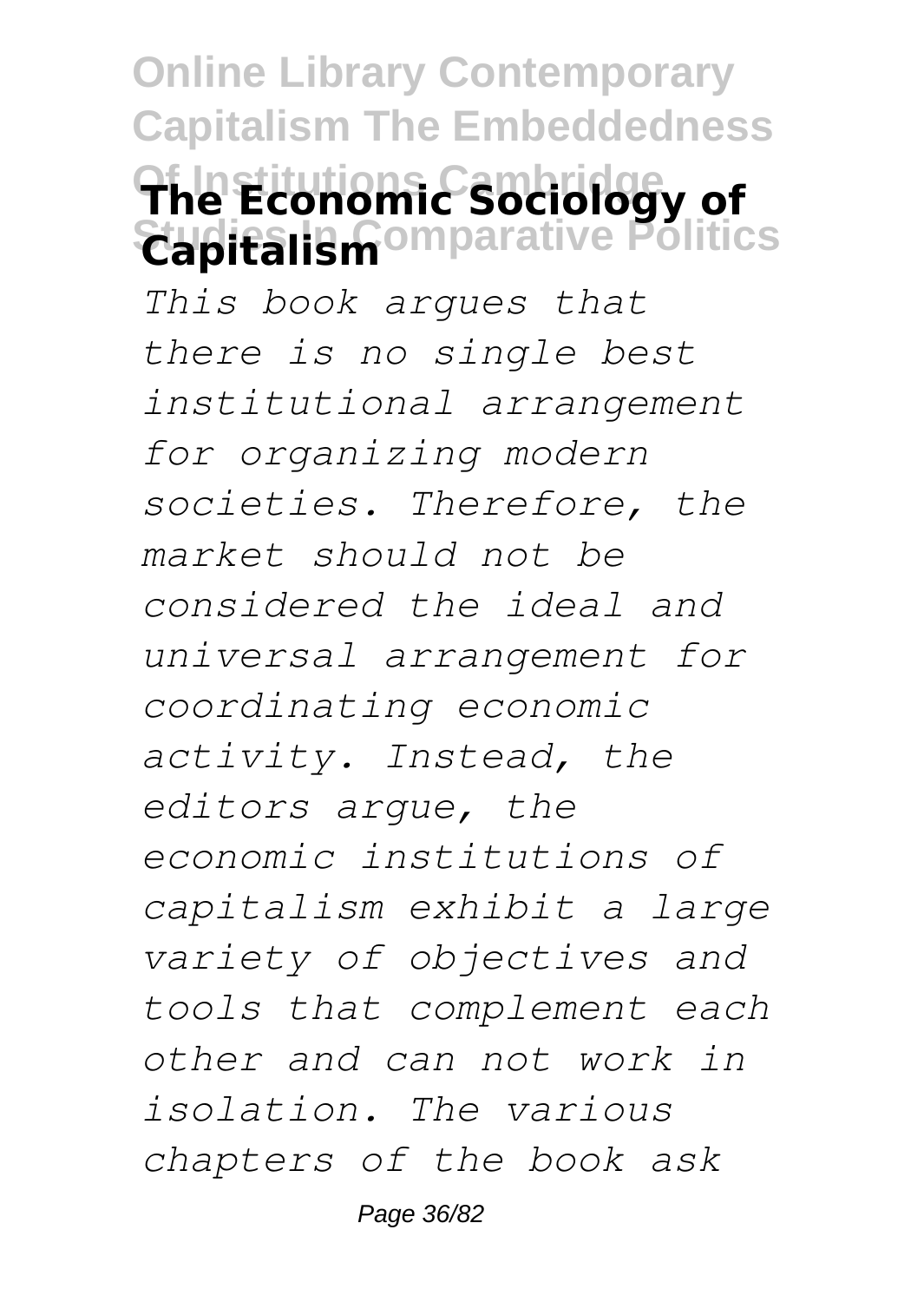**Online Library Contemporary Capitalism The Embeddedness Of Institutions Cambridge** *what logics and functions* **Studies In Comparative Politics** *institutions follow and why they emerge, mature and persist in the forms they do.*

*"In The Origins of Nonliberal Capitalism, German sociologists and American and Japanese political scientists draw extensively on the work of economists and historians from their home countries, as well as from the United Kingdom and France. The contributors analyze the historical origins of nonliberal capitalism in Germany and Japan from two perspectives: the*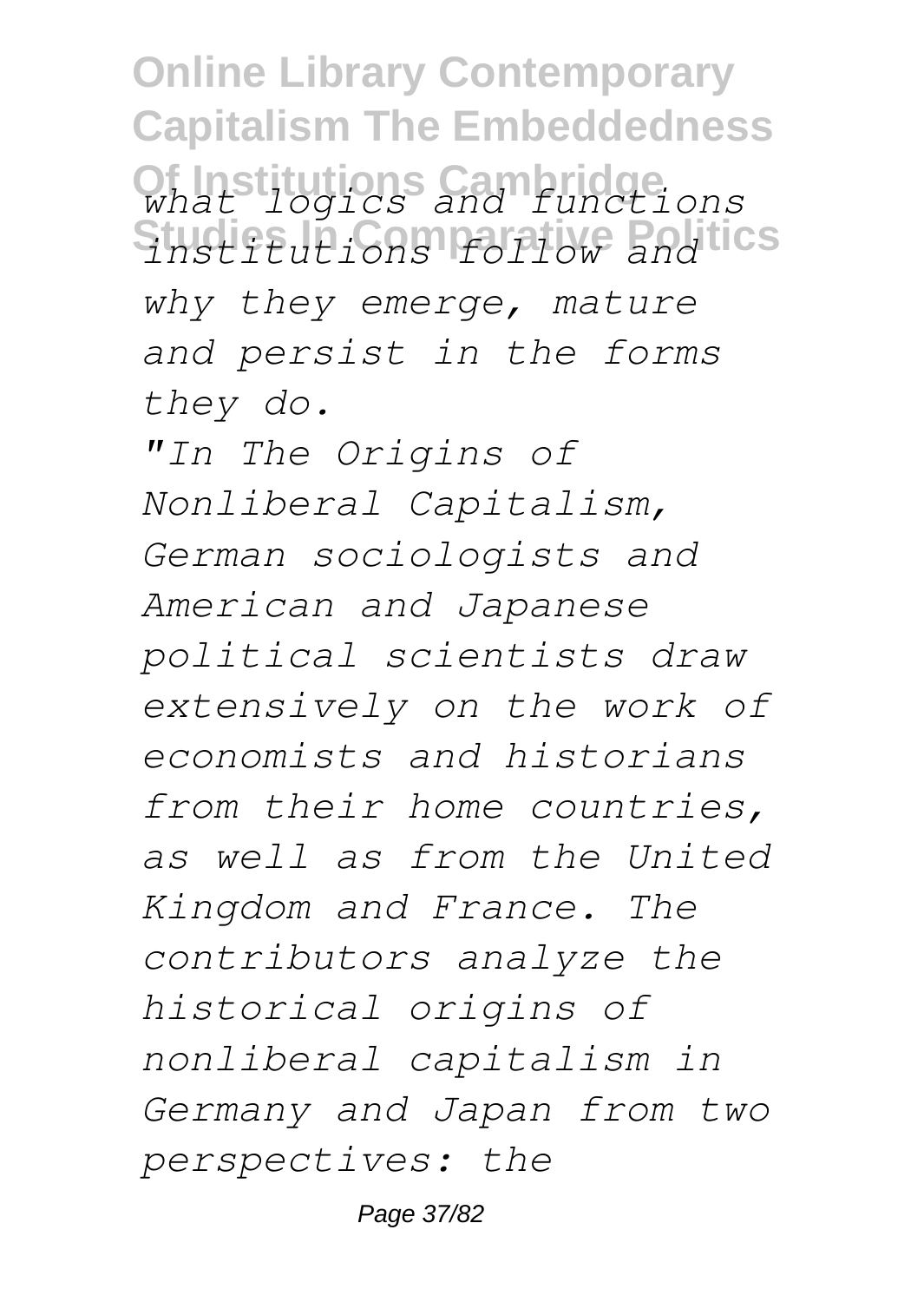**Online Library Contemporary Capitalism The Embeddedness Of Institutions Cambridge** *emergence and survival of* **Studies In Comparative Politics** *a capitalism that does not assume liberal ideas and ideology; and the causes of difference between the systems of Germany and Japan. They also outline the requirements for internally coherent national models of an embedded capitalist economy."--BOOK JACKET. This book considers why institutional forms of modern capitalist economies differ internationally, and proposes a typology of capitalism based on the theory of institutional*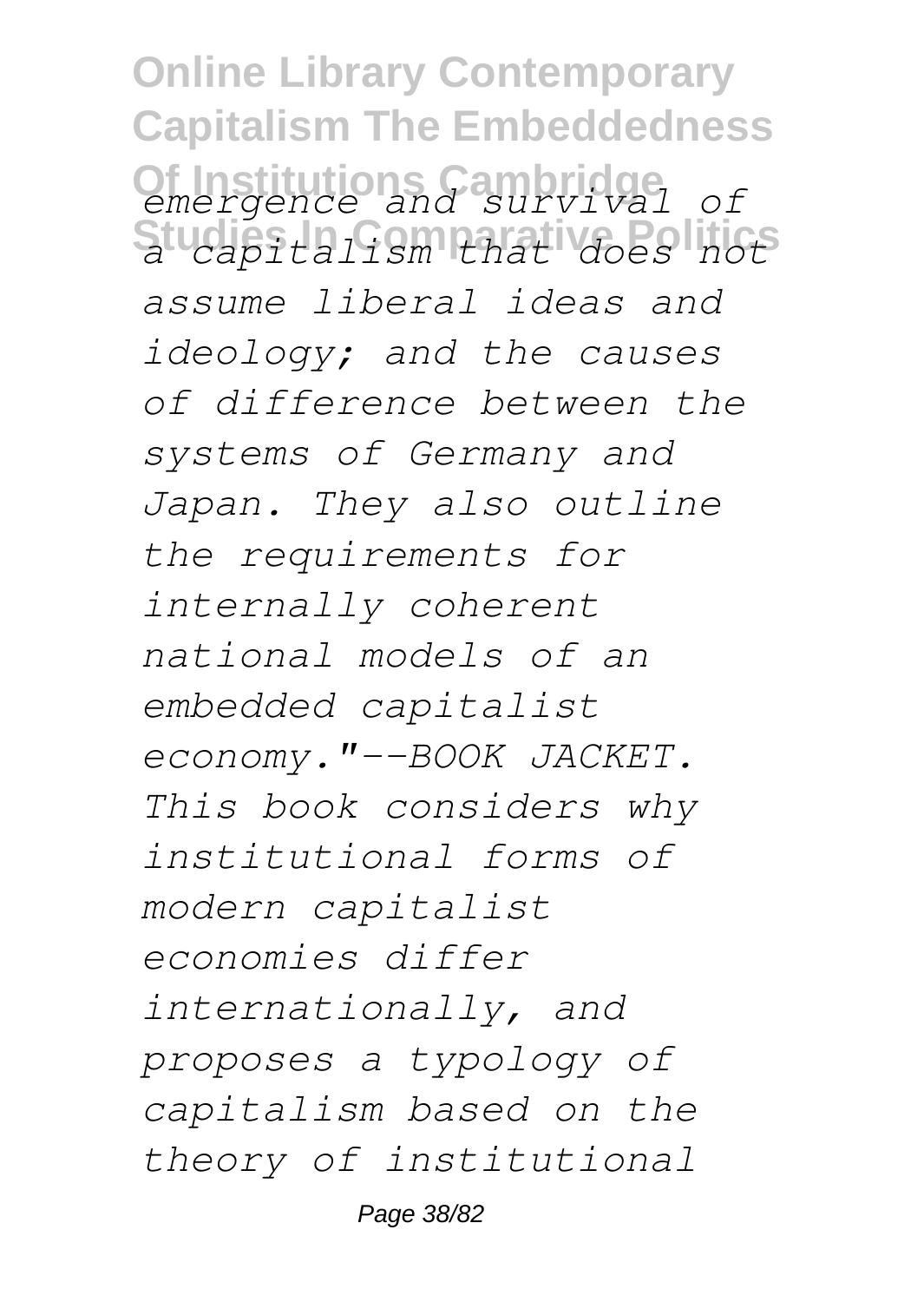**Online Library Contemporary Capitalism The Embeddedness Of Institutions Cambridge** *complementarity. Different* **Studies In Comparative Politics** *economic models are not simply characterized by different institutional forms, but also by particular patterns of interaction between complementary institutions which are the core characteristics of these models. Institutions are not just simply devices which would be chosen by 'social engineers' in order to perform a function as efficiently as possible; they are the outcome of a political economy process. Therefore, institutional*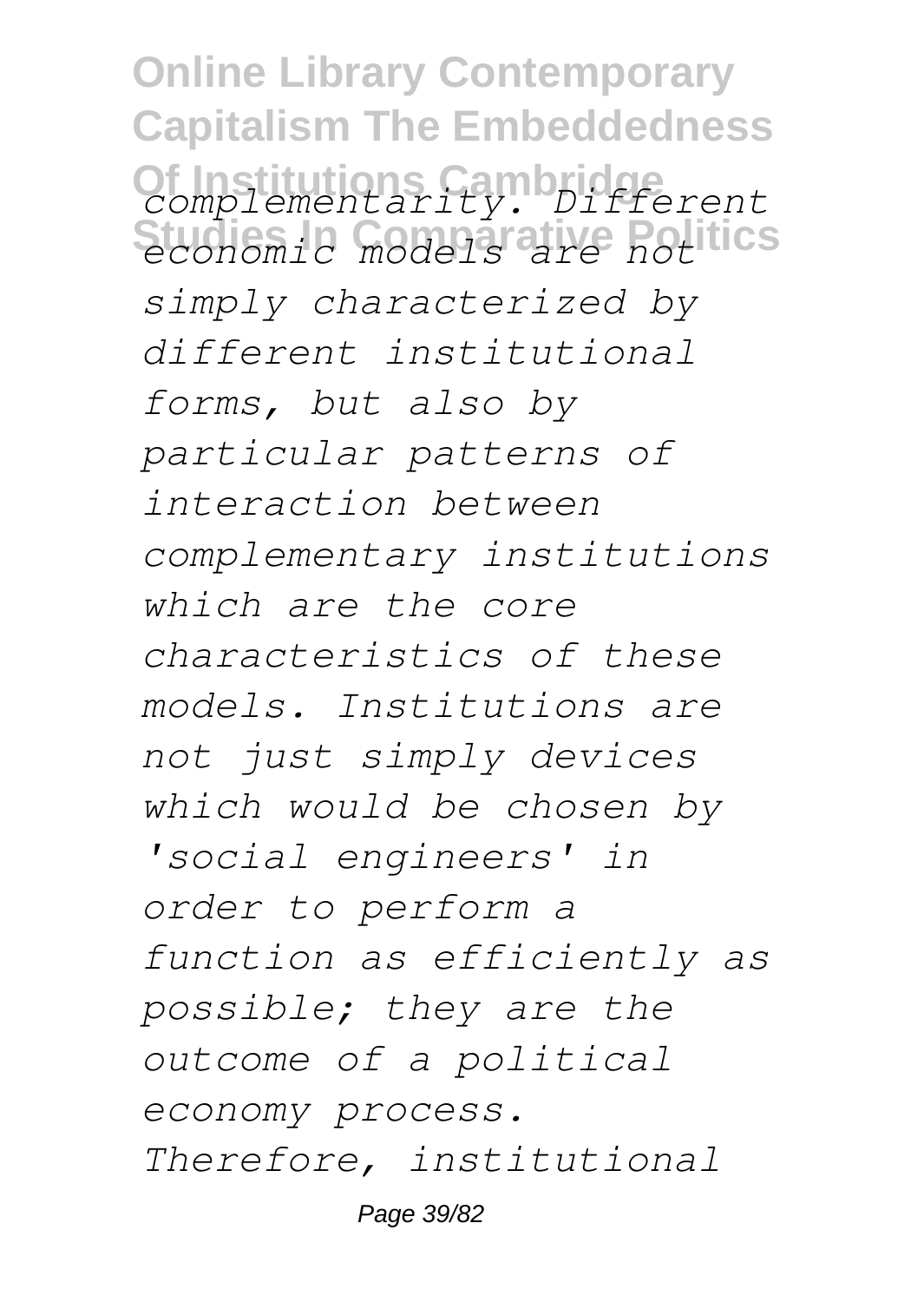**Online Library Contemporary Capitalism The Embeddedness Of Institutions Cambridge** *change should be envisaged* **Studies In Comparative Politics** *not as a move towards a hypothetical 'one best way', but as a result of socio-political compromises. Based on a theory of institutions and comparative capitalism, the book proposes an analysis of the diversity of modern economies - from America to Korea - and identifies five different models: the market-based Anglo-Saxon model; Asian capitalism; the Continental European model; the social democratic economies; and the Mediterranean model.*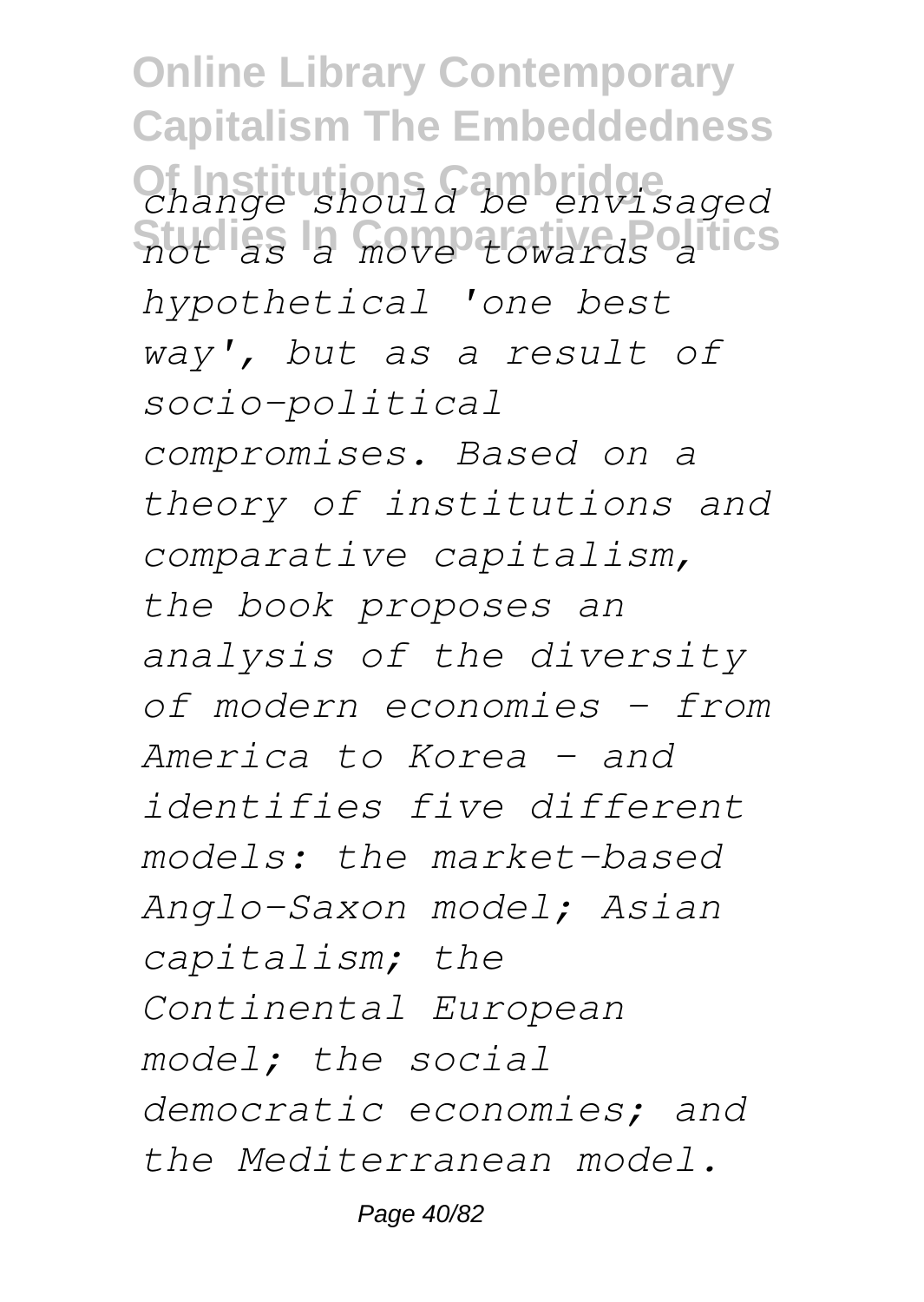**Online Library Contemporary Capitalism The Embeddedness Of Institutions Cambridge** *Each of these types of* **Studies In Comparative Politics** *capitalism is characterized by specific institutional complementarities. The question of the stability of the Continental European model of capitalism has been open since the beginning of the 1990s: inferior macroeconomic performance compared to Anglo-Saxon economies, alleged unsustainability of its welfare systems, too rigid markets, etc. The book examines the institutional transformations that have taken place within*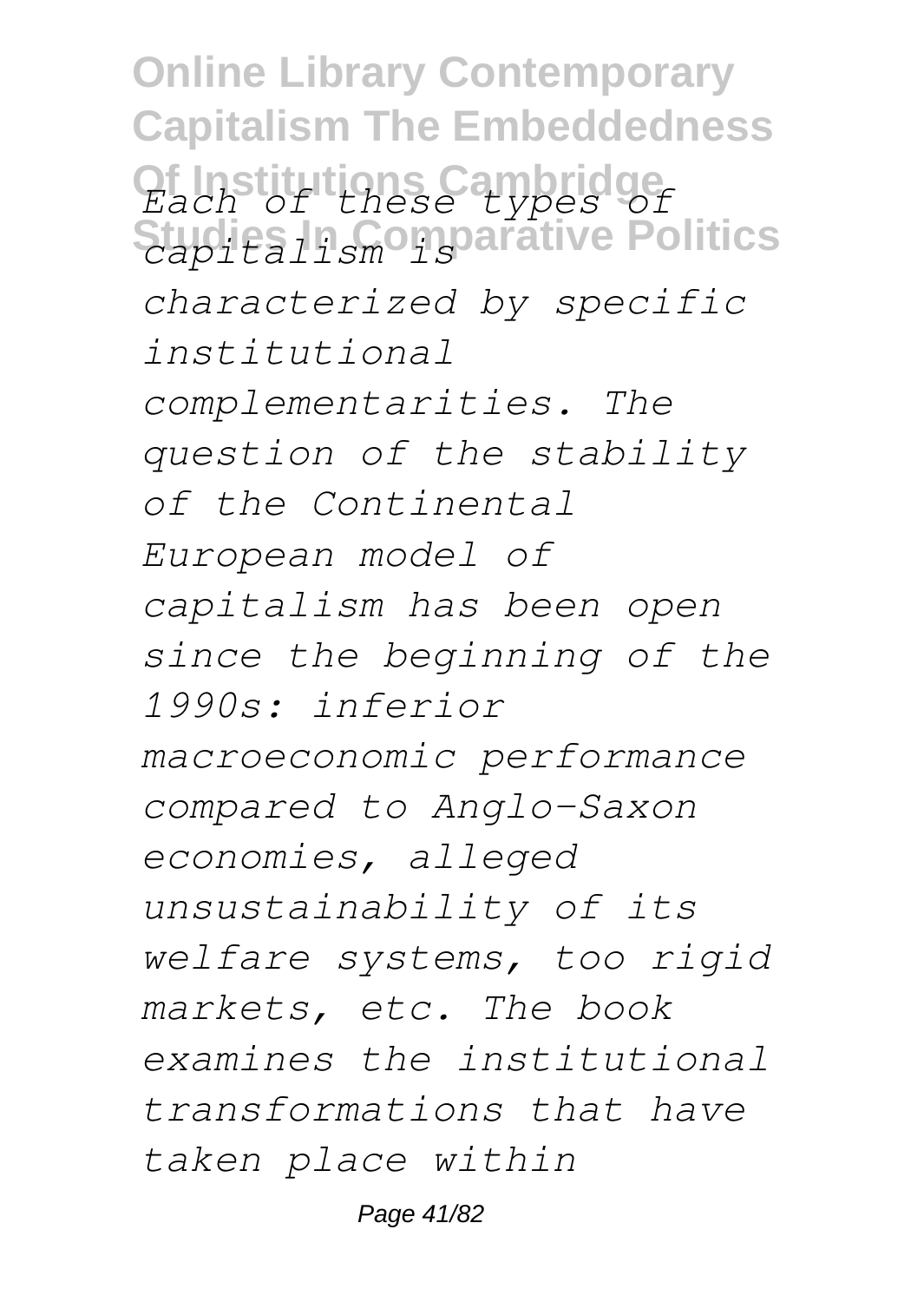**Online Library Contemporary Capitalism The Embeddedness Of Institutions Cambridge** *Continental European* **Studies In Comparative Politics** *economies and analyses the political project behind the attempts at transforming the Continental model. It argues that Continental European economies will most likely stay very different from the marketbased economies, and caat political strategies promoting institutional change aiming at convergence with the Anglo-Saxon model are bound to meet considerable opposition.*

*. . . fascinating and stimulating book, which is*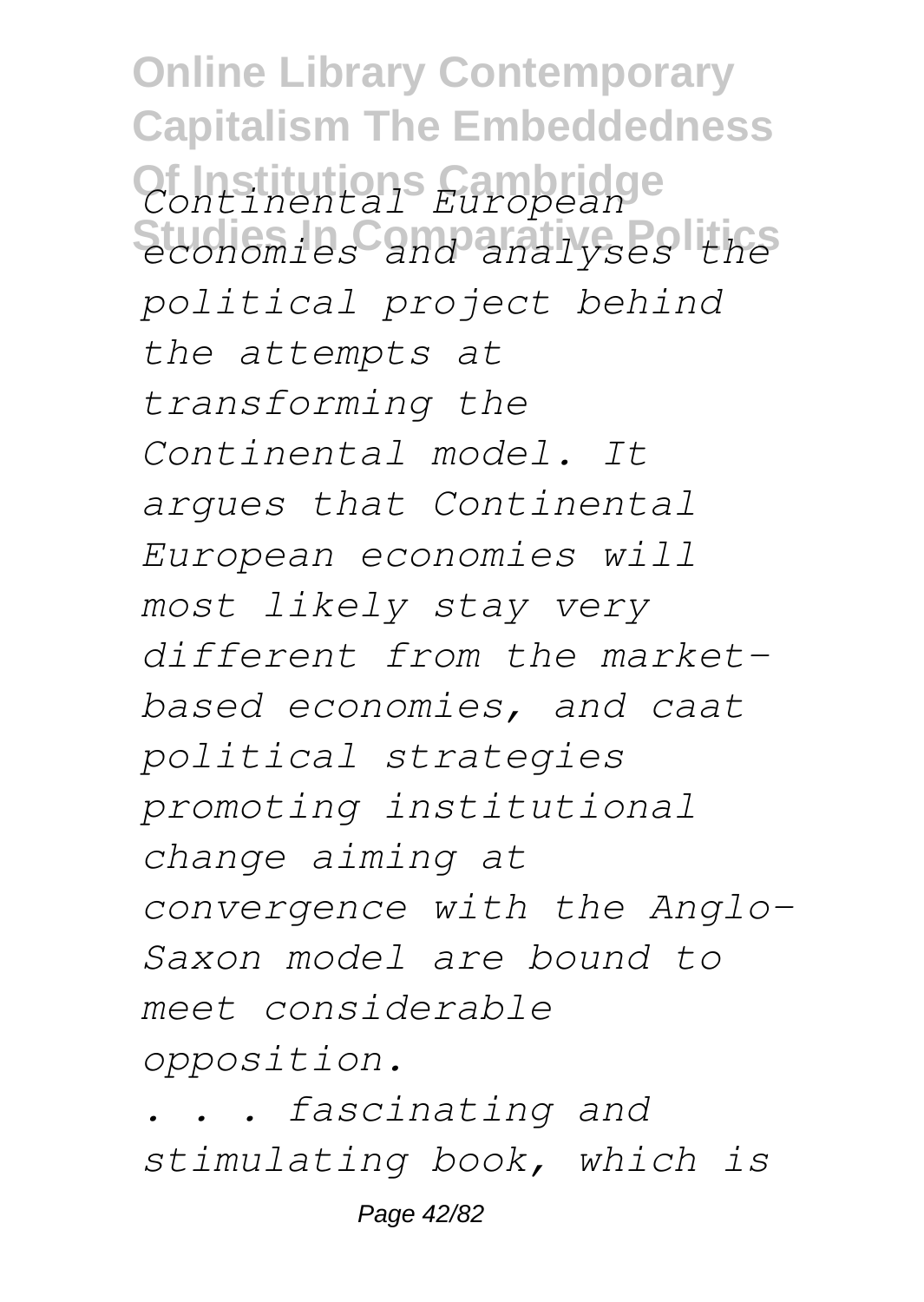**Online Library Contemporary Capitalism The Embeddedness Of Institutions Cambridge** *both comprehensive and* **Studies In Comparative Politics** *partial in equal degree. Peter Wells, Journal of Environmental Policy and Planning Greening the Car Industry is an innovative book in the Varieties of Capitalism tradition. Its interviews and analysis offer rich insights into why the US car industry struggles, particularly on environmental impact, compared to Japanese and German firms. John Mikler shows that regulatory institutions matter, and how they matter. For the car industry at least, more collaborative forms*

Page 43/82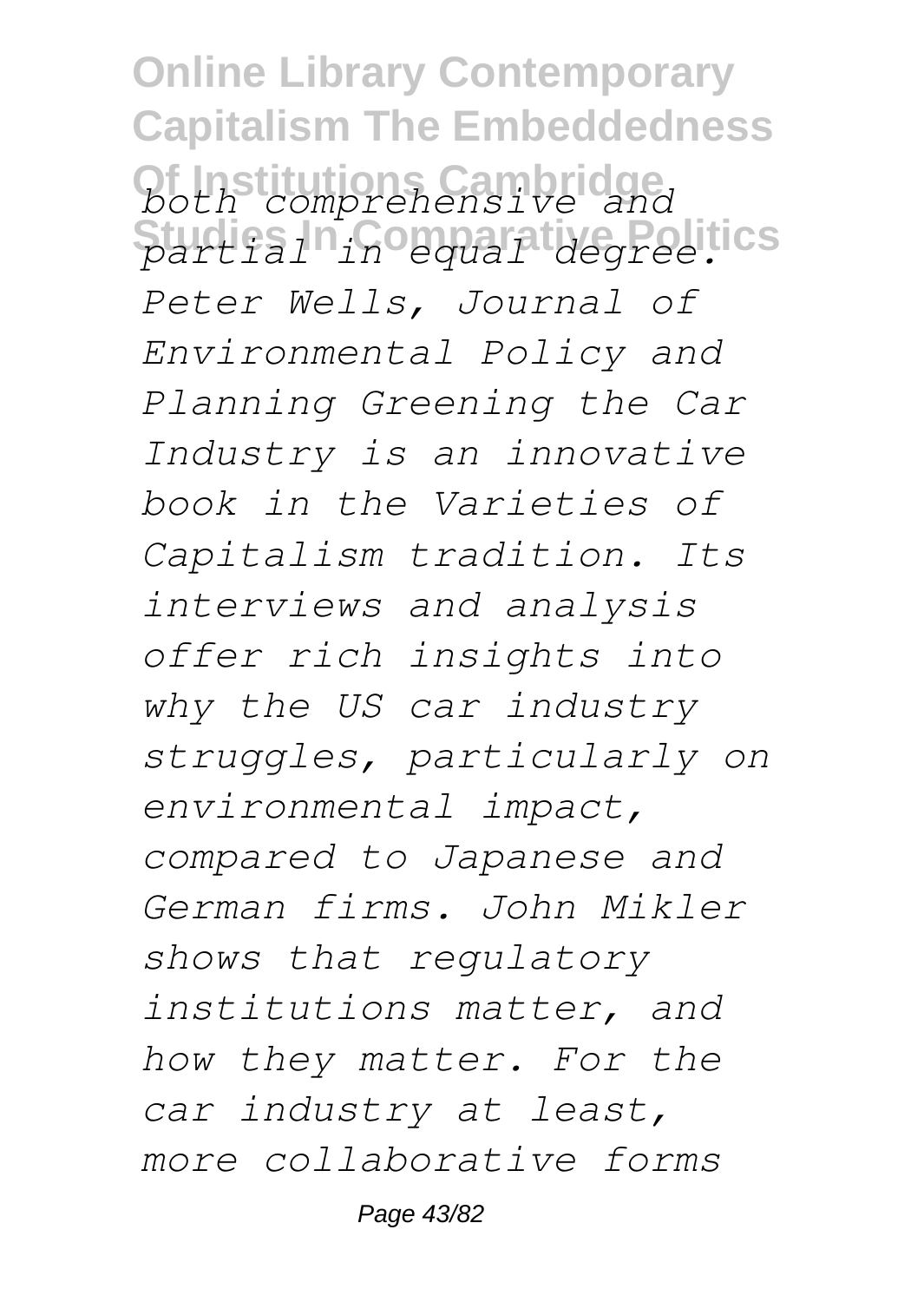**Online Library Contemporary Capitalism The Embeddedness Of Institutions Cambridge** *of capitalism show more* **Studies In Comparative Politics** *promise. Mikler gives us a masterpiece of regulatory scholarship. John Braithwaite, The Australian National University Corporations, including those in the car industry, are increasingly keen to proclaim their green credentials. But what motivates firms to reduce the environmental impact of their products? Rather than accepting the conventional wisdom, John Mikler addresses this question in a novel way by taking a comparative institutionalist approach*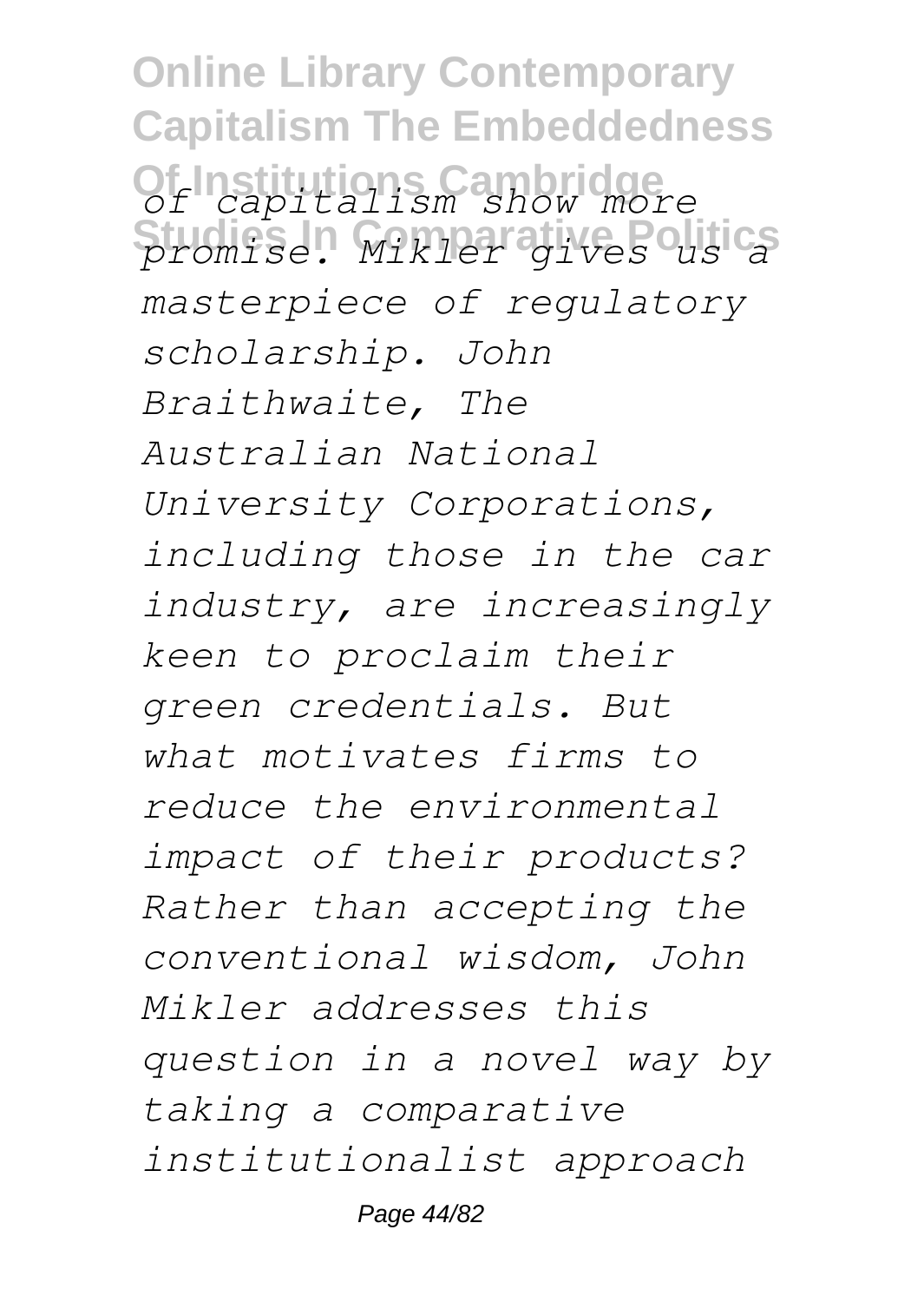**Online Library Contemporary Capitalism The Embeddedness Of Institutions Cambridge** *informed by the Varieties* **Studies In Comparative Politics** *of Capitalism literature. Focusing on Germany, the US and Japan, the author shows that national variations in capitalist relations of production are central to explaining how the car industry tackles the issue of climate change, such variations are crucial for understanding the normative as well as material basis for firms motivations. This groundbreaking book will be of great benefit to students and academics, particularly those with an* Page 45/82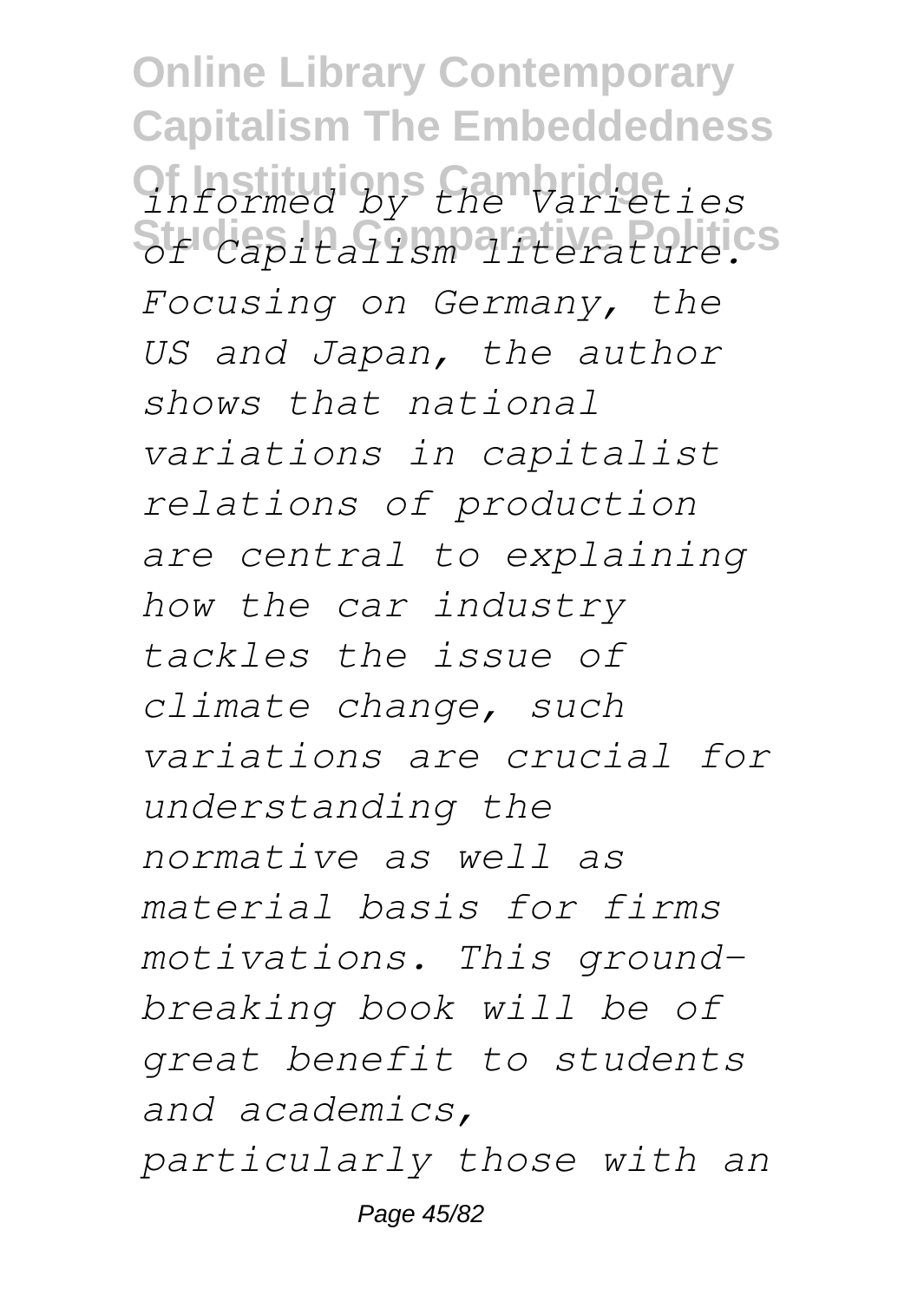**Online Library Contemporary Capitalism The Embeddedness Of Institutions Cambridge** *interest in comparative* **Studies In Comparative Politics** *politics, public policy and international political economy. It may also serve as a resource for courses on environmental politics and environmental management as well as aspects of international relations and business/management. Given the book s contemporary policy relevance, it will be a valuable reference for policy practitioners with an interest in industry policy, multinational corporations, the environment, and*

Page 46/82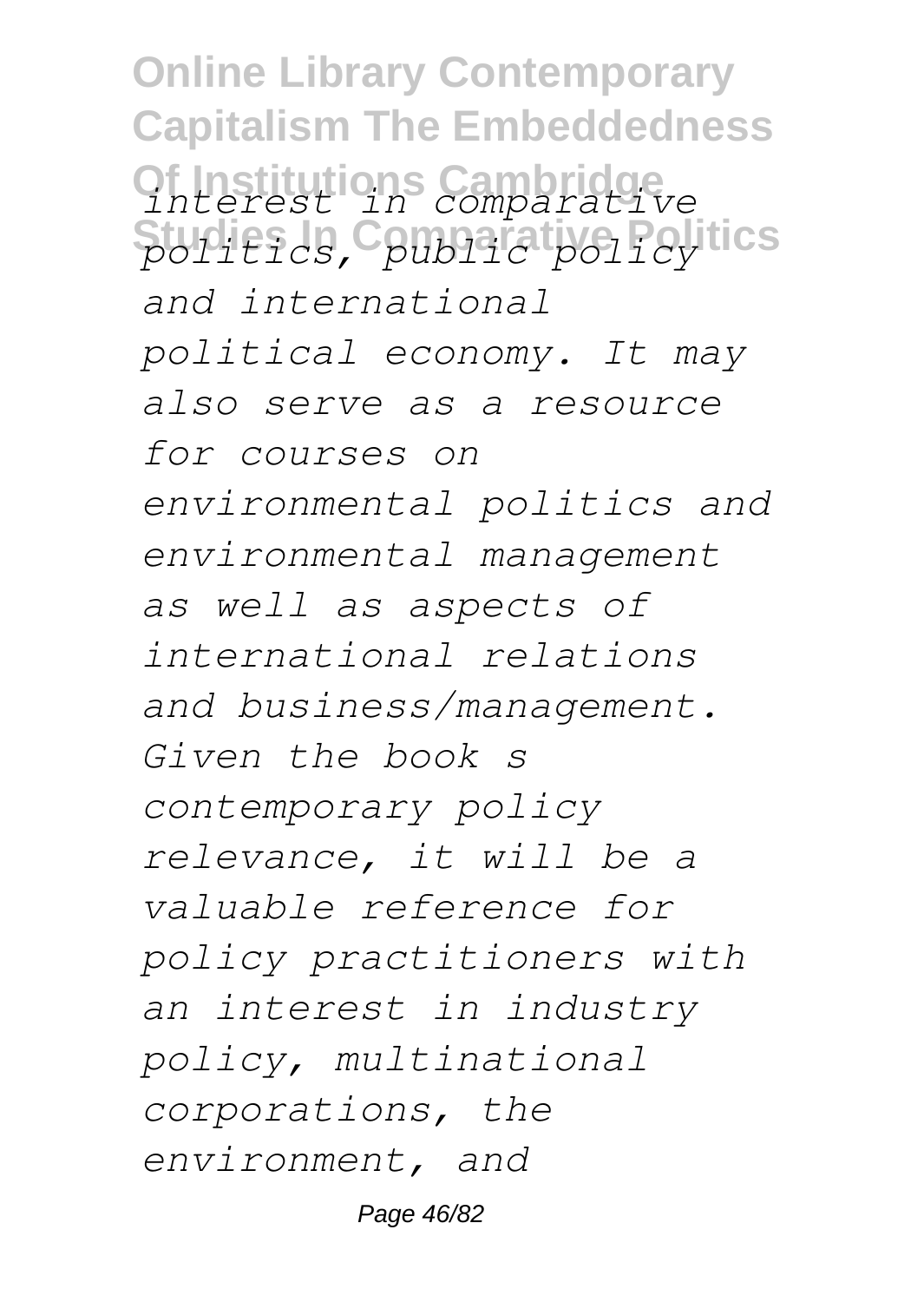**Online Library Contemporary Capitalism The Embeddedness Of Institutions Cambridge** *institutional approaches* **Studies In Comparative Politics** *to comparative politics. Greening the Car Industry Proceedings of a conference held by the International Economic Association in Venice, Italy Misplaced Distrust The Social Sources of Financial Power The Great Transformation. Foreword by Robert M. MacIver Social Policy and Political Economy in Europe, Japan and the USA Capitalist Development in India's Informal Economy Insights from Swiss and EU*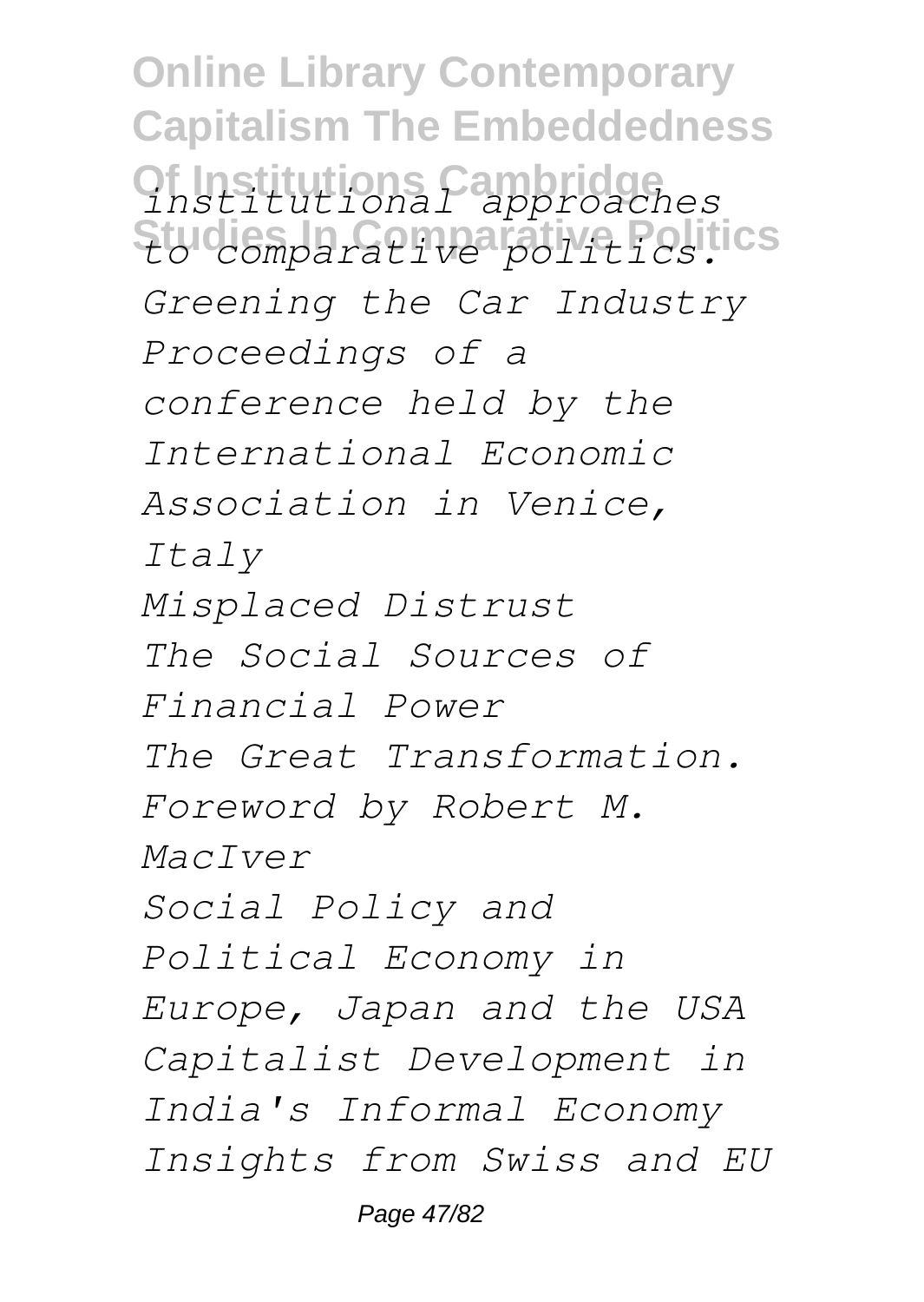**Online Library Contemporary Capitalism The Embeddedness Of Institutions Cambridge** *City-regions*

**The book asks whether political and** economic interdependence in the 1980s and 1990s force polities to adopt similar institutional reforms. This book represents a major step forward in the use of economic sociology to illuminate the nature and workings of capitalism amid the far-reaching changes of the contemporary era of global capitalism. For the past twenty years economic sociologists have focused on mesa-level phenomena of networks, but they have done relatively little to analyze capitalism as an overall system or to show how such phenomena emerge from and shape the dynamics of capitalism. The Economic

Page 48/82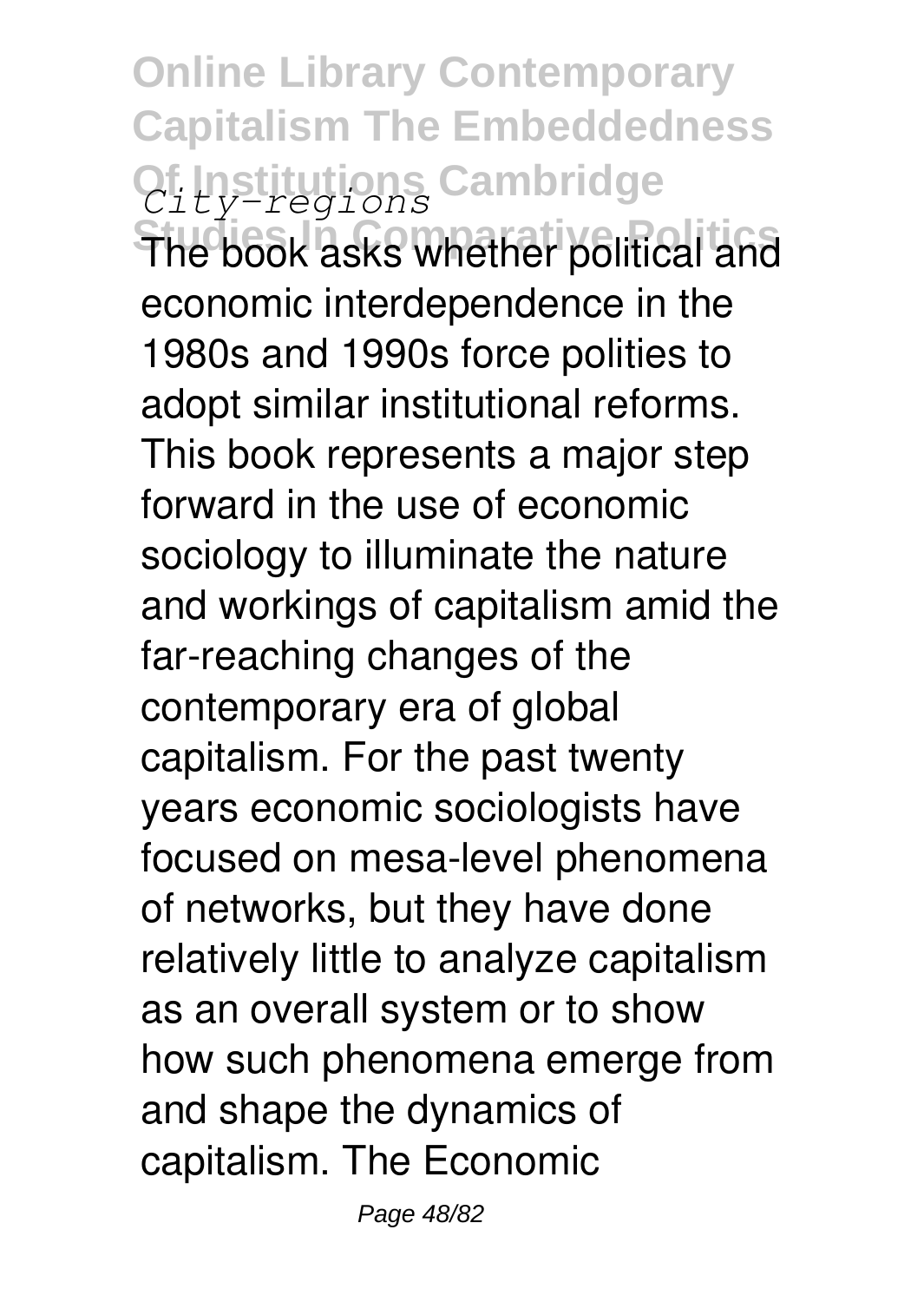**Online Library Contemporary Capitalism The Embeddedness** Sociology of Capitalism seeks to change this, by presenting both bigpicture analyses of capitalism and more focused pieces on institutions crucial to capitalism. The book, which includes sixteen chapters by leading scholars in economic sociology, is organized around three broad themes. The first section addresses core issues and problems in the new study of capitalism; the second considers a variety of topics concerning America, the leading capitalist economy of the world; and the third focuses attention on the question of convergence stemming from the global transformation of capitalism and the challenge of explaining institutional change. The

Page 49/82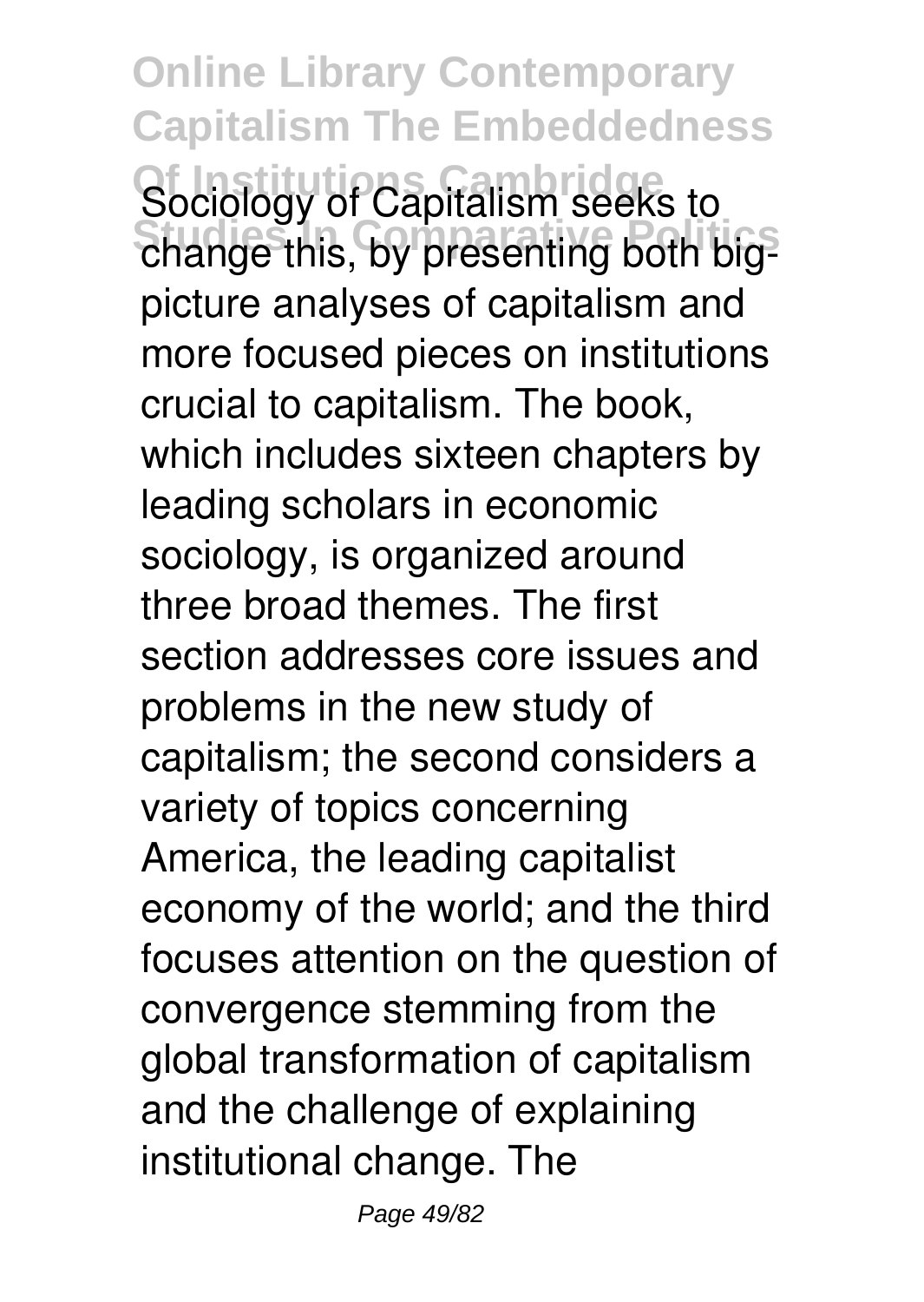**Online Library Contemporary Capitalism The Embeddedness Contributions, which follow a** foreword by economic historian<sup>tics</sup> Avner Greif and the editor's introduction, are by Mitchel Abolafia, James Baron and Michael Hannan, Mary C. Brinton, John Campbell, Gerald Davis and Christopher Marquis, Paul DiMaggio and Joseph Cohen, Peter Evans, Neil Fligstein, John Freeman, Francis Fukuyama, Ko Kuwabara, Victor Nee, Douglass C. North, AnnaLee Saxenian, Richard Swedberg, and Viviana Zelizer. "A state's financial power is built on the effect its credit, property, and tax policies have on ordinary people: this is the key message of Leonard Seabrooke's comparative historical investigation, which turns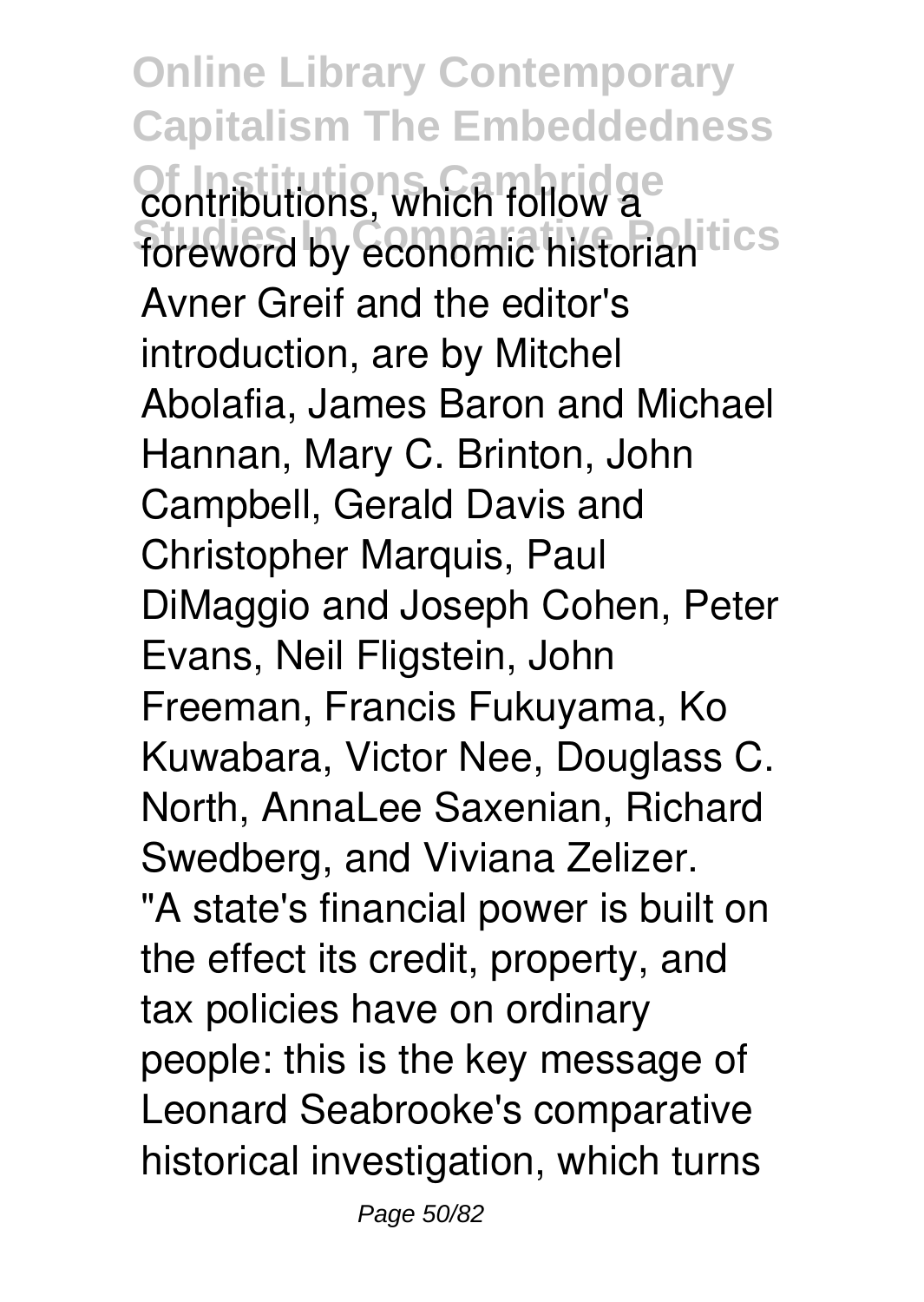**Online Library Contemporary Capitalism The Embeddedness The spotlight away from elite** financial actors and toward Politics institutions that matter for the majority of citizens. Seabrooke suggests that everyday contests between social groups and the state over how the economy should work determine the legitimacy of a state's financial and fiscal system. Ideally, he believes, such contests compel a state to intervene on behalf of people below the median income level, leading the state to broaden and deepen its domestic pool of capital while increasing its influence on international finance. But to do so, Seabrooke asserts, a state must first challenge powerful interests that benefit from the concentration of financial wealth."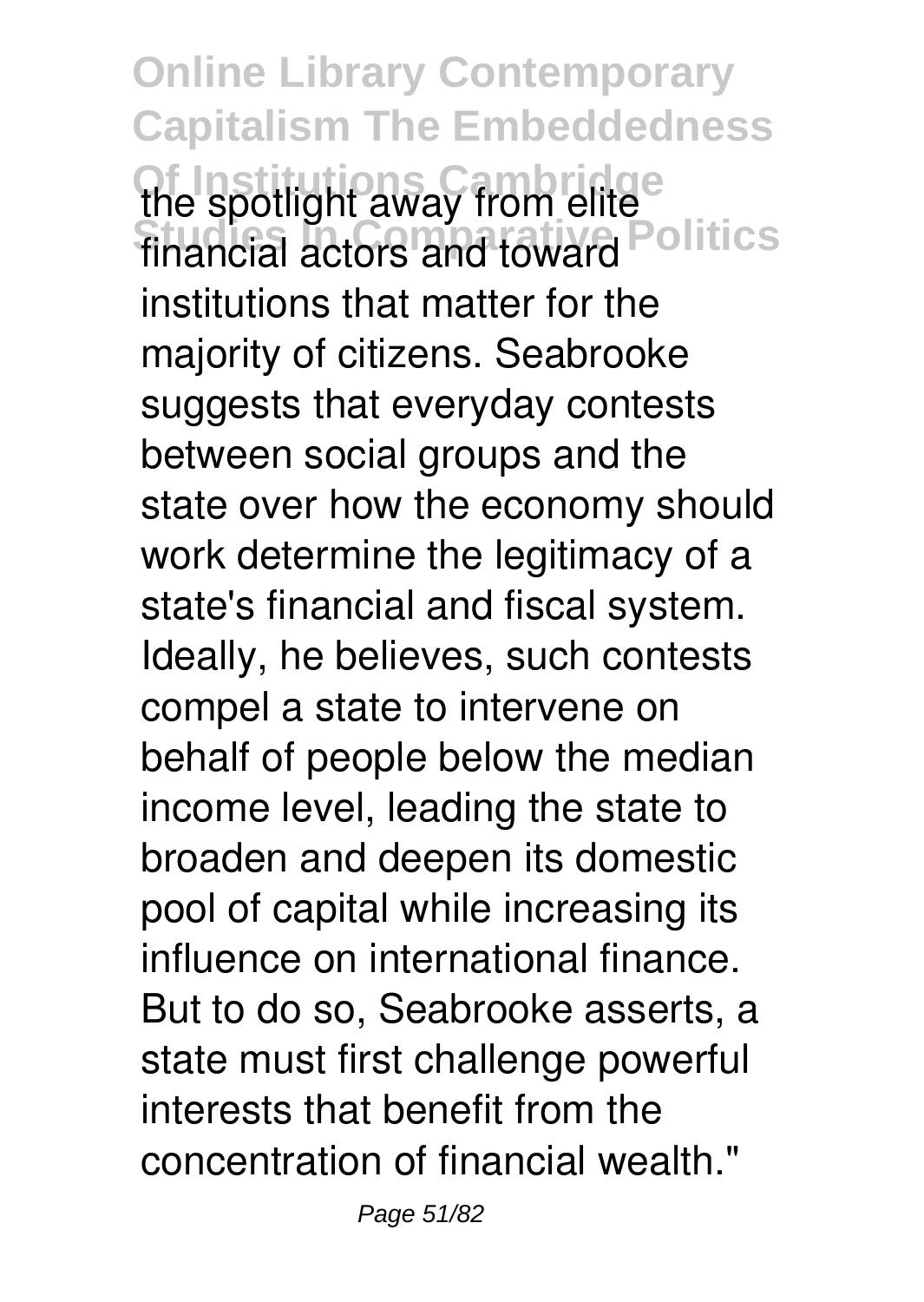**Online Library Contemporary Capitalism The Embeddedness** "Seabrooke's novel constructivist **Studies Informed by economic** sociology and the work of Max Weber. This book demonstrates how domestic legitimacy influences the character of international financial orders. It will interest all readers concerned with how best to transform state intervention in the economy for the good of the majority."--BOOK JACKET. Examines a new form of power in contemporary global political economy, focusing on the hybrid authority of standards in the globalisation of services. This book is also available as Open Access. Demystifying Finance Online Video, Popular Culture, and the State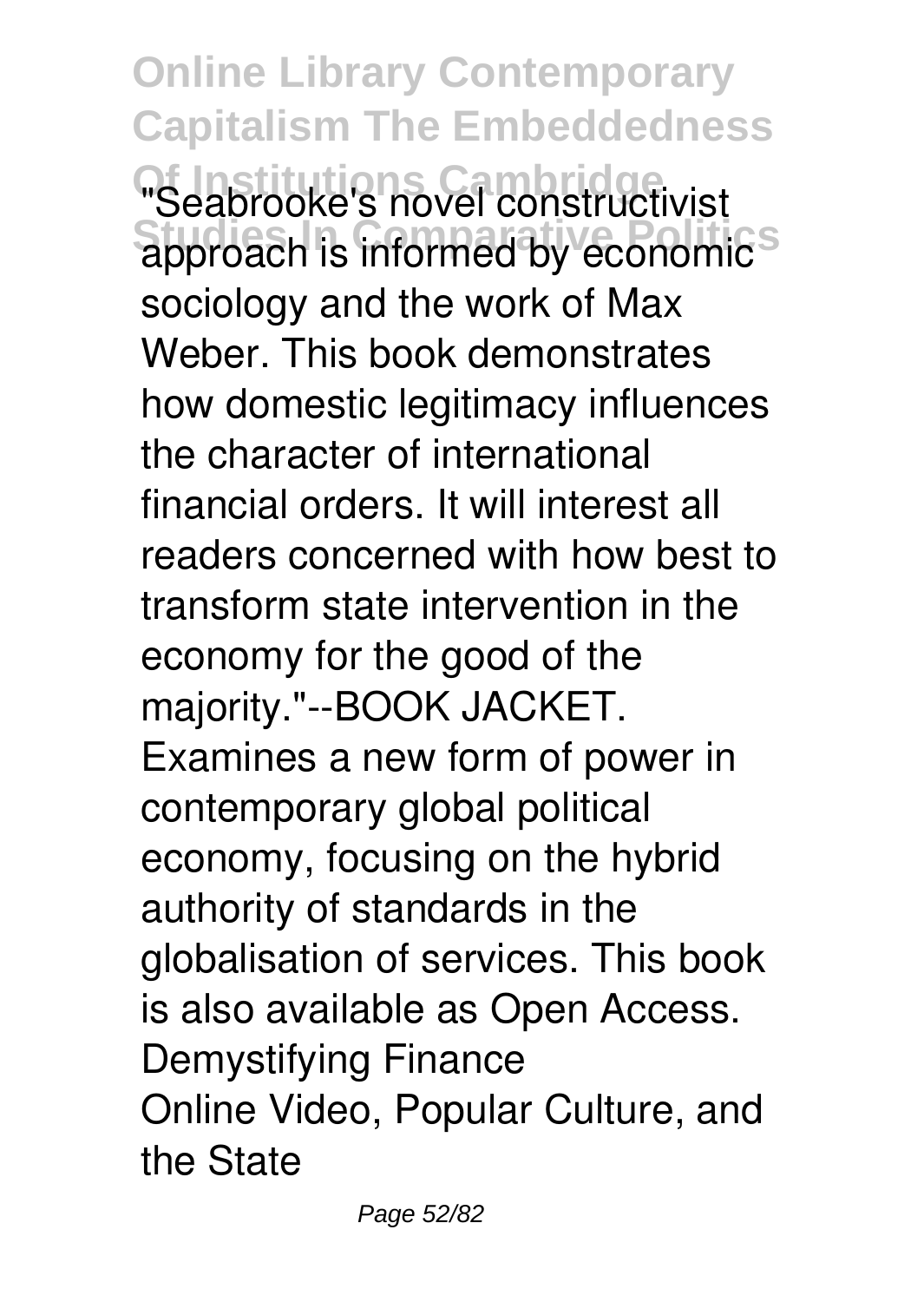**Online Library Contemporary Capitalism The Embeddedness Of Institutions Cambridge** Varieties of Capitalism and Climate **Studies In Comparative Politics Change** The State, the Market, and **Collectivism** Domestic Legitimacy and International Financial Orders Contemporary Capitalism Industrial Networks and Institutional Change in Postcommunism The Political Economy of Growth and Crisis

The idea behind this book is that institutions are important when it comes to explaining the specialisation and performance of national innovation systems. The idea is not new. But largely the institution-concept has remained somewhat vague and unspecified in the literature.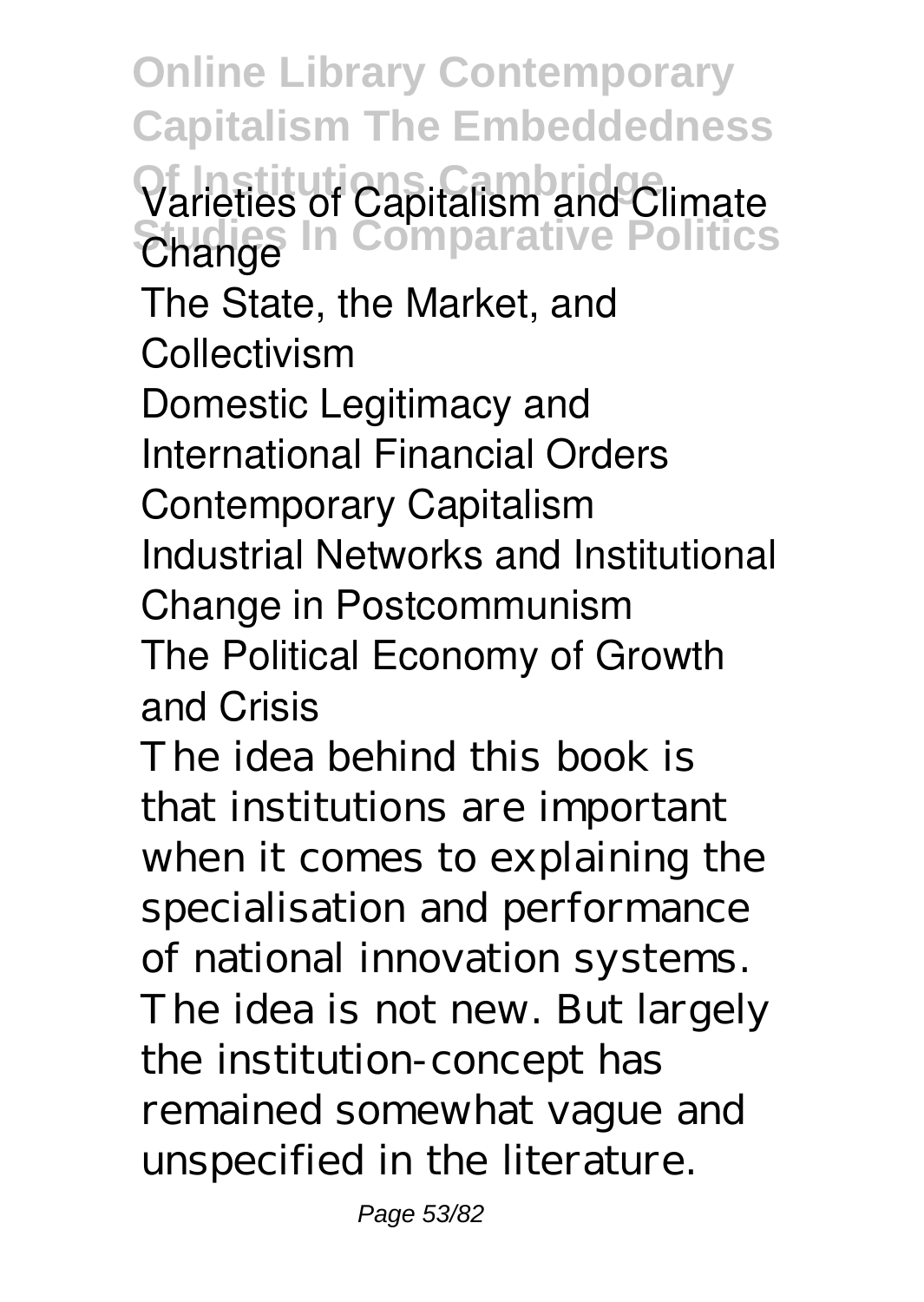**Online Library Contemporary Capitalism The Embeddedness Of Institutions Cambridge** This book is valuable since it **Studies In Comparative Politics** succeeds in opening up the black box of institutions and organisations. The distinction between institutions at different levels and how they link up and form a systemic whole is especially original and fruitful. The interdisciplinary team behind the book has also produced a welcome antidote to the current tendency to benchmark innovation systems exclusively on the basis of quantitative indicators. The analysis demonstrates that some national systems do better in some specific areas because of being supported by institutions that are sometimes

Page 54/82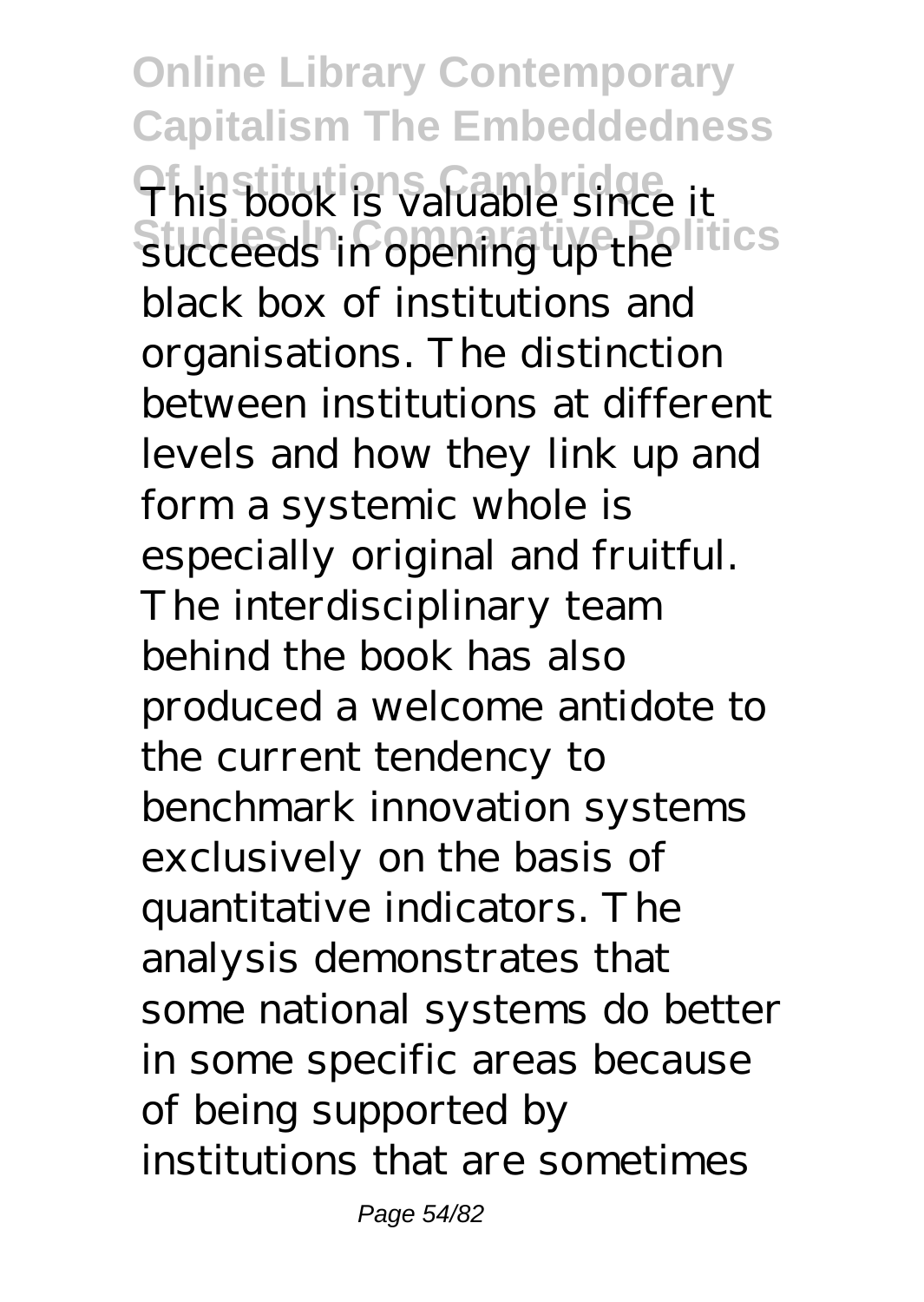**Online Library Contemporary Capitalism The Embeddedness** deeply rooted in history and culture. This is why imitating <sup>CS</sup> best-practice across countries is not a straight forward thing to do. Bengt-Åke Lundvall, Aalborg University, Denmark Innovation and Institutions is an extensive elaboration on the make up of systems of innovation. It examines why some countries are more innovative than others, why national styles of innovation differ, and goes on to explore why some countries make radical innovations but fail to successfully market them, whilst others making incremental innovations have more commercial success. The

Page 55/82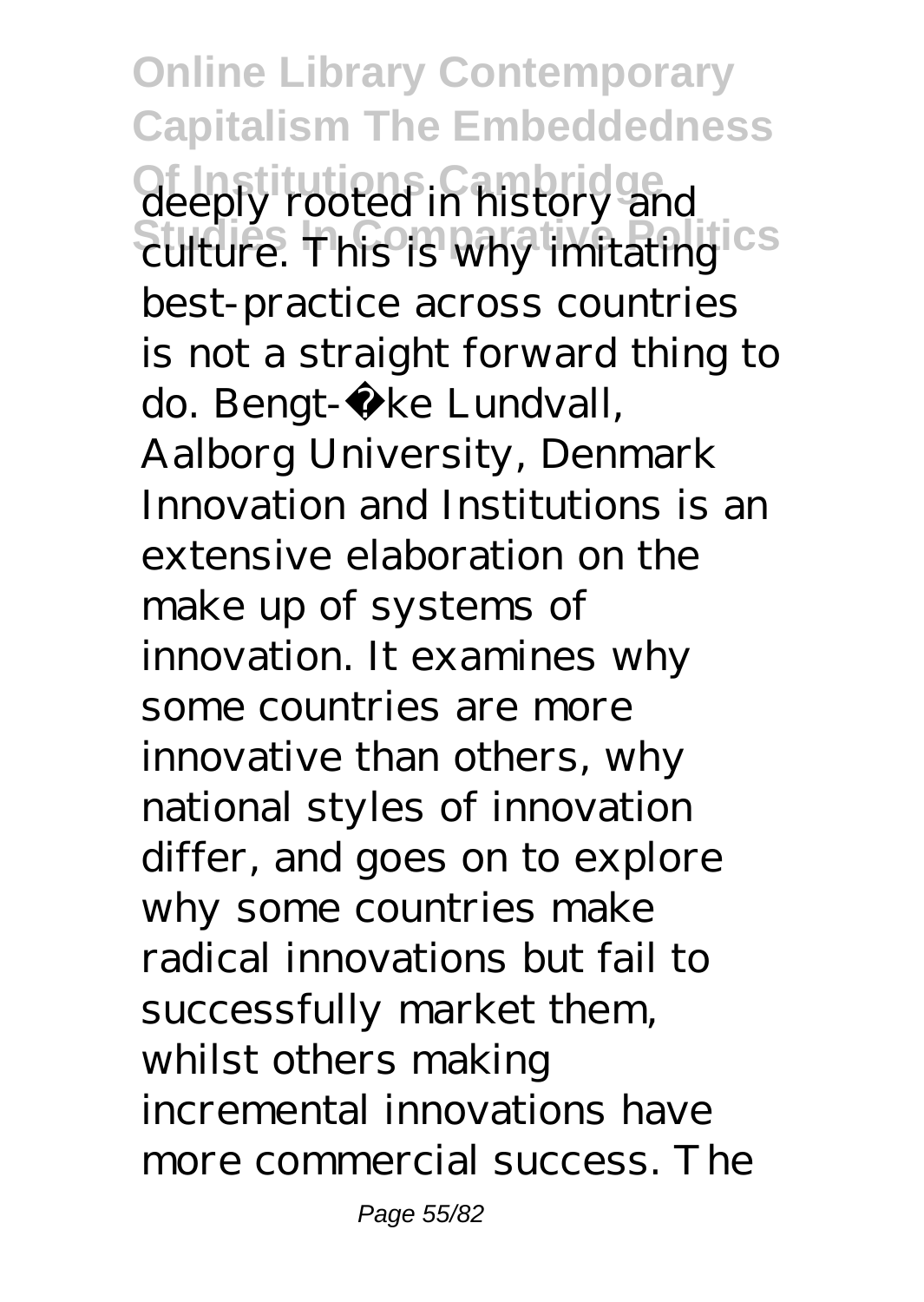**Online Library Contemporary Capitalism The Embeddedness Of Institutions Cambridge Studies In Comparative Politics** book draws on a variety of different literatures and perspectives to illustrate the organizational and institutional dimensions of national innovation systems. Literatures discussed include the economics of innovation, organizational sociology, administrative science, institutional economics, organizational learning, network analysis, business systems, economic governance and regulation. This truly interdisciplinary book will be invaluable to academics and researchers focussing on innovation in a wide range of fields. It will also strongly appeal to practitioners and

Page 56/82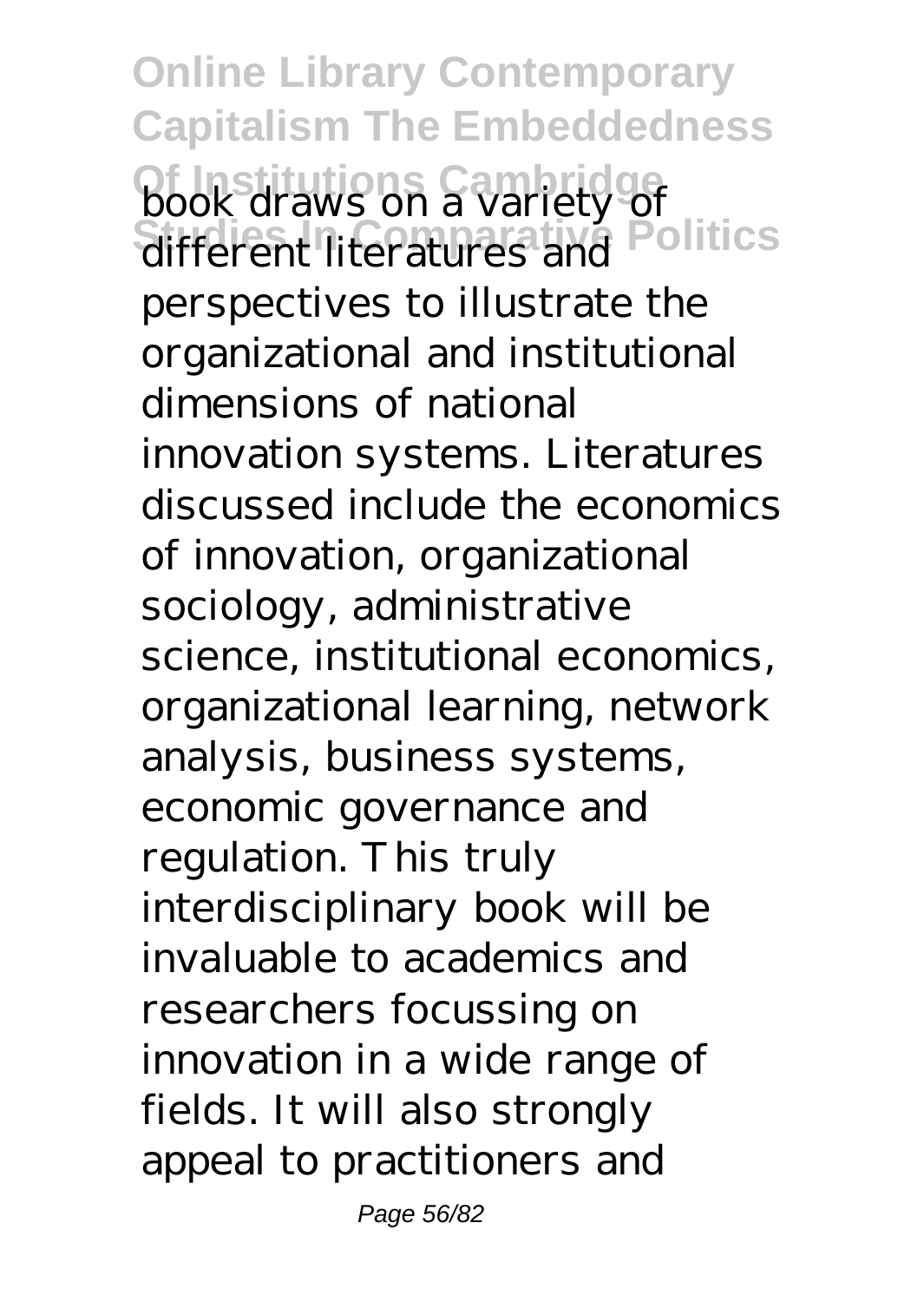**Online Library Contemporary Capitalism The Embeddedness Of Institutions Cambridge Studies In Comparative Politics** policymakers concerned with innovation.

DIVAn empirical analysis of changing industrial processes in the postcommunist Czech Republic /div

China's extraordinary economic growth is inspiring research from a wide spectrum of fields to explain the phenomenon:

What are the primary drivers of China's economic growth? Can it be sustained? Can the Chinese business model be emulated by other countries? What long-term effects will China's economic growth have on the global economy? In this volume, Chun Liao explores these issues in the context of firms'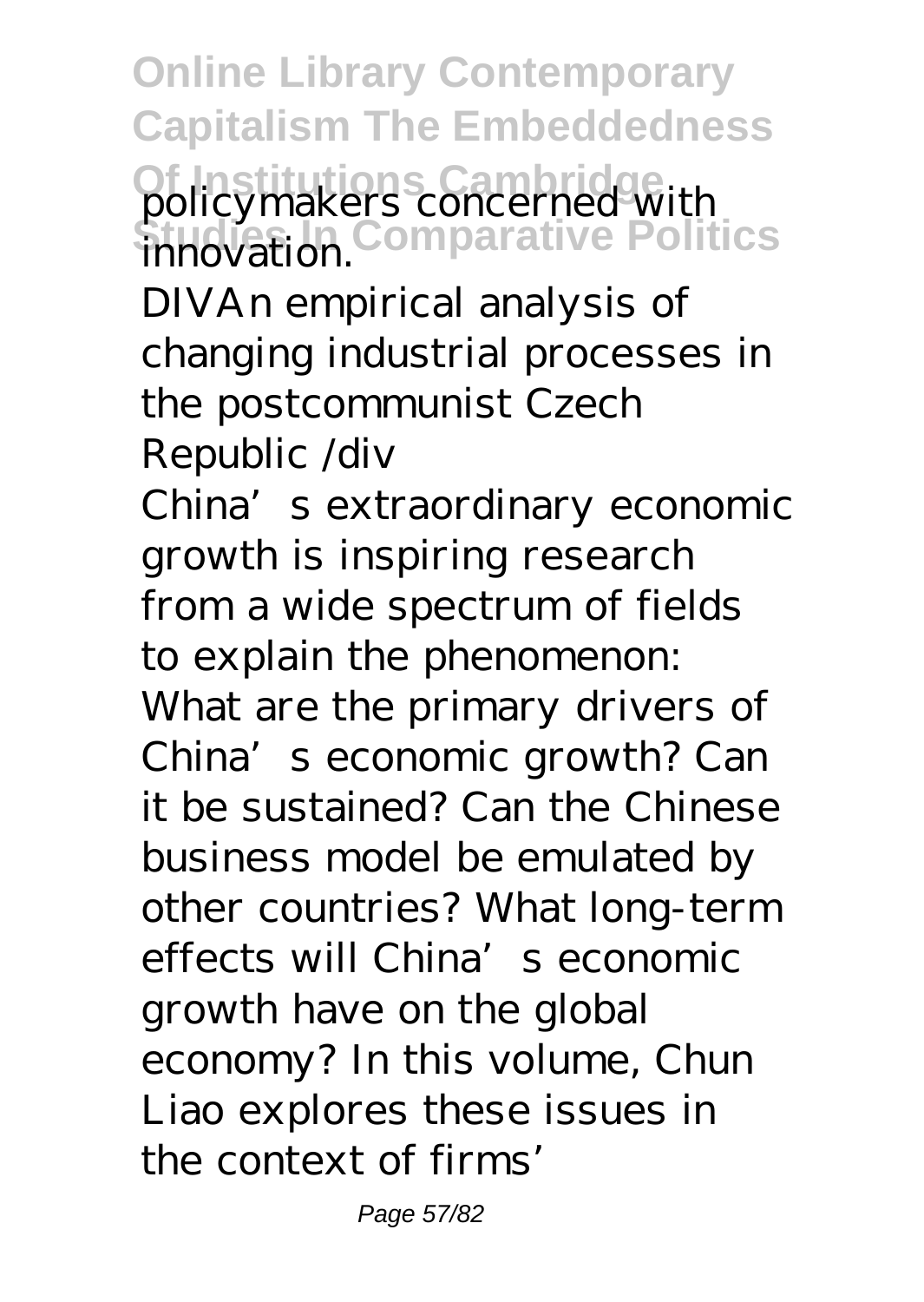**Online Library Contemporary Capitalism The Embeddedness Of Institutions Cambridge** governance structures, arguing **Studies In Comparative Politics** that China's dual business system of state-owned enterprises and private enterprises is uniquely suited to the challenges of economic development in the twenty-first century. On the one hand, China's state-owned enterprises are characterized by state coordination, bank financing, insulation from the stock market fluctuations, and incremental productivityenhancing innovations, which are similar to the firms in the business systems of coordinated market economies (like Germany and Japan). On the other hand, China's private

Page 58/82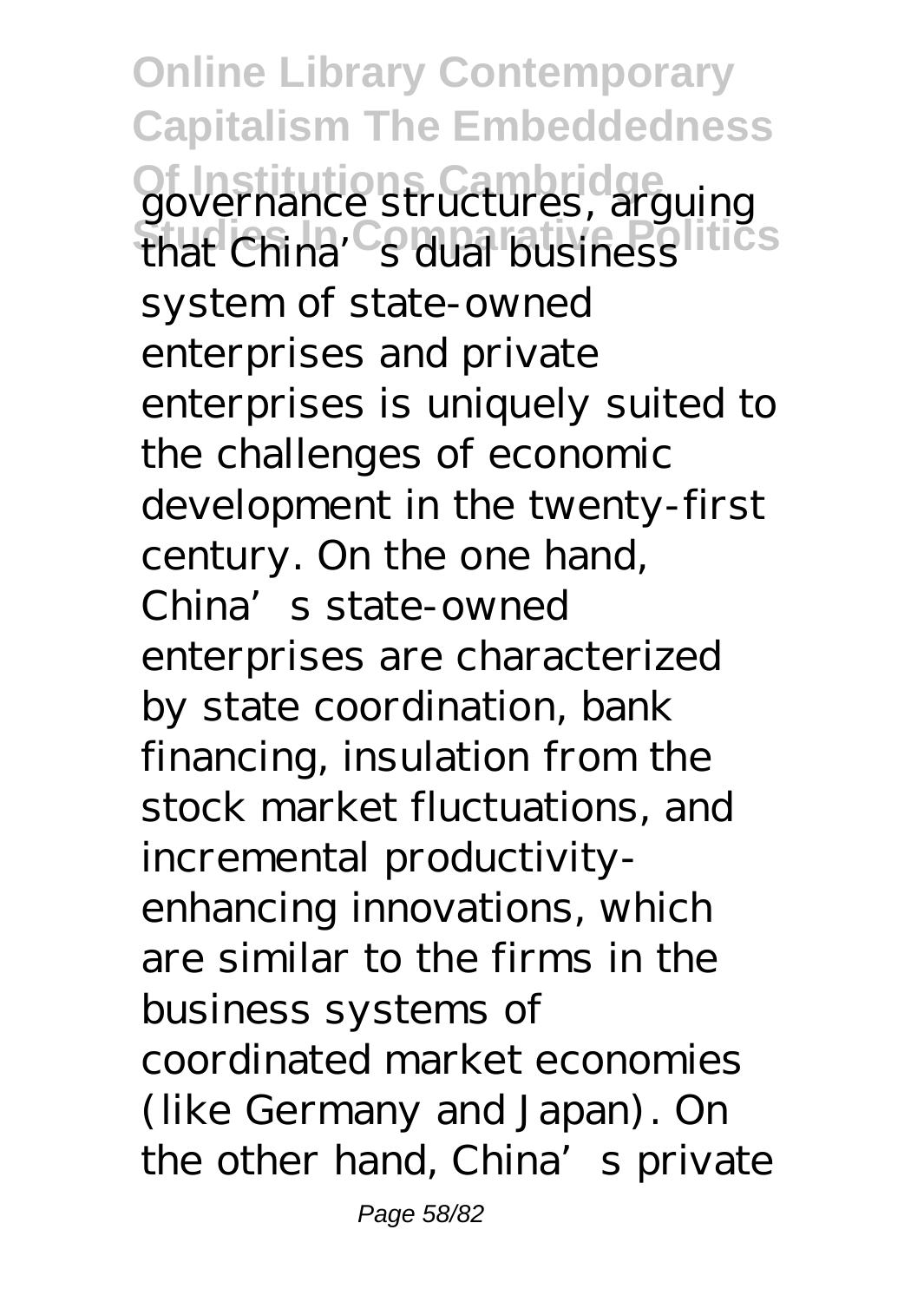**Online Library Contemporary Capitalism The Embeddedness Of Institutions Cambridge** enterprises are characterized by private (often family) Politics ownership, hard budget constraints, profit maximization, and more risky radical innovation, which are similar to the firms in the business systems of liberal market economies (like the US and the UK). Based on the state controlling shareholding in the state sector, the boundary between the state sector business system and private sector business system is clear. This dual type system is contrasted with those in liberal market economies and those in coordinated market economies, where only one type system

Page 59/82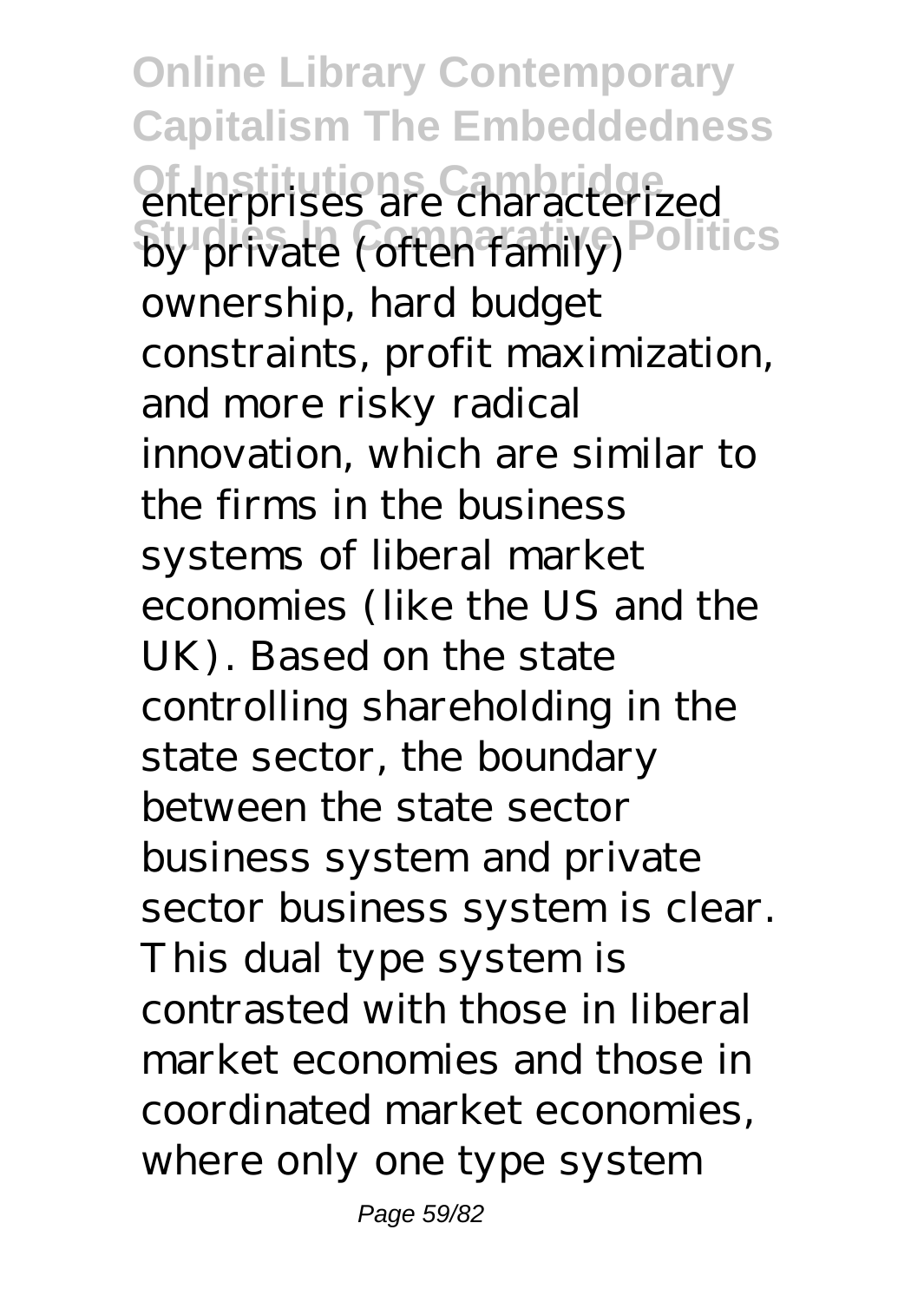**Online Library Contemporary Capitalism The Embeddedness dominates. Drawing from Studies In Comparative Politics** empirical data and industry analysis over the past 15 years, Liao provides unparalleled access to the dynamics of the Chinese economy, including ownership structure, management design, labormanagement relations, business infrastructure, capitalization (including role of banks and financial institutions, private investment, and FDI) in both the public and private sectors. In the process, she analyzes both opportunities and challenges that result from China's dual business system, particularly in regard to innovation, core competitiveness, and

Page 60/82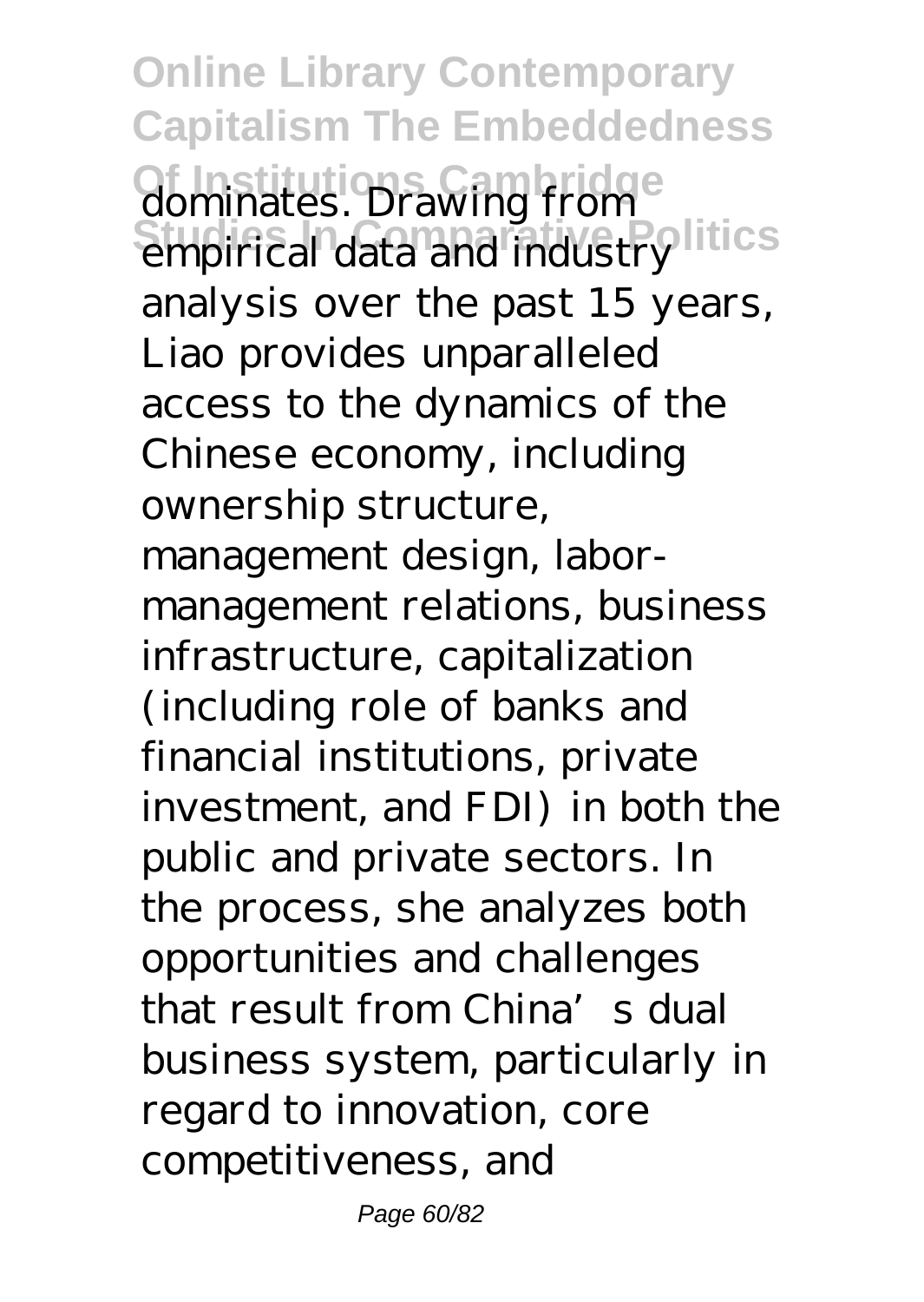**Online Library Contemporary Capitalism The Embeddedness Of Institutions Cambridge** sustainable growth in both state strategic technology-based industries and private high technology industries . The result is an approach that sheds new light on China's economic performance and its rise as a player on the international stage.

The recent financial meltdown and the resulting global recession have rekindled debates regarding the nature of contemporary capitalism. This book analyses the ongoing financialization of the economy as a development within capitalism, and explores the ways in which it has changed the organization of capitalist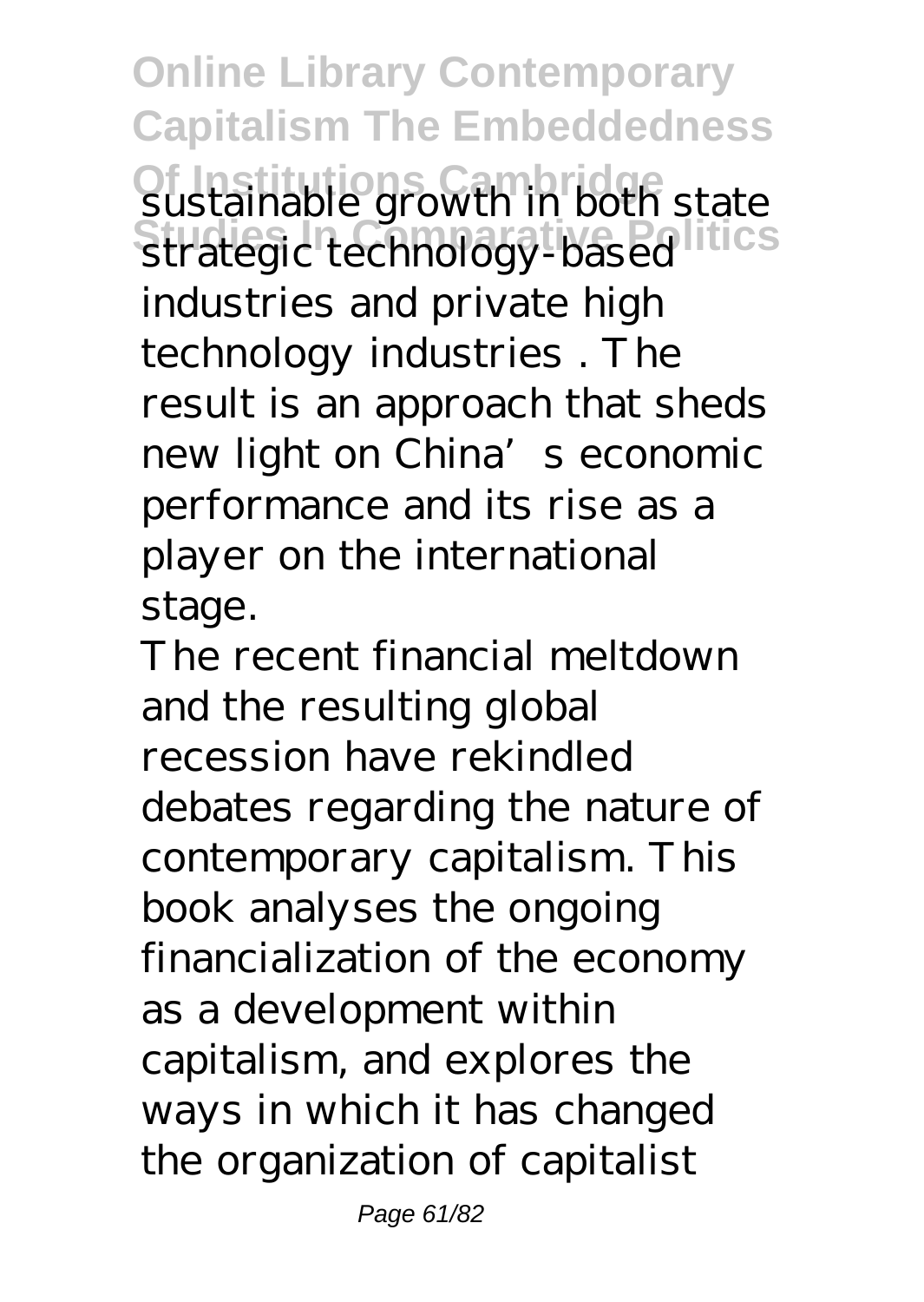**Online Library Contemporary Capitalism The Embeddedness Of Institutions** of **Institutions** offer an interpretation of the role of the financial sphere which displays a striking contrast to the majority of contemporary heterodox approaches. Their interpretation stresses the crucial role of financial derivatives in the contemporary organization of capitalist power relations, arguing that the process of financialization is in fact entirely unthinkable in the absence of derivatives. The book also uses Marx's concepts and some of the arguments developed in the framework of the historic Marxist controversies on economic crises in order to gain an insight

Page 62/82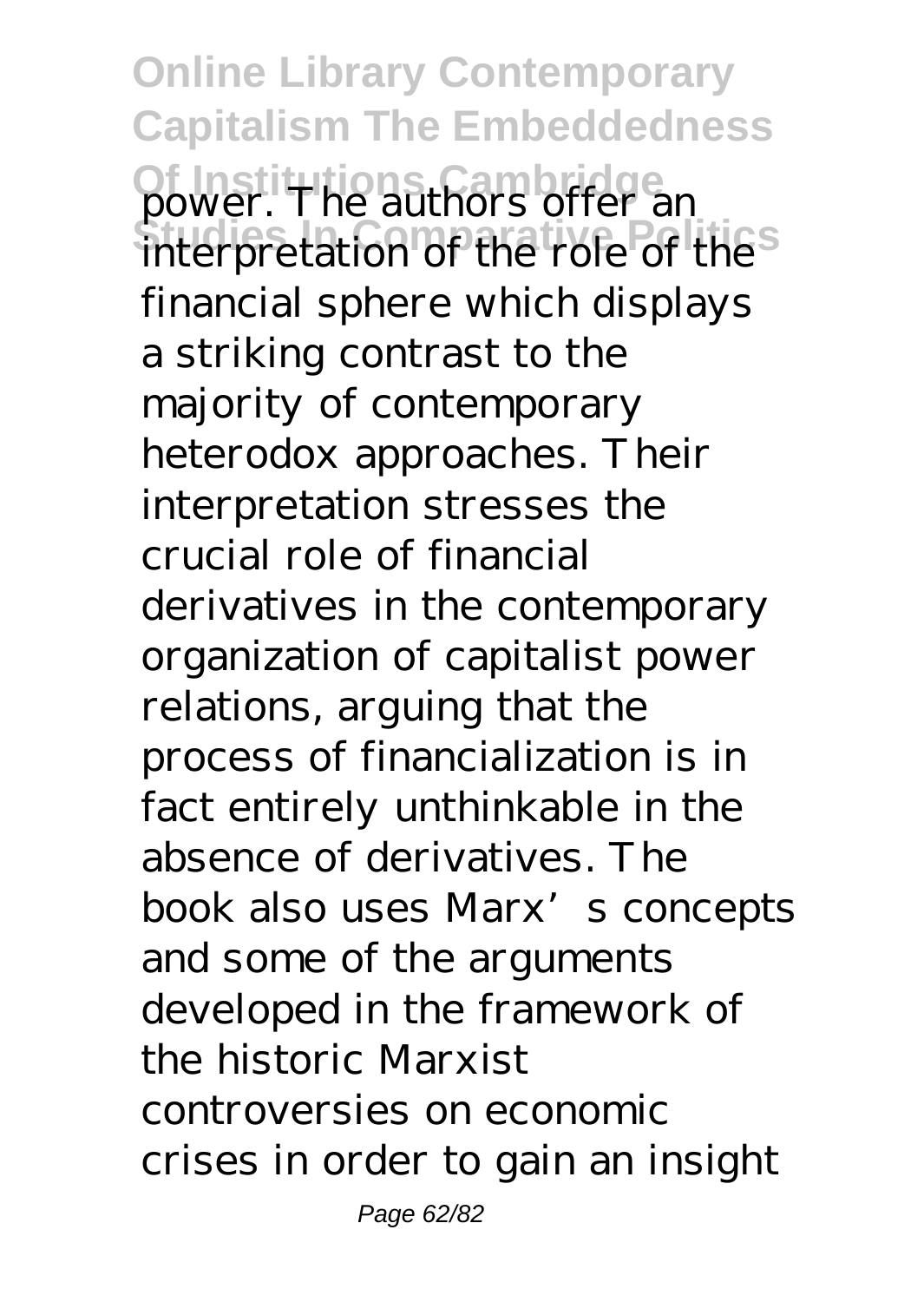**Online Library Contemporary Capitalism The Embeddedness Of Institution** Cambridge in the modern neoliberal form **Studies In Comparative Politics** of capitalism and the recent financial crisis. Employing a series of international case studies, this book will be essential reading for all those with an interest in the financial crisis, and all those seeking to comprehend the workings of capitalism. Institutions, Economic

Performance and Governance in the Era of Globalization Policy Networks and the Environment in France, the United States, and Canada Social Structure of Accumulation Theory for the 21st Century New Perspectives on the Place Page 63/82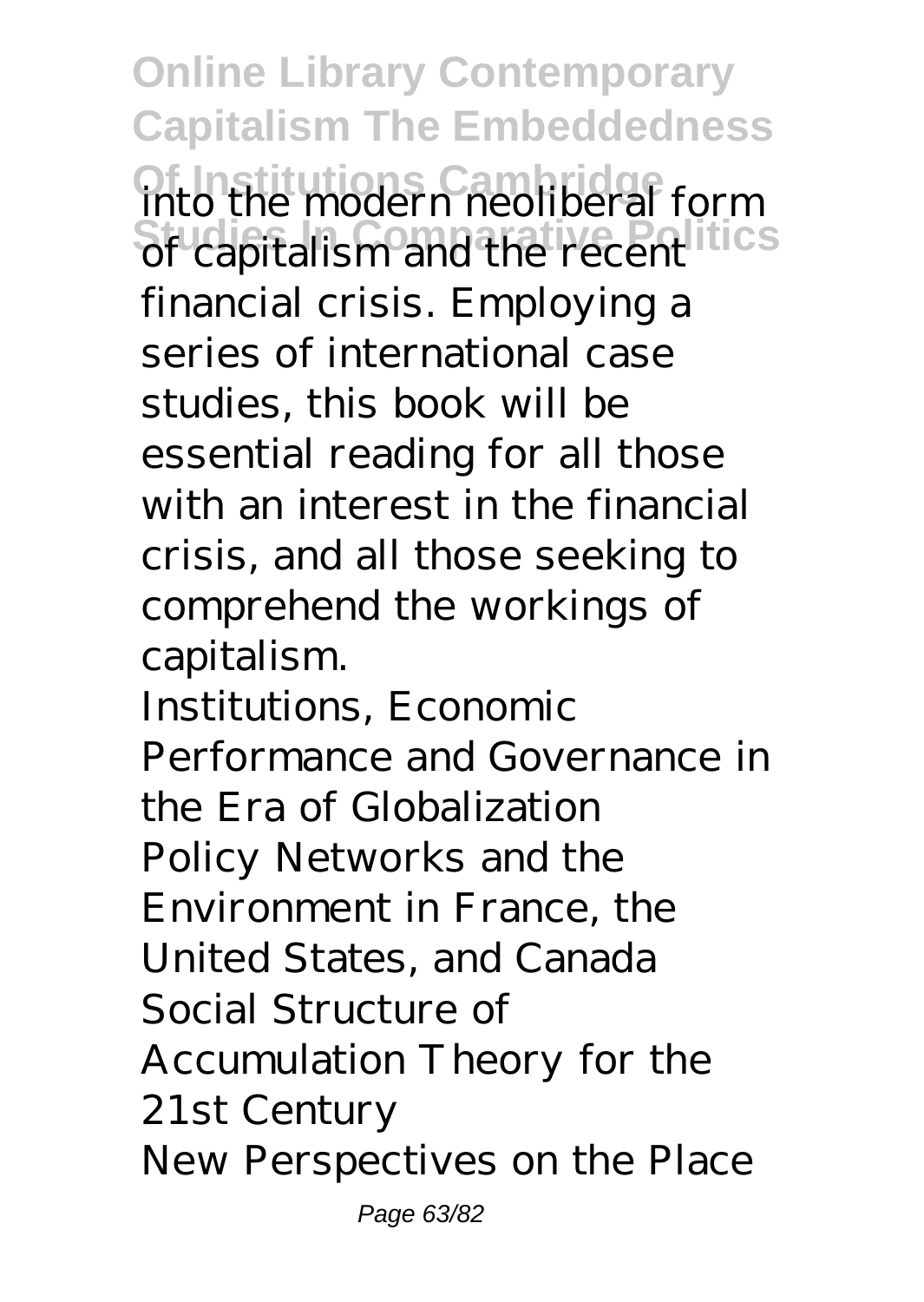**Online Library Contemporary Capitalism The Embeddedness** Of Economy in Society Post-crisis Perspectives Politics Models of Capitalism in the European Union Institutional Perspectives for Economic Reform in Arab Countries Comparing Welfare Capitalism *Contemporary CapitalismThe Embeddedness of InstitutionsCambridge University Press Hou proposes to end the dichotomous view of the state and the market, and capitalism*

*and communism, by examining the local institutional innovation in three villages in China and presents community capitalism*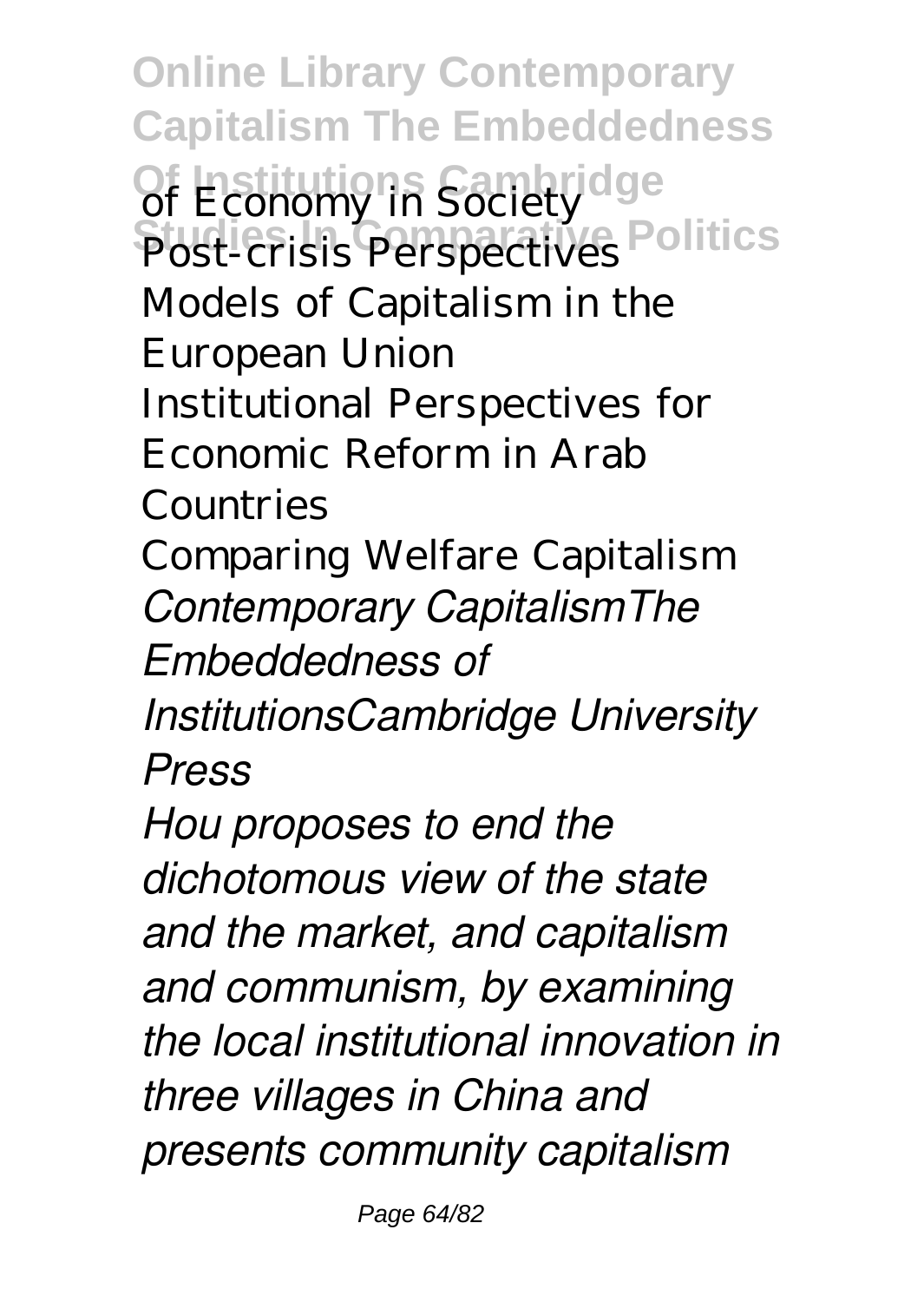**Online Library Contemporary Capitalism The Embeddedness Of Institutions Cambridge Studies In Comparative Politics** *as an alternative to the neoliberal model of development. Community is both the unit of redistribution and the entity that mobilizes resources to compete in the market; collectivism creates the boundary that sets the community apart from the outside and justifies and sustains the model. Community capitalism differs from Mao-era collectivism, when individual interests were buried in the name of collective interests and market competition was not a concern. This book demonstrates the embeddedness of the market in community, showing how social relations, group solidarity, power, honor,* Page 65/82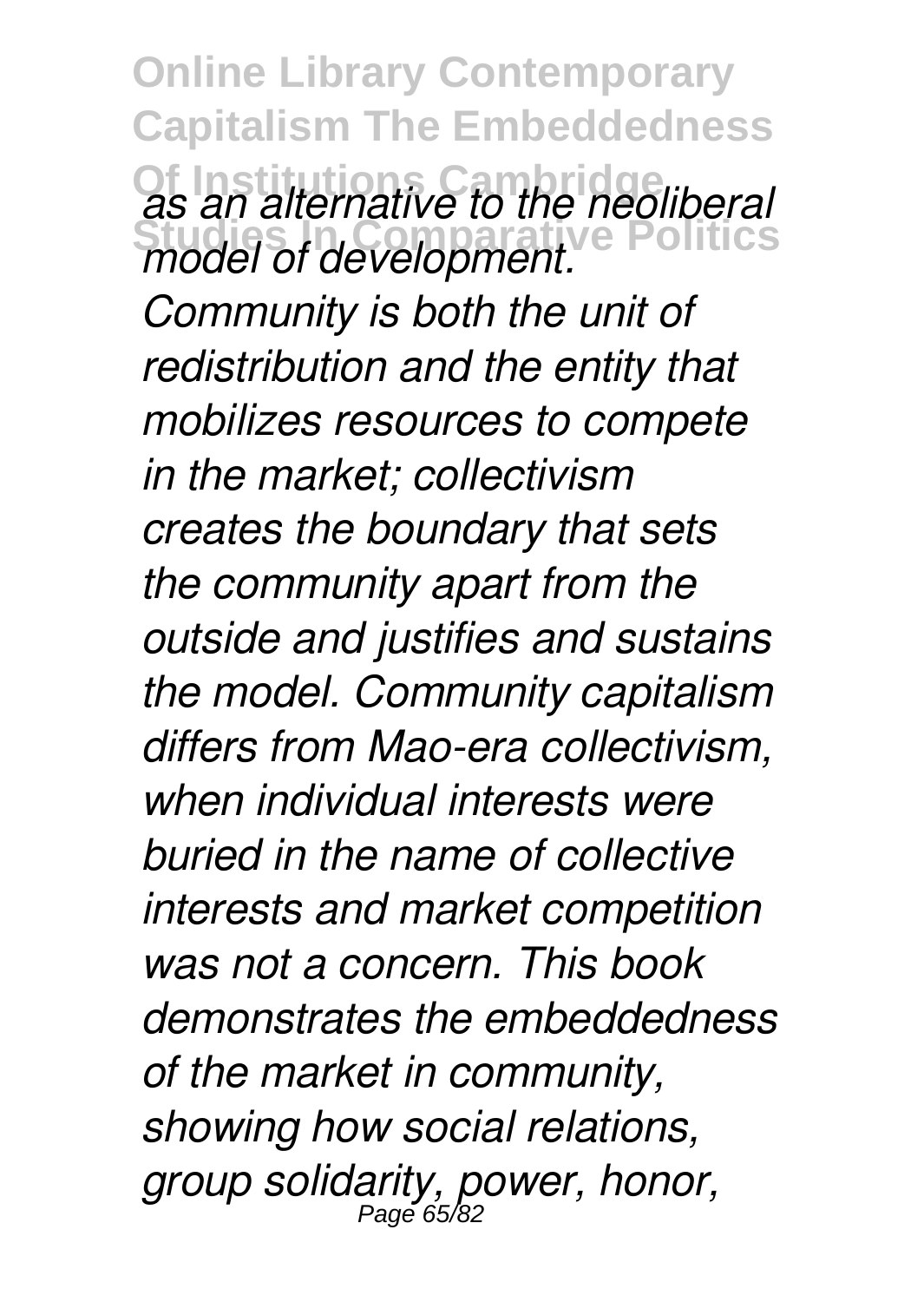**Online Library Contemporary Capitalism The Embeddedness Of Institutions Cambridge** and other values play an<br>important role in these villages'<sup>es</sup> *social and economic organization. Citizens of industrialized countries largely share a sense thatnational and international governance is inadequate, believing not onlythat public authorities are incapable of making the right policydecisions, but also that the entire network of state and civil societyactors responsible for the discussion, negotiation, and implementationof policy choices is untrustworthy. Using agroenvironmental policy development in France, the* Page 66/82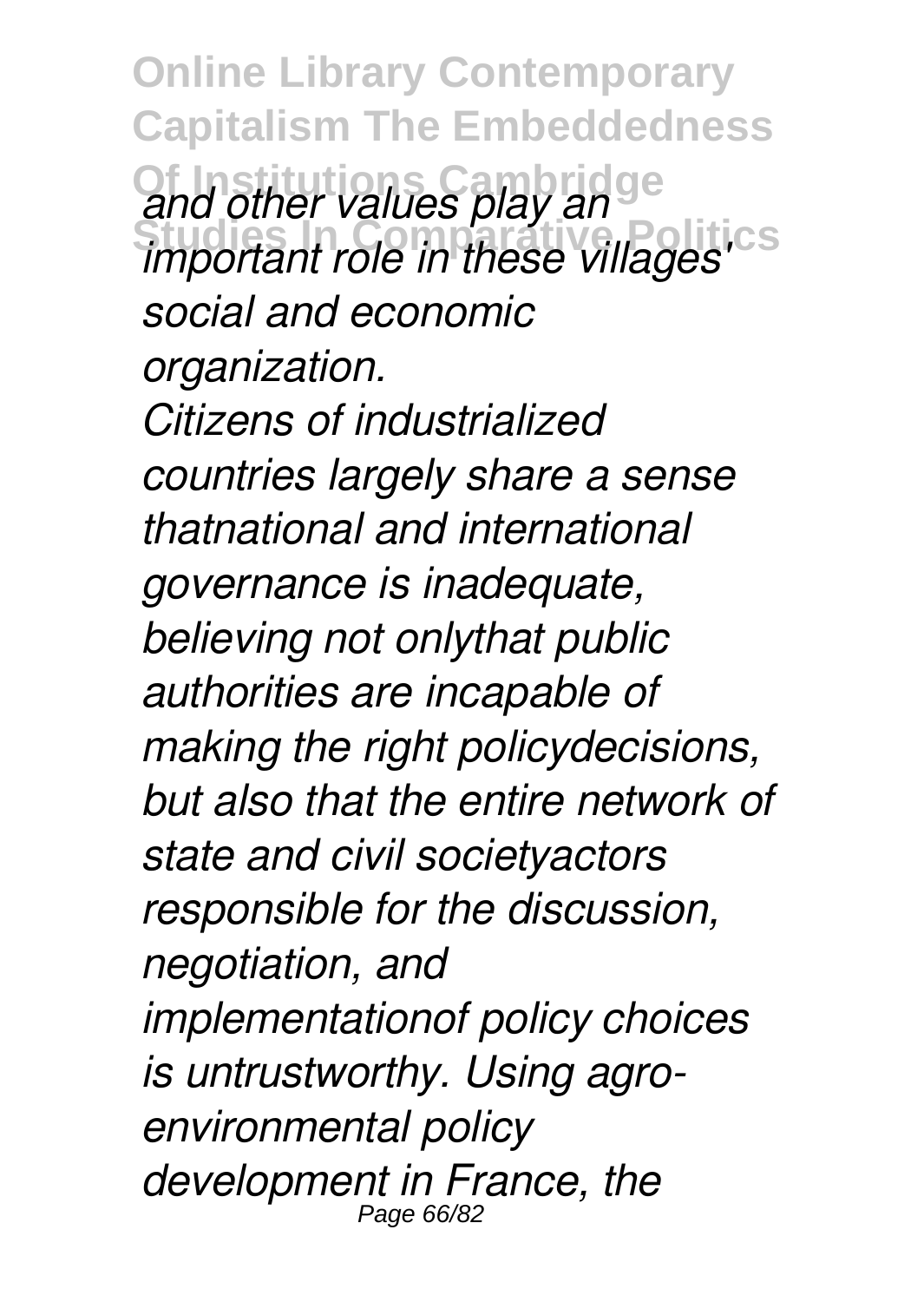**Online Library Contemporary Capitalism The Embeddedness Of Institutions Cambridge Studies In Comparative Politics** *UnitedStates, and Canada as case studies, Éric Montpetit sets out toinvestigate the validity of this distrust through careful attention tothe performance of the relevant policy networks. He concludes thatdistrust in policy networks is, for the most part, misplaced becausehigh levels of performance by policy networks are more common than manypolitical analysts and citizens expect. Opposing the tenets of stateretrenchment, his study reveals that providing participation ingovernance to resourceful interest groups and strong governmentbureaucracies is an essential component of* Page 67/82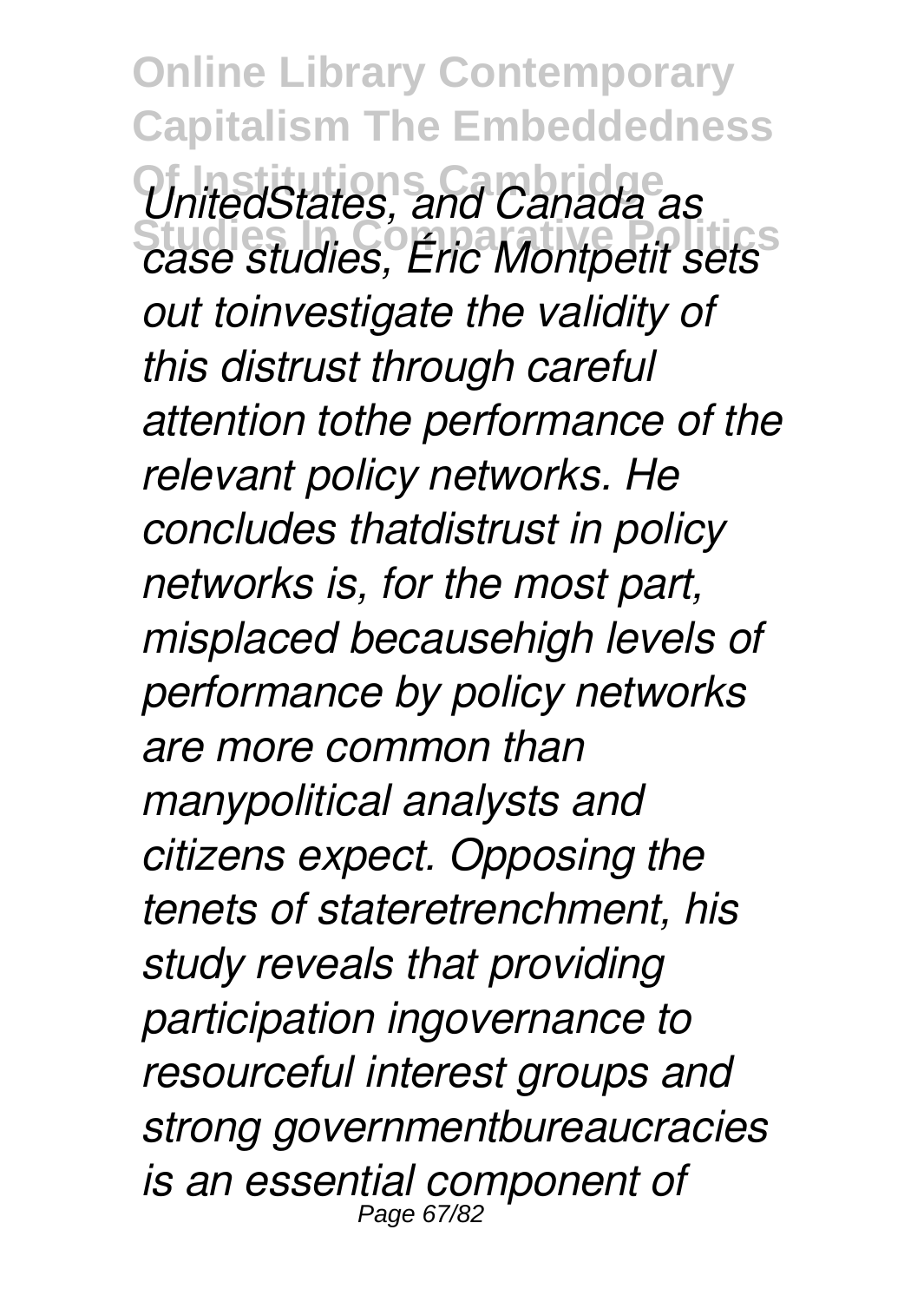**Online Library Contemporary Capitalism The Embeddedness Sound environmental policiesfor**<br>**Soriculture A timely and crucial** *agriculture. A timely and crucial contribution to the good governance debate,this book should be required reading for policy makers and politicians,as well as students and scholars of public policy, political science,environmental studies, and government. What are the most fundamental differences among the political economies of the developed world? How do national institutional differences condition economic performance, public policy, and social well-being? Will they survive the pressures for convergence generated by* Page 68/82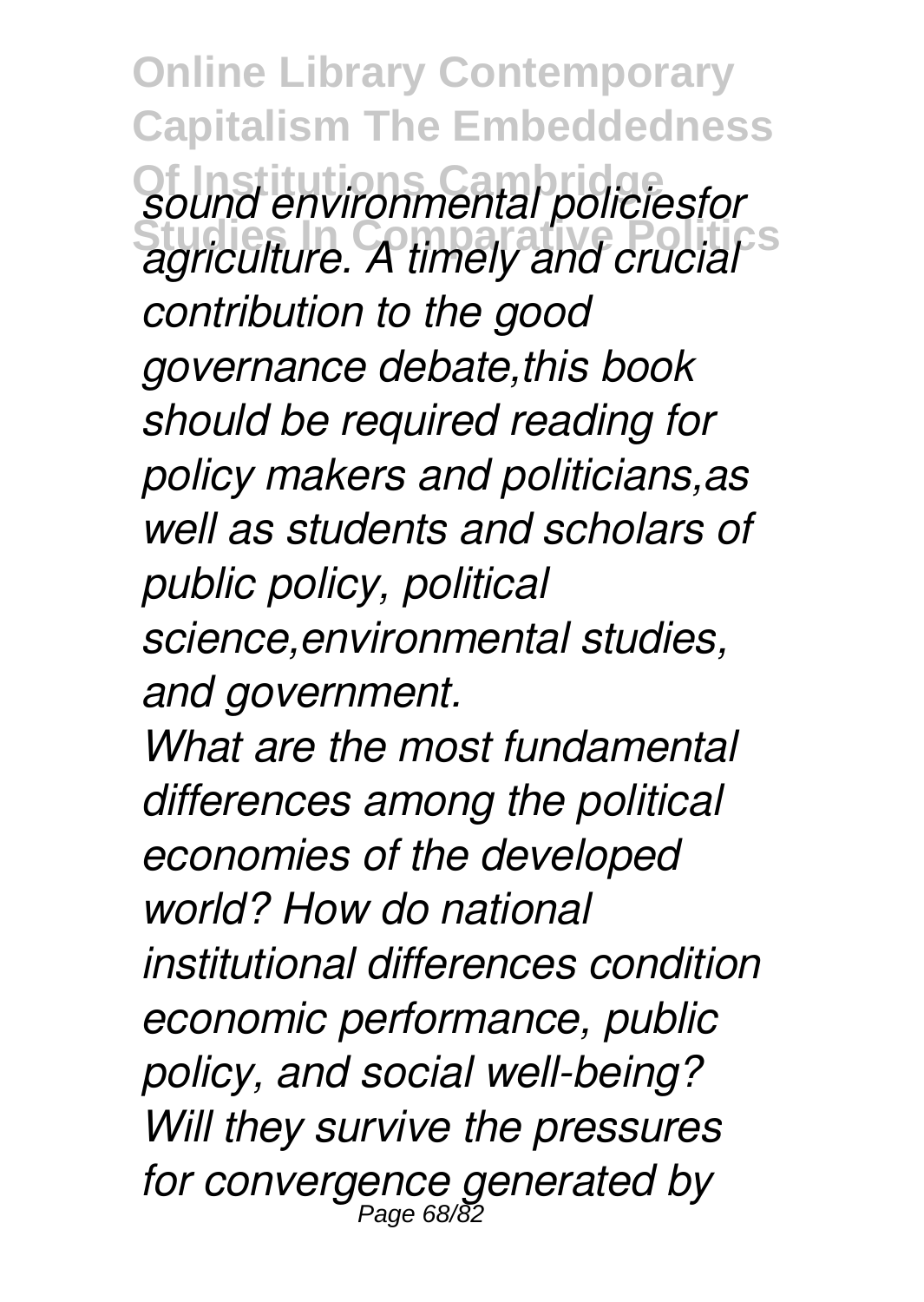**Online Library Contemporary Capitalism The Embeddedness** *<u>Globalization</u>* and technological *change? These have long been central questions in comparative political economy. This book provides a new and coherent set of answers to them. Building on the new economics of organization, the authors develop an important new theory about which differences among national political economies are most significant for economic policy and performance. Drawing on a distinction between 'liberal' and 'coordinated' market economies, they argue that there is more than one path to economic success. Nations need not converge to a single Anglo-American model.* Page 69/82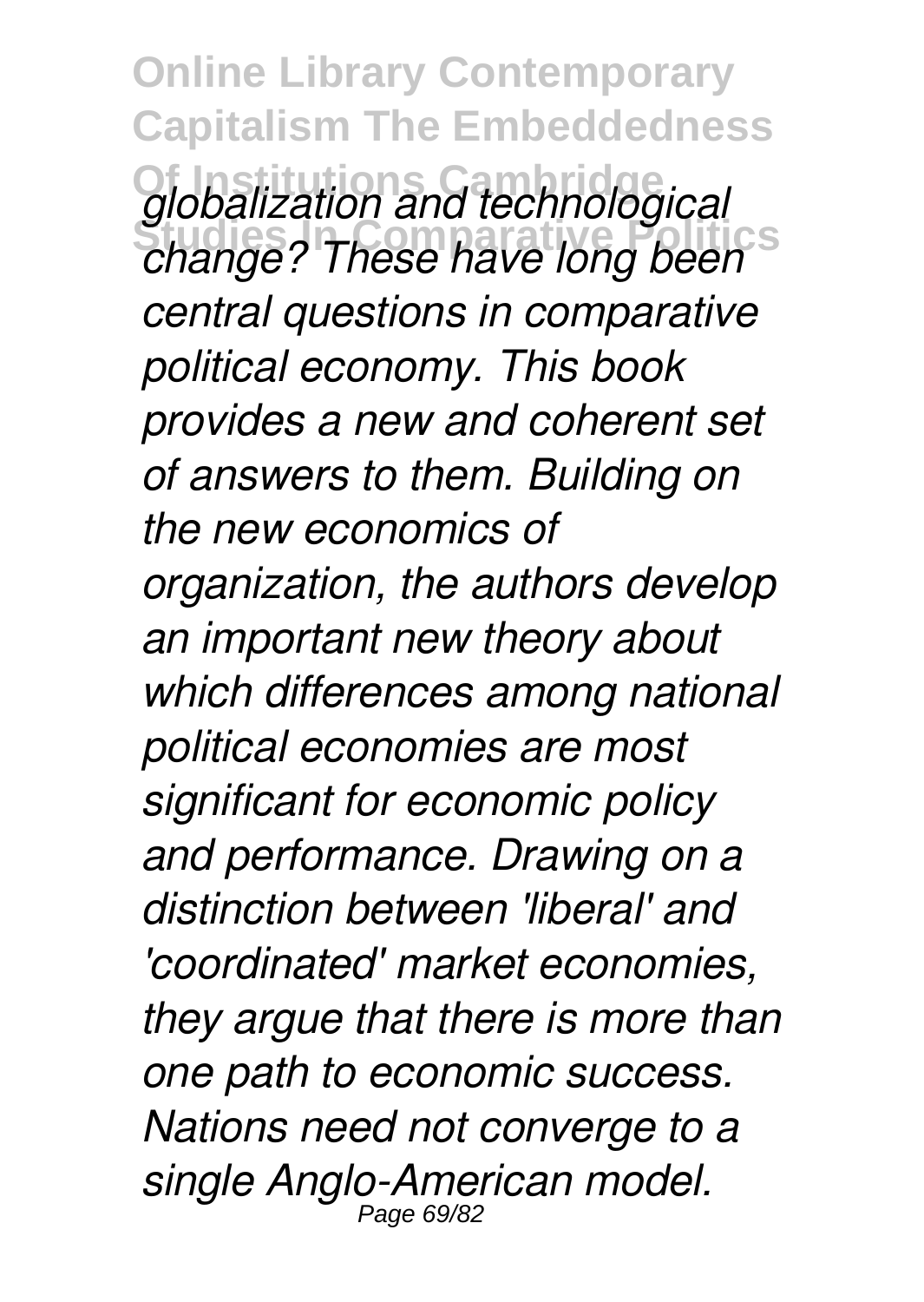**Online Library Contemporary Capitalism The Embeddedness They develop a new theory of**<br>*Comparative* **In Data** *Terminals Politics 'comparative*

*institutionaladvantage' that transforms our understanding of international trade, offers new explanations for the response of firms and nations to the challenges of globalization, and provides a new theory of national interest to explain the conduct of nations in international relations. The analysis brings the firm back into the centre of comparative political economy. It provides new perspectives on economic and social policy-making that illuminate the role of business in the development of the welfare state and the dilemmas facing* Page 70/82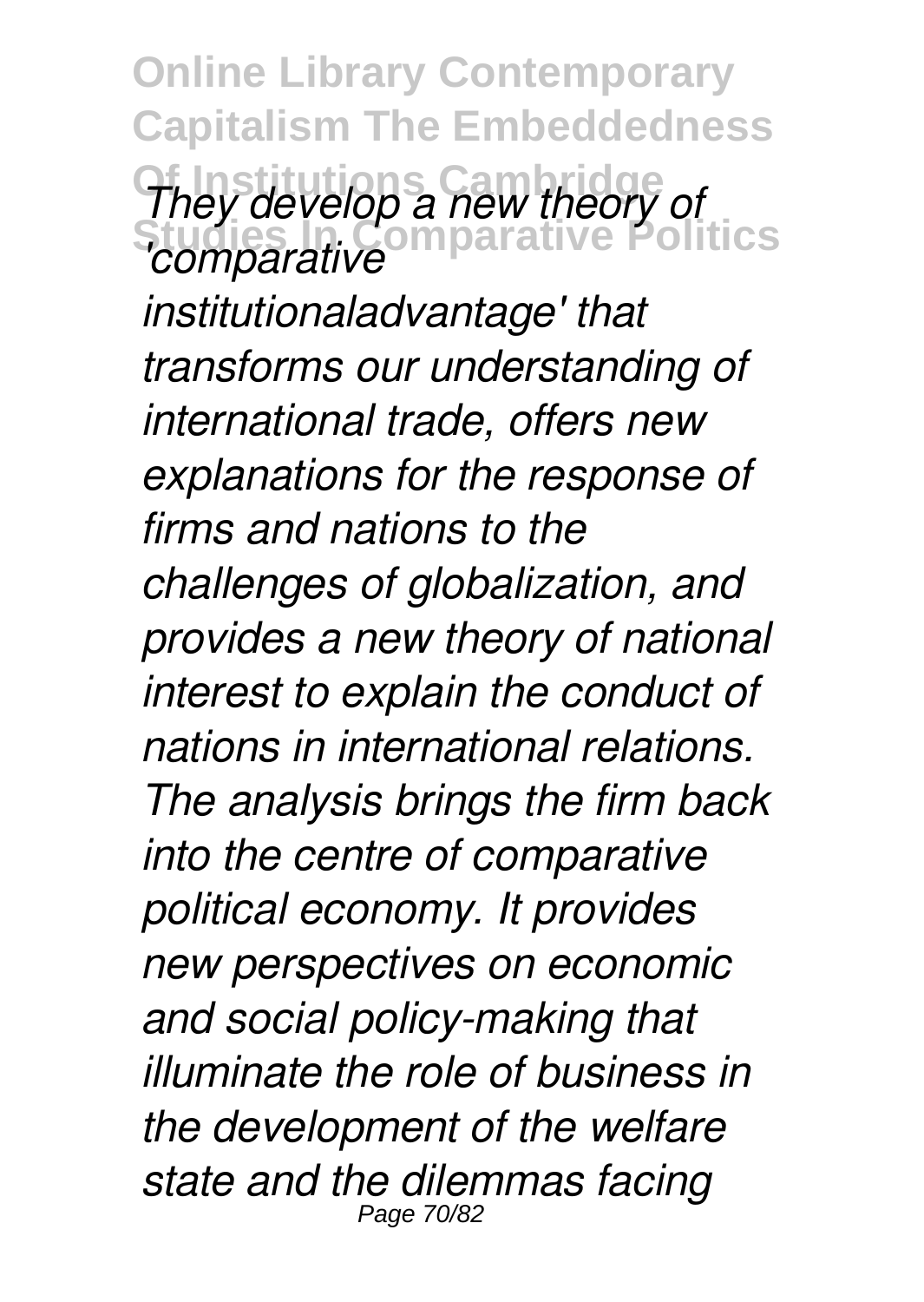**Online Library Contemporary Capitalism The Embeddedness Those who make economic policy**<br>in the contemporary world *in the contemporary world. Emphasizing the 'institutional complementarities' that link labour relations, corporate finance, and national legal systems, the authors bring interdisciplinary perspectives to bear on issues of strategic management, economic performance, and institutional change. This pathbreaking work sets new agendas in the study of comparative political economy. As such, it will be of value to academics and graduate students in economics, business, and political science, as well as to many others with interests in* Page 71/8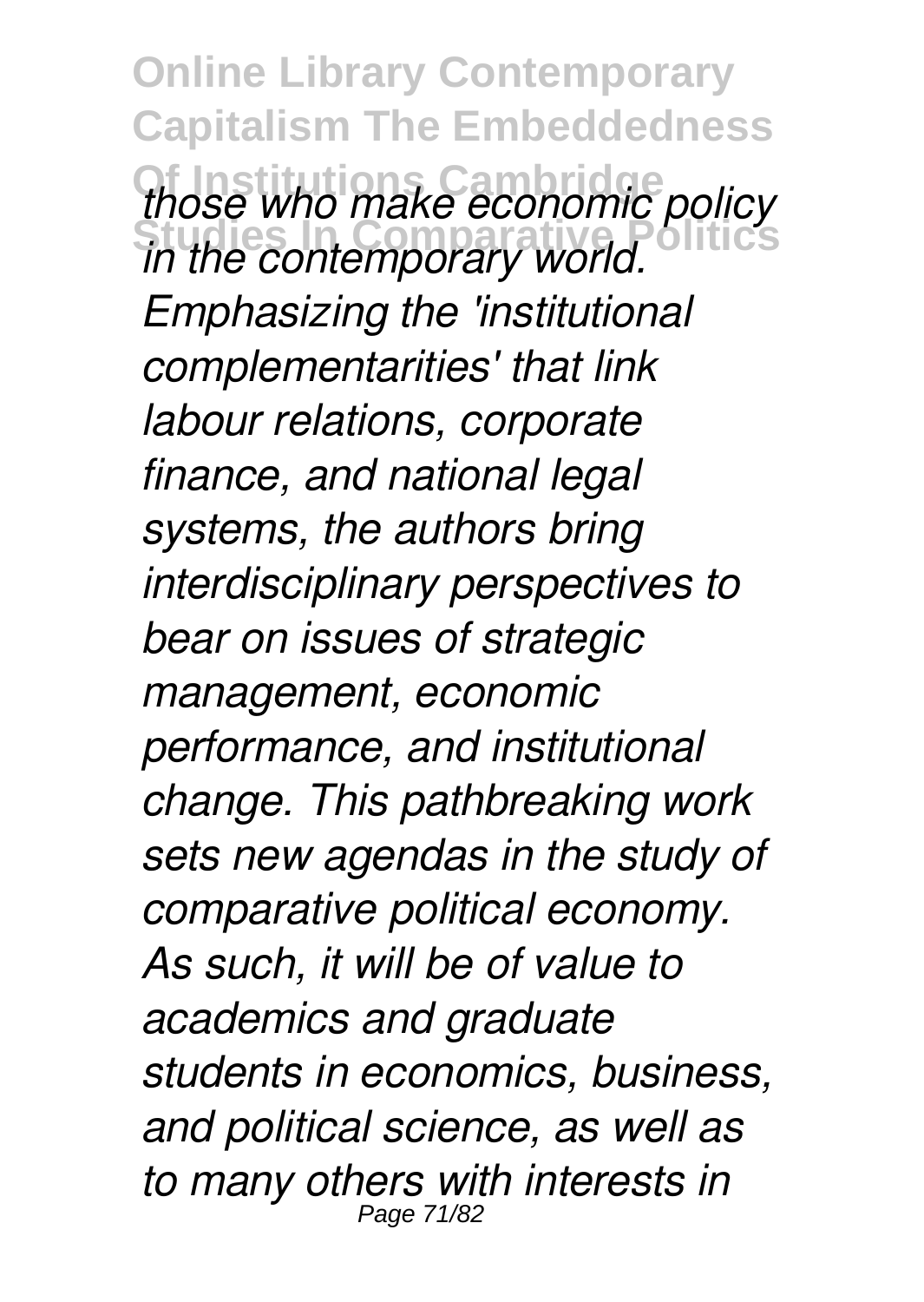**Online Library Contemporary Capitalism The Embeddedness Of Institutions Cambridge Studies In Comparative Politics** *international relations, social policy-making, and the law. Disembedded Markets Germany and Japan in Comparison Economic Theology and Global Capitalism Interest, Institution and the Textile Industry The Governance Structures of Chinese Firms Urban Foreign Policy and Domestic Dilemmas Excavating Contemporary Capitalism Historical Lessons and Future Prospects* A bold re-interpretation of democracy's historical rise in Page 72/8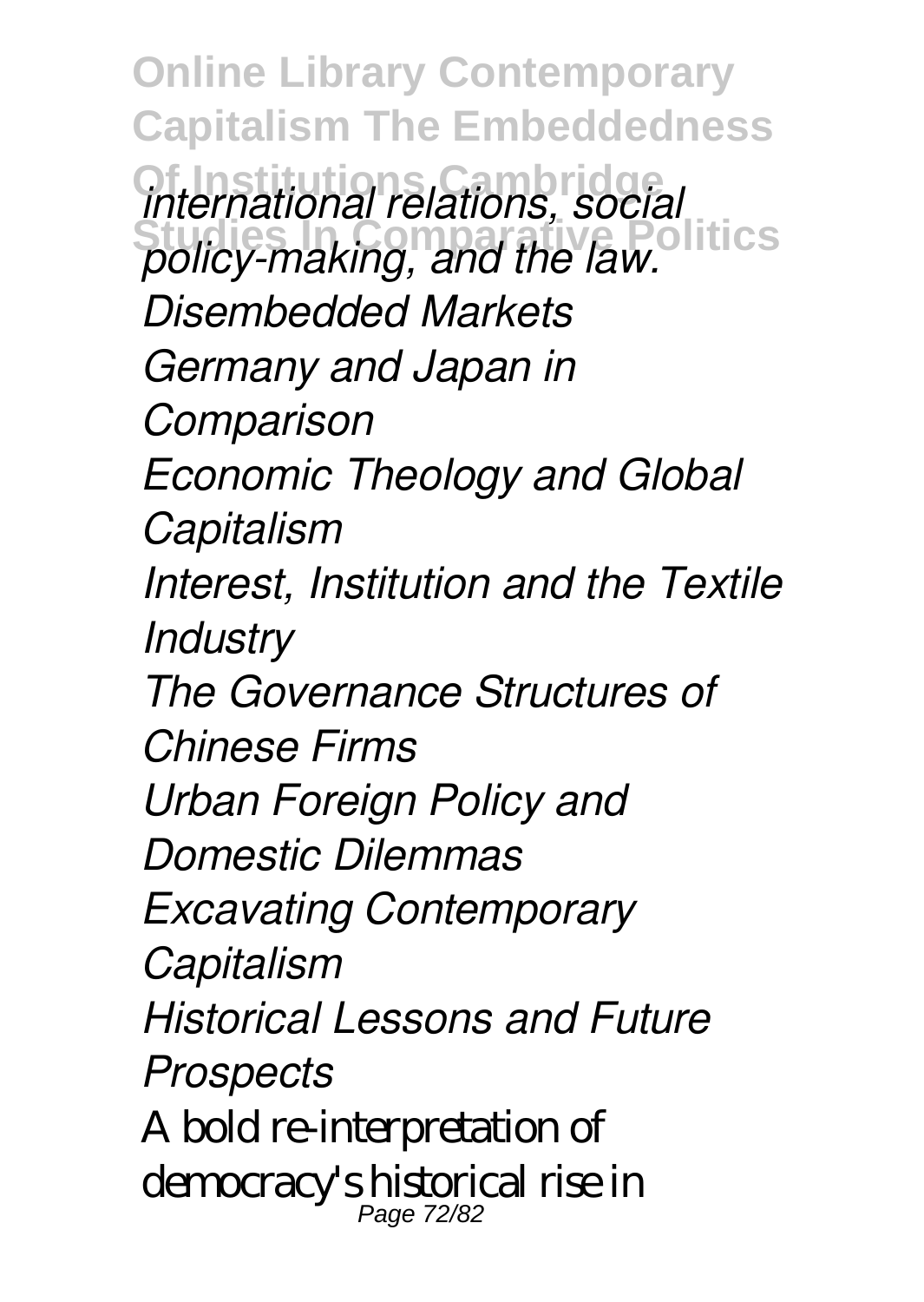**Online Library Contemporary Capitalism The Embeddedness Europe, Ziblatt highlights the**<br>Suppliers in Colitics surprising role of conservative political parties with sweeping implications for democracy today. This volume analyses contemporary capitalism and its crises based on a theory of capitalist evolution known as the social structure of accumulation (SSA) theory. It applies this theory to explain the severe financial and economic crisis that broke out in 2008 and the kind of changes required to resolve it. The editors and contributors make available new work within this school of thought on such issues as the rise and persistence of the "neoliberal," or "free-market," form of capitalism since 1980 and the Page 73/82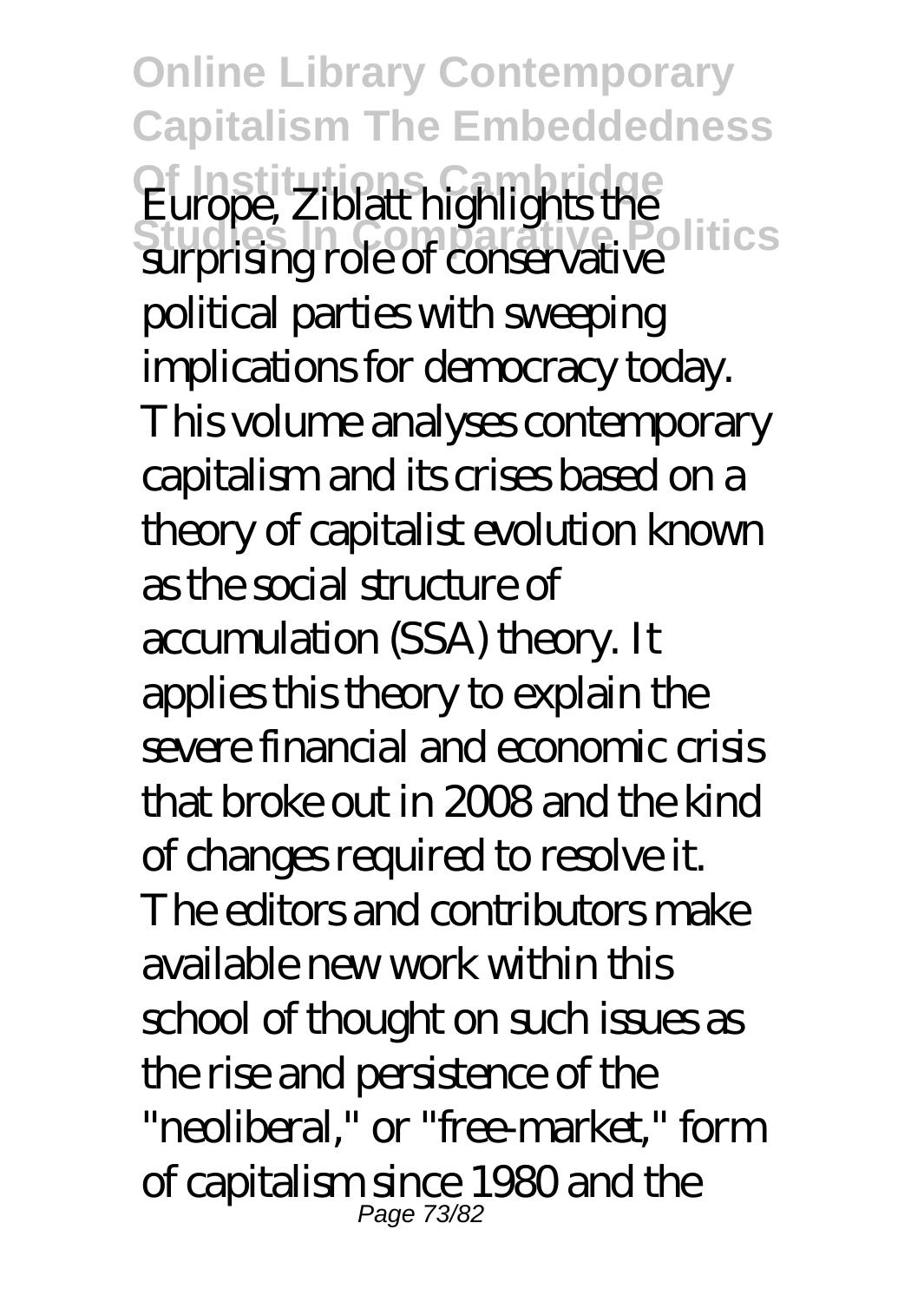**Online Library Contemporary Capitalism The Embeddedness** Of Institutions Cambridge<br>**growing globalization and**<br>**Strugglobalization of the UNIC** Politics financialization of the world economy. The collection includes analyses of the U.S. economy as well as that of several parts of the developing world. This volume makes a significant contribution to the new economic sociology. It draws upon a Polanyian foundation but moves forward, developing neo-Polanyian agendas in relation to developments of contemporary capitalism. This monograph offers a unique conceptual bridge between economic geography and Middle Eastern political economy. Arab economies are confronted with enormous structural difficulties such Page 74/82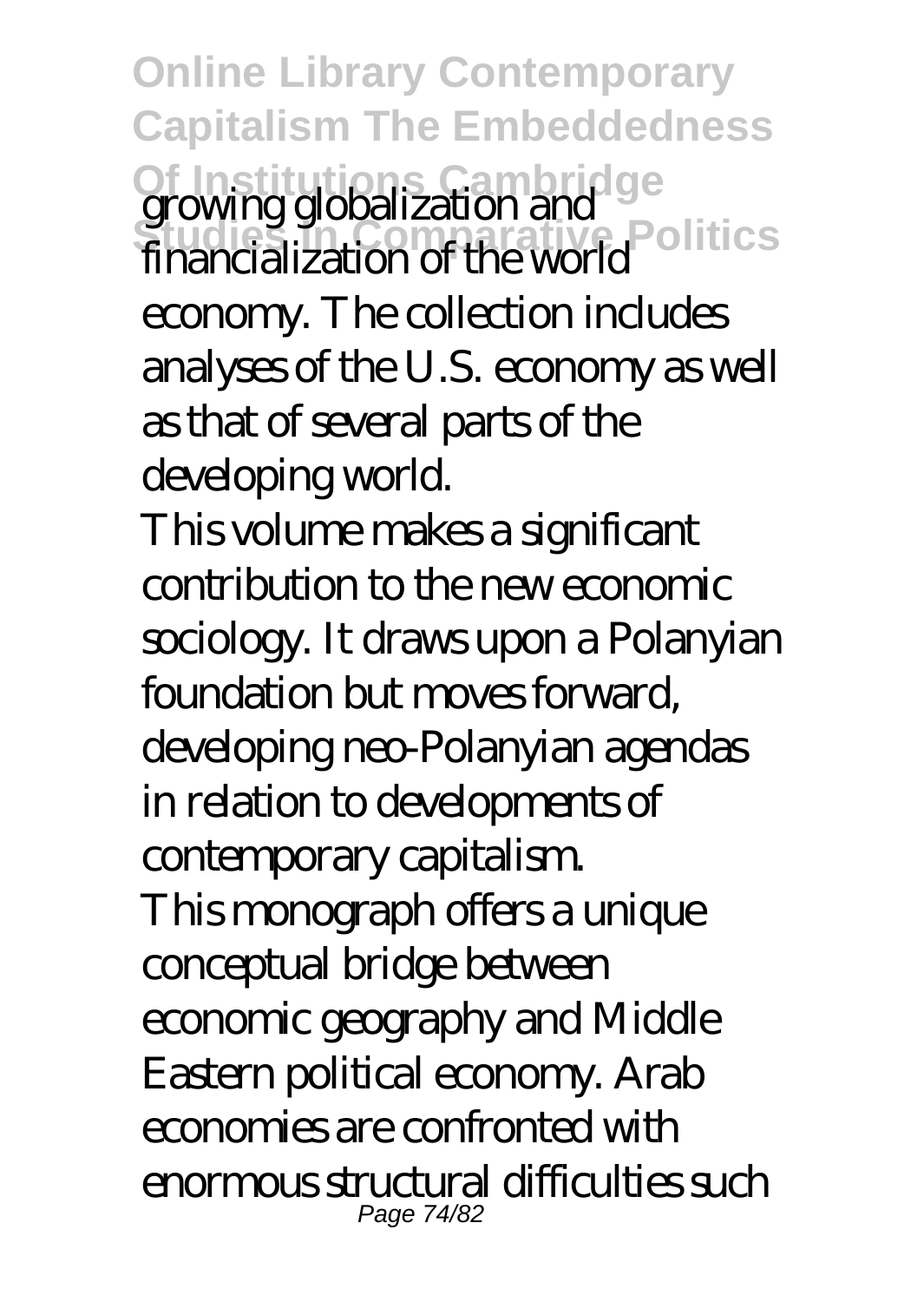**Online Library Contemporary Capitalism The Embeddedness Of Institutions Cambridge Studies In Comparative Politics** as high rates of youth superstance your end politics demographic context, exacerbated by intense spatial disparities. These structural problems demonstrate the breakdown of the "Arab social contract", a social arrangement centered on a strong role of the state in welfare and employment provision, for which regimes demanded acquiescence to authoritarian rule. The book argues that the Arab social contract can be understood in terms of regulation theories known in economic geography and sociology. It uses the approaches such as the regulation school, national systems of innovation, social systems of Page 75/82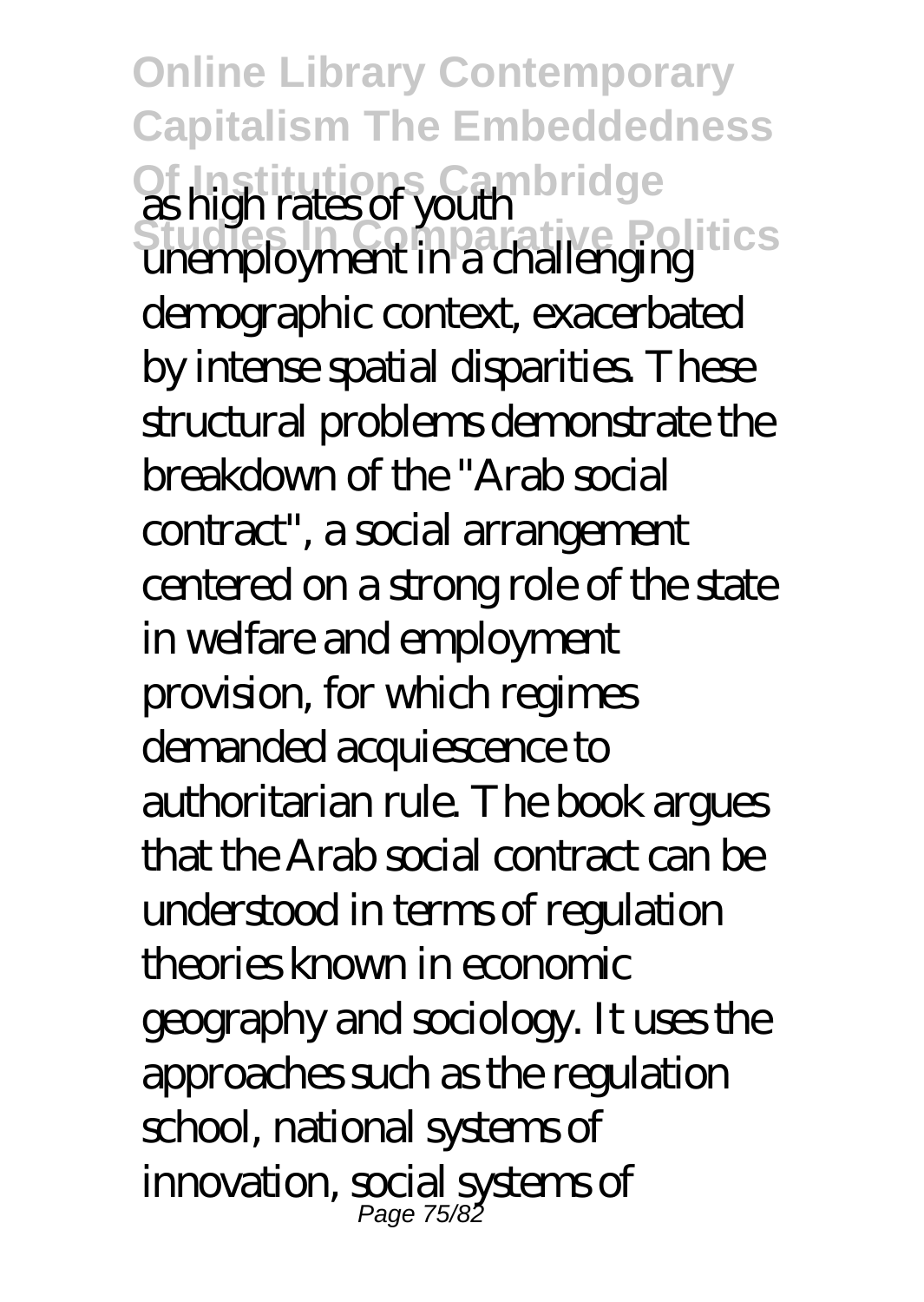**Online Library Contemporary Capitalism The Embeddedness Of Institutions Cambridge Studies In Comparative Politics** production, and varieties of capitalism to analyze the structural difficulties of Arab economies and current reform efforts. The basic assumption is that Arab economies are currently faced with a structural crisis. After the breakdown of the Arab social contract, there is a mismatch between the economic and institutional spheres of society. The challenge is for Arab societies to develop new forms of socioinstitutional regulation. The book proposes ways towards such new modes of regulation by developing a framework for regulation specifically targeted towards Arab societies, and by applying it to the cases of Tunisia and Jordan.

Page 76/82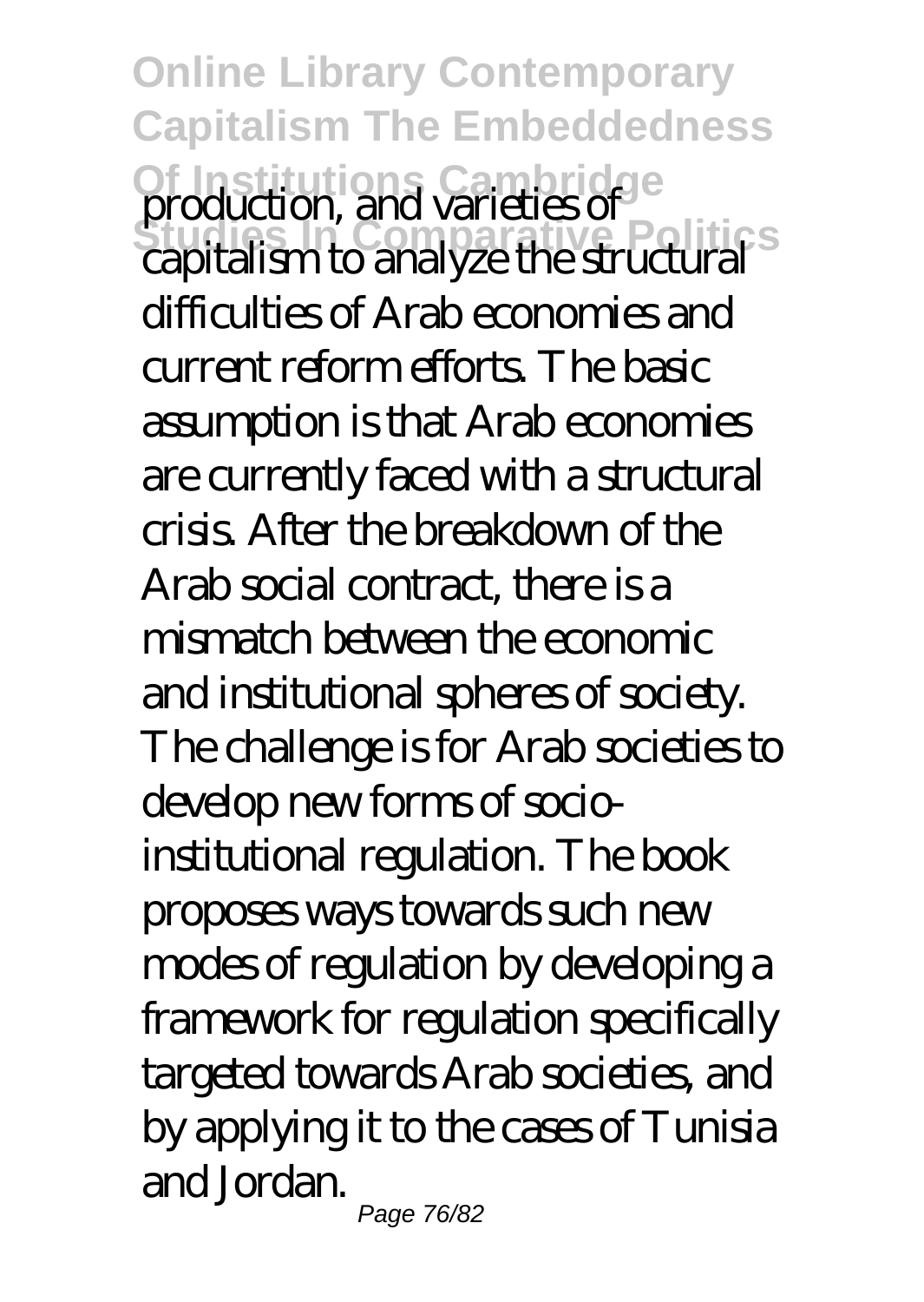**Online Library Contemporary Capitalism The Embeddedness Of Institutions Cambridge** Innovationen und Blockaden :<br>Festschrift für Fritz W. Scharpf Embedded Politics A Political Economy of

Contemporary Capitalism and its Crisis

Capitalist Diversity and Diversity Within Capitalism

Labour Relations and Economic

## **Performance**

## Zoning China

## The Power of Standards

The economic crisis that began in 2008 has underscored the impact not only of embedded and assumed ways of managing the economy, but also that present circumstances are the product of a long period of experimentation and bounded diversity; it is understanding the nature Page 77/82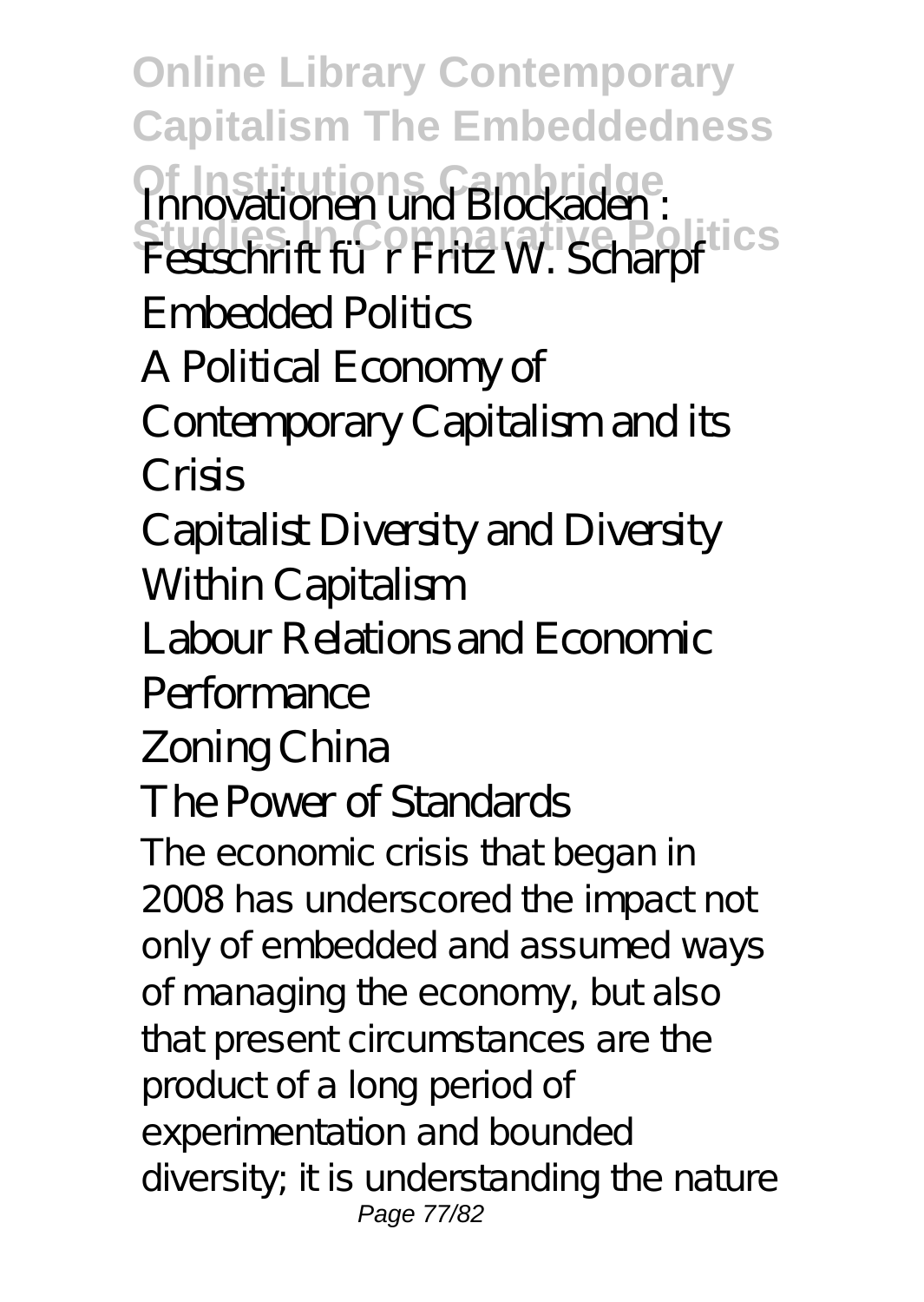**Online Library Contemporary Capitalism The Embeddedness Of both that forms a central concern of** this collection. This book redefines, ICS develops and extends the emerging literature on internal diversity within varieties of capitalism, and the extent to which such internal systemic diversity goes beyond mere diffuseness to represent the coexistence of different logics of action within both liberal market and more cooperative varieties of capitalism. The collection is based on new, fresh material, from leading scholars in the field. The contributors come from a variety of perspectives within the broad socio-economic literature on institutions, and yet they all focus on the limitations of current institutional fixes, and the protracted and durable nature of the current crisis, which, the editors suggest, reflect profound changes in input costs and the Page 78/82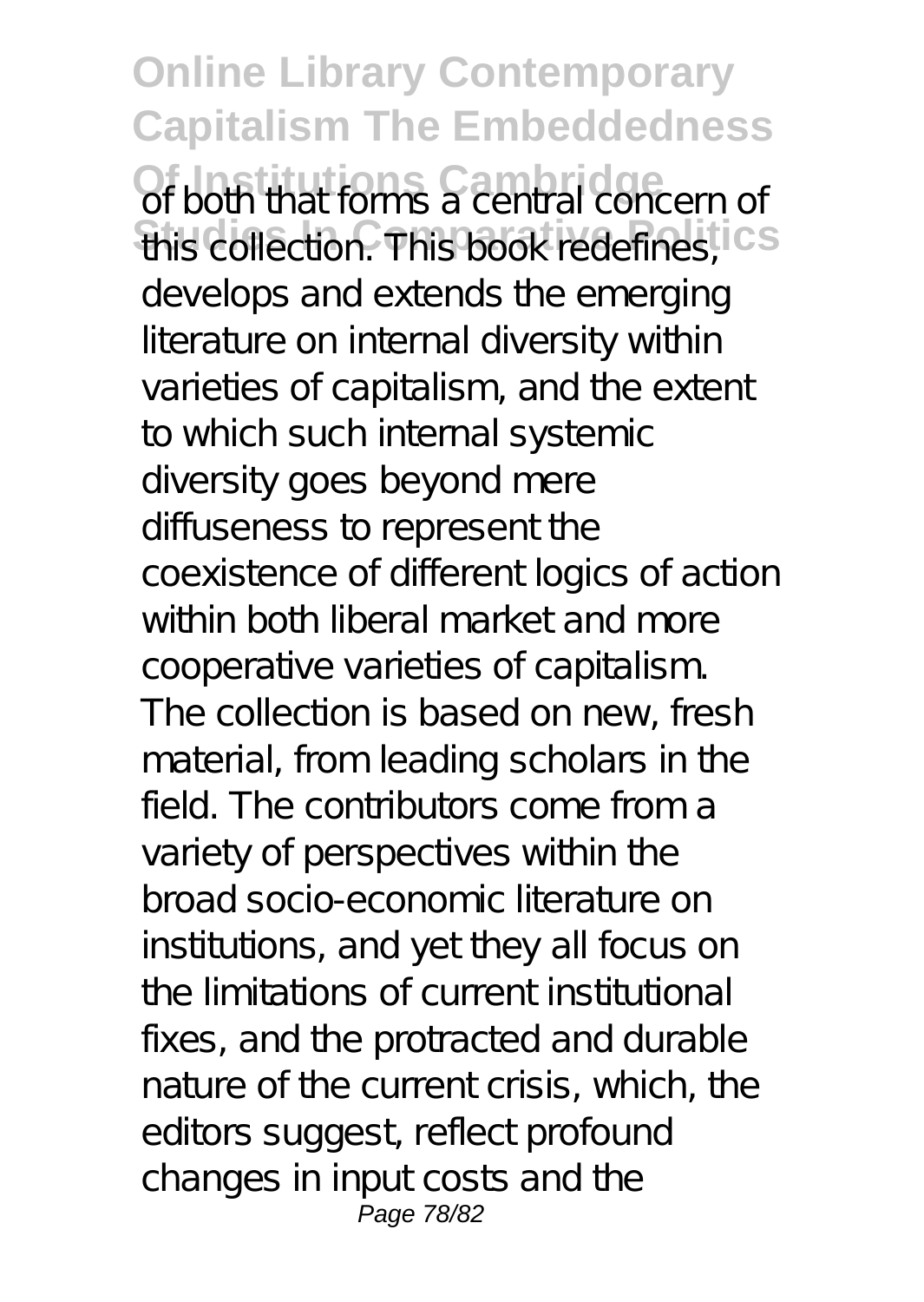**Online Library Contemporary Capitalism The Embeddedness Qtilization of technology. What Characterizes this common ground is S** an inherent pragmatism, combined with an increasing sophistication in the usage of analytical concepts; illustrating the progression since the early work on comparative capitalism in the late 1990s and early 2000s. This book should be an invaluable resource for students and researchers of economic theory and philosophy as well as political economics and socioeconomics.

This book uses comparative economic analysis to provide a common conceptual framework for all current European Union member states. Based on empirical investigation, the author identifies the Nordic, Northwestern, Mediterranean, and Central and Eastern models of capitalism on the threshold of the 2008 global Page 79/82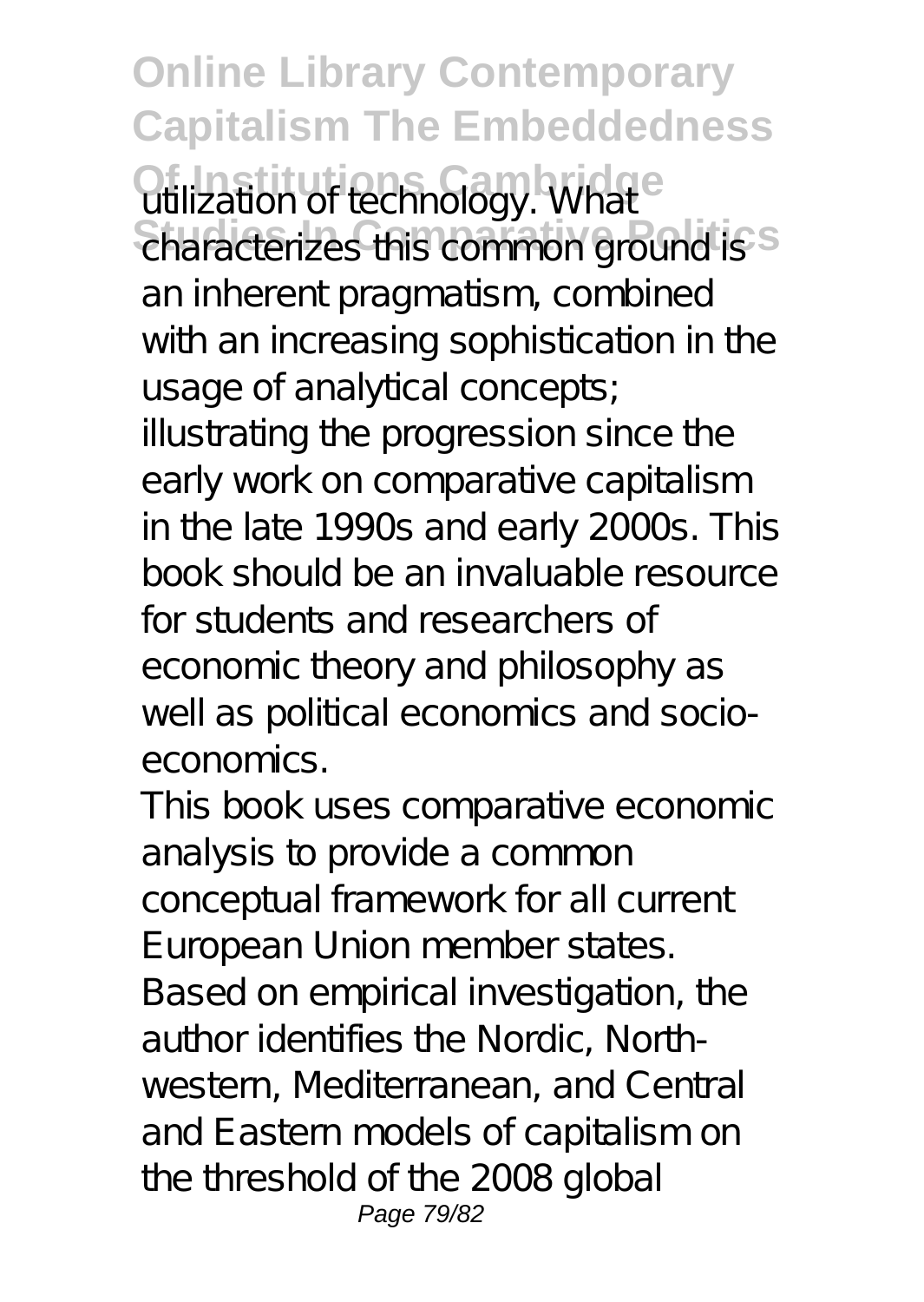**Online Library Contemporary Capitalism The Embeddedness** financial and economic crisis. The chapters also examine the resulting CS institutional responses to the crisis and the methods of crisis management adopted by each member state. The analysis reveals that the crisis has not triggered radical institutional change but, instead, highlighted deep institutional differences not between the old and new member states, but between the Nordic, North-western, Mediterranean, and Central and Eastern European countries. These institutional differences are so significant that they require the rethinking of European integration theory. Models of Capitalism in the European Union serves as a useful handbook for academics, advanced students, policy-makers and advisors who are interested in European economic issues. Page 80/82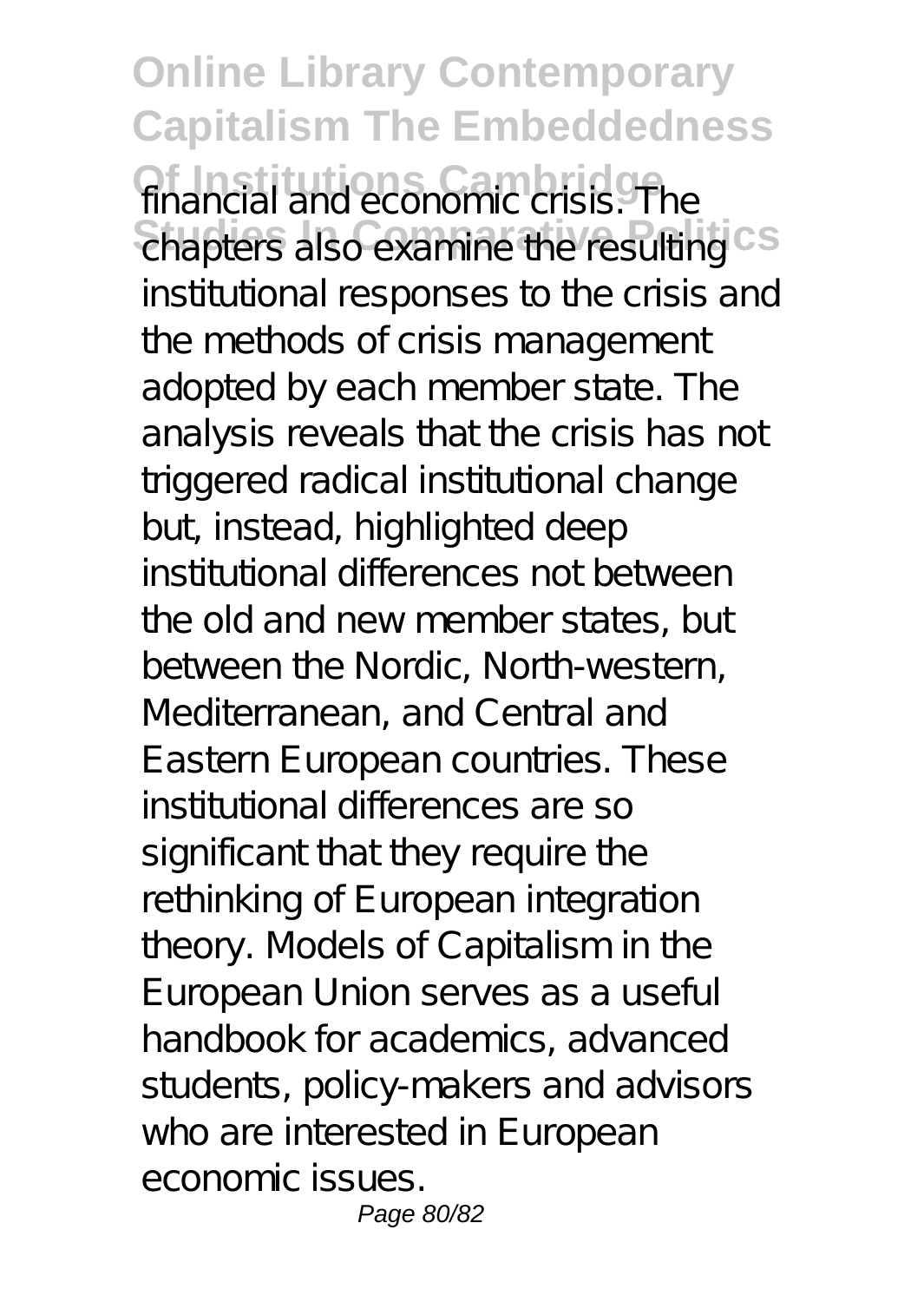**Online Library Contemporary Capitalism The Embeddedness** Why are some firms successful on global markets whilst others are not?<sup>5</sup> In this collection of papers, a group of distinguished international researchers examine the inter-relationship between national context, firm performance and global competitiveness. In a series of empirical studies covering major industries (such as banking, telecommunications, construction, automobiles, and airlines) in a number of European countries (Great Britain, France, Germany, Holland, Finland, Slovenia), the studies show how distinctive patterns of firm competences and capabilities arise from national contexts. These influence the way in which firms perform in response to changing technologies and competitive pressures. Thus the impact of the globalisation of economic activity may Page 81/82